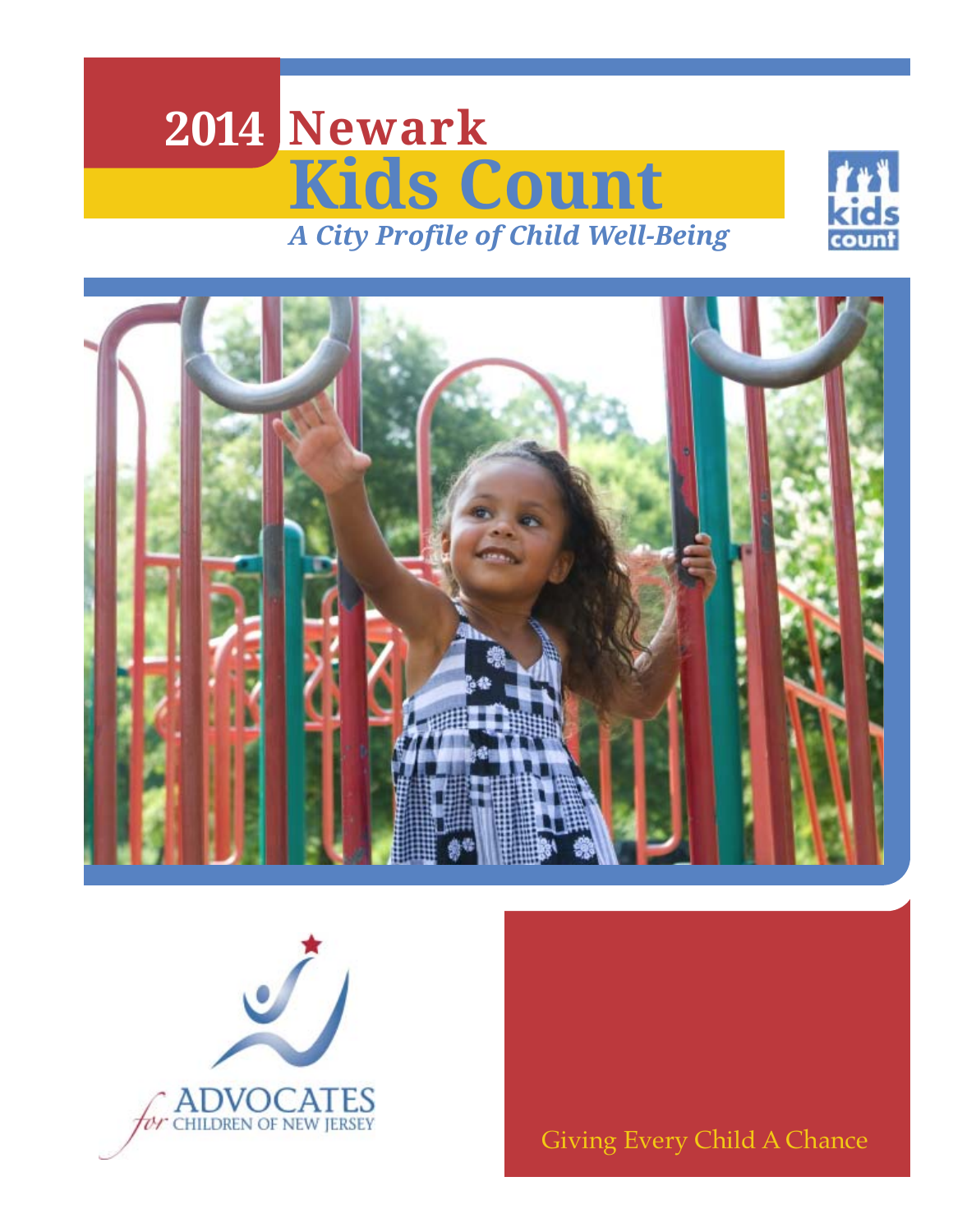### **2014 Newark Kids Count** *A City Profile of Child Well-Being*

**Members:**  John Boyne Brenda Considine Hendricks Davis Louise Eagle Maurice Elias Vito Gagliardi Stuart Grant Gail Houlihan Nancy Lauter Valerie Mauriello Nicole McGrath Margaret McLeod Jennifer Mermans Evelina Padilla Maria Pinho Clare Sapienza-Eck Robert Sterling Charles Venti

#### **ACNJ Board of Trustees**

**President:**  Richard Trenk

**Administrative Vice President:**  Kendell Sprott

**Program Vice President:**  Gerard Thiers

**Secretary:** Eileen Leahey

**Treasurer:** Matthew Loncar

**ACNJ Staff**

Cecilia Zalkind, *Executive Director* Mary Coogan, *Assistant Director*

Nicole Hellriegel, *Kids Count Coordinator* Nancy Parello, *Communications Director* Sheldon Presser, *Senior Policy Analyst*



Newark, NJ 07102 (973) 643-3876 (973) 643-9153 (fax) advocates@acnj.org

#### **Connect with us!**



Find us on Facebook at **facebook.com/acnjforkids**

**You Tube** 

Follow us on Twitter at **twitter.com/acnjforkids** View our videos at

**youtube.com/acnjforkids**

Advocates for Children of New Jersey would like to thank each of these individuals and agencies for their help and cooperation on this project:

**City of Newark, Department of Child & Family Well-Being, Division of Health Planning**: Deborah Edwards

**Newark Police Department:** Detective Todd Mazur

- **NJ Department of Agriculture:** Arleen Ramos-Szatmary
- **NJ Department of Children and Families**: Sunday Gustin, Joseph Ribsam, Lenore Scott
- **NJ Department of Community Affairs:** Miguel Gonzalez, Mario Zapicchi
- **NJ Department of Education:** Bari Erlichson, Karin Garver, Shannon Tootell
- **NJ Department of Health and Senior Services:** Jay Duco, Patrick Dwyer, Darrin Goldman, Donna Leusner, Joseph Pargola
- **NJ Department of Human Services:** Nicole Brossoie, Natasha Johnson, Janet Taylor, Dianna Rosenheim, Willi E. Zahn
- **NJ Department of Treasury:** Andy Pratt, Mario Zapicchi
- **NJ Juvenile Justice Commission:** Jennifer LeBaron
- **Population Reference Bureau**: Jean D'Amico, Kelvin Pollard

**Programs for Parents:** Susan Boyle, Beverly Lynn

**U.S. Internal Revenue Service:** Patricia Bevere, Deborah Chapman

The Annie E. Casey Foundation

**MUNICTORIAFOUNDATION** 



**For more information or to view other Kids Count data** 35 Halsey Street **online, visit www.acnj.org**

> *Coming May 2014: ACNJ's Special Report on Childhood Nutrition in Newark*

*This special report will look at child nutrition data and identify child nutrition initiatives, both in the city of Newark and statewide. This report is made possible by the:*



Robert Wood Johnson Foundation

*Advocates for Children of New Jersey* is the trusted, independent voice putting children's needs first for more than 30 years. Our work results in better laws and policies, more effective funding and stronger services for children and families. And it means that more children are given the chance to grow up safe, healthy and educated.

#### Giving Every Child A Chance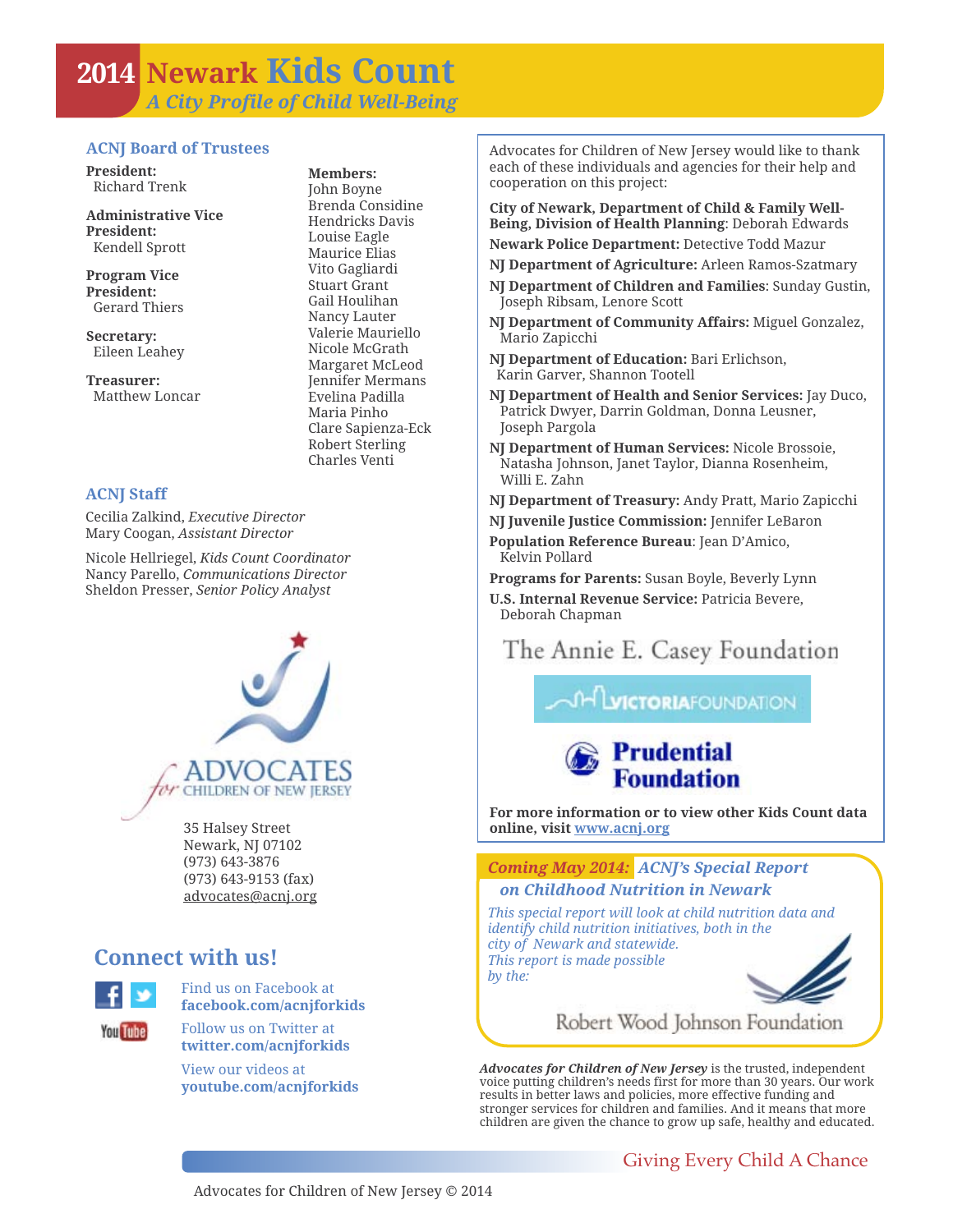### **Table of Contents**

|                   | 10 Over 10: A Look at Newark Child Well-Being<br>Indicators over the Past 10 Years |
|-------------------|------------------------------------------------------------------------------------|
| <b>Section 1:</b> | Grandparents Responsible for Grandchildren. 9                                      |
| <b>Section 2:</b> | Earned Income Tax Credit  14                                                       |
| <b>Section 3:</b> |                                                                                    |
| <b>Section 4:</b> |                                                                                    |
| <b>Section 5:</b> |                                                                                    |
| <b>Section 6:</b> |                                                                                    |
| <b>Section 7:</b> |                                                                                    |
| <b>Section 8:</b> |                                                                                    |
| <b>Section 9:</b> |                                                                                    |
|                   | Data Sources and Technical Notes51                                                 |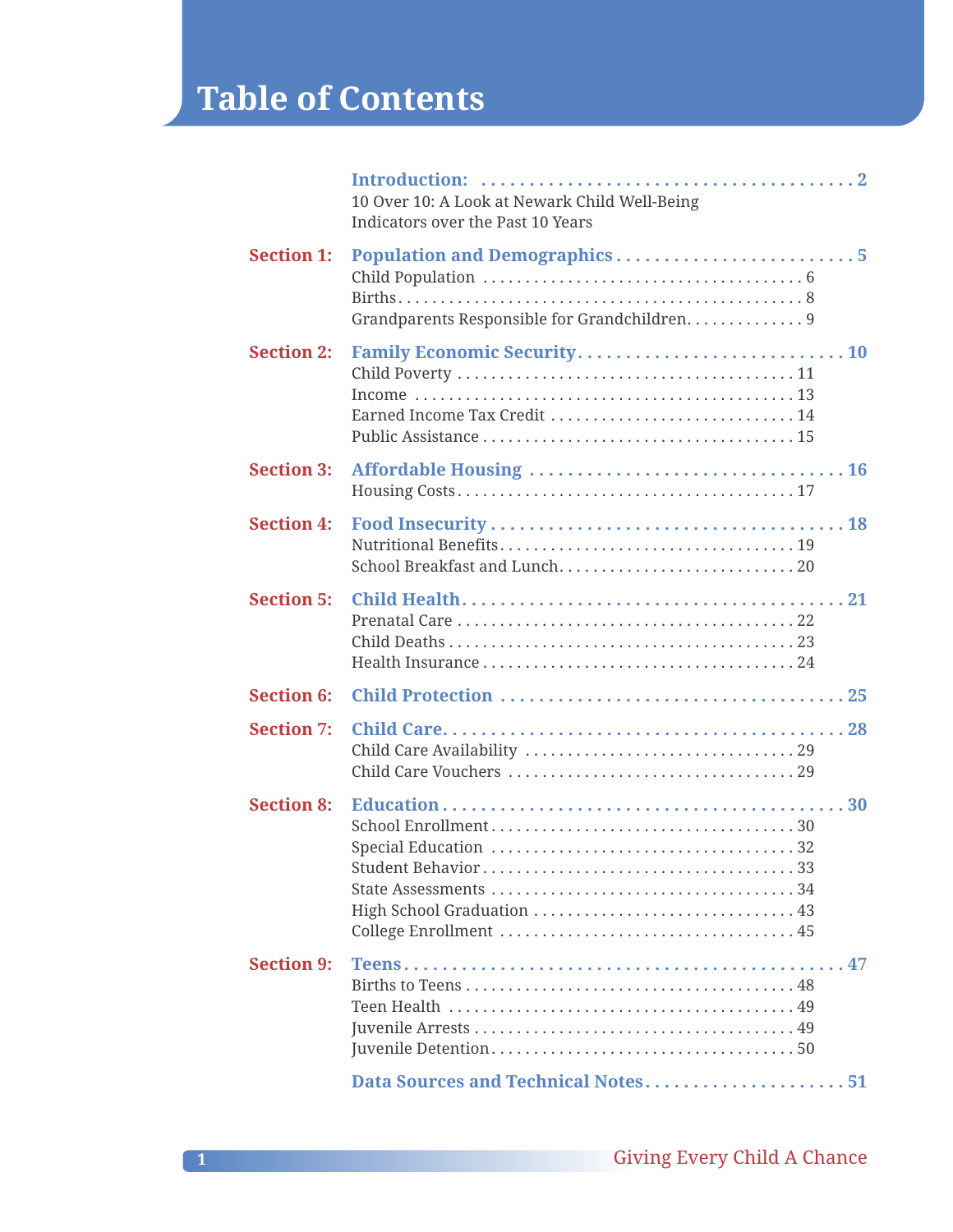### **10 Over 10 A Look at Newark Child Well-Being over 10 Years**

Each year, *Newark Kids Count* provides a statistical portrait of children in New Jersey's largest city, with the goal of helping to assess progress in key areas of child well-being and identify challenges that need to be addressed.

This year, as Newark voters prepare to select new leaders, Advocates for Children of New Jersey offers a 10-year look at 10 critical measures of child well-being. It is our hope that the city and community will use this trend data to understand where efforts have paid off — and where stronger investments may be needed to improve the well-being of Newark's children.

We also hope that all candidates for office will use this information to inform their positions on key issues for Newark's children and families and to elevate those issues as critical areas of public policy.

This data retrospect shows some positive trends for the city's children. In fact, improvements, while small in some areas, are seen in eight of the 10 indicators. This is something to celebrate and shows that when collective and sustained attention is paid to a problem, we can make progress.

Still, there is much more work to be done. Despite progress, Newark children are much more likely to live in poverty, face health and education issues and encounter other barriers that diminish their chances of growing up safe, healthy and educated. It is critical that we continue to work together to address the persistent problems that threaten the future of Newark's children.

#### **Here are some of the key trends in the 10 indicators over 10 years in Newark:**

**Child Poverty.** The percentage of children living in families earning below the federal poverty level decreased 5 percent from 2003 to 2012. While this is positive, nearly half of Newark children — 44 percent in 2012 — were living in poverty. This is much higher than the statewide child poverty rate of 15 percent.

**Households Spending Too Much on Rent.** This is one of two areas in which Newark families lost ground, with an 18 percent increase in the percentage of households spending more than the recommended 30 percent of their income on rent. In 2012, 59 percent of households spent too much on rental costs, up from 50 percent in 2004.

**Births**. The good news is that births to teens have declined from 2001 to 2010, the most recent year that data are available. In 2010, 12 percent of all Newark births were to teens between the ages of 15 and 19, down 25 percent since 2001. Again, this is positive but Newark's rate is still much higher than the statewide average of 6 percent.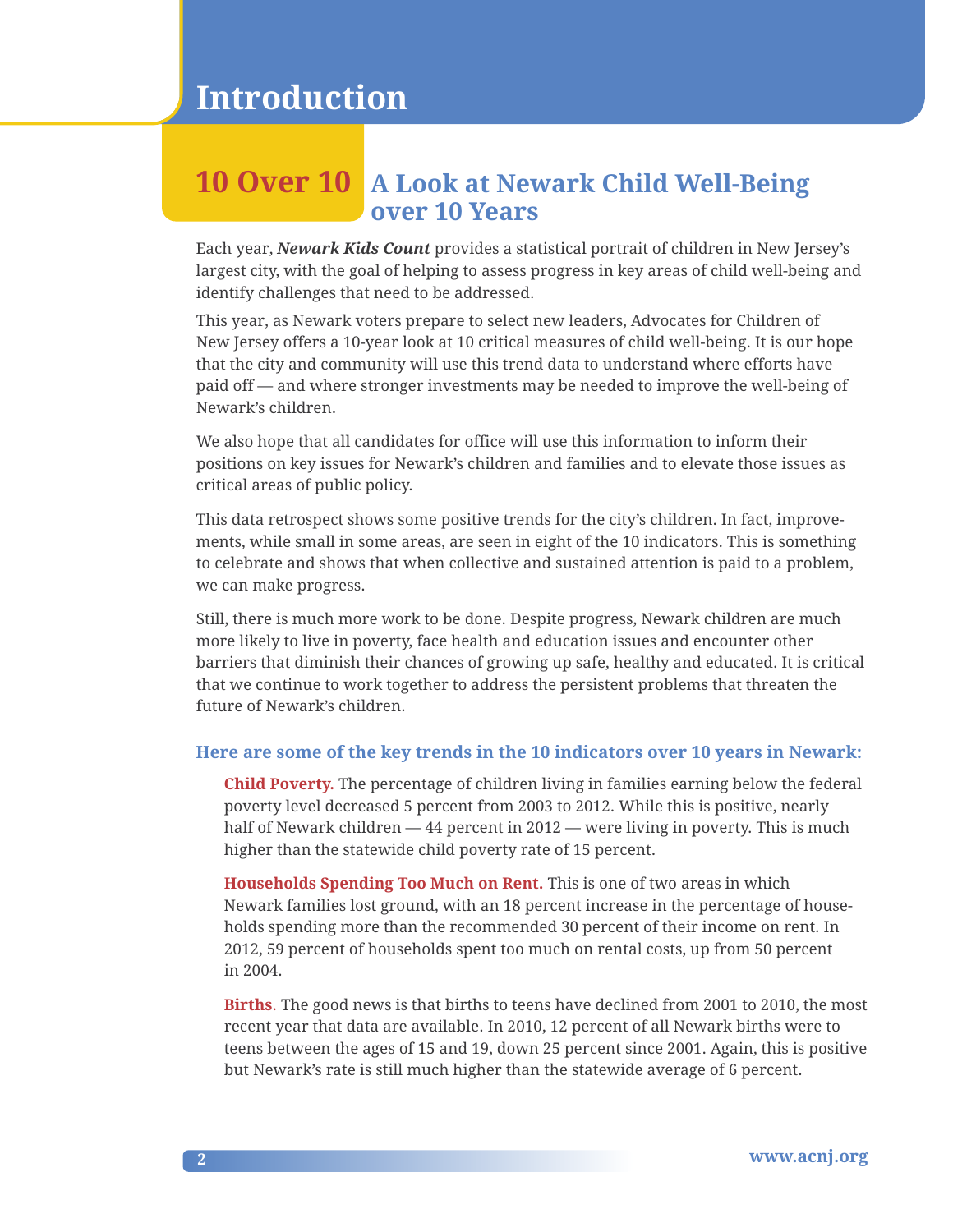### **Introduction**

At the same time, however, births to unmarried women have risen — the second measure in which Newark families are faring worse in recent years. Nearly threequarters of births in Newark were to unmarried women, compared to 70 percent 10 years prior. Statewide, 36 percent of all births are to unmarried women.

**Early Education and College Enrollment.** More Newark children were enrolled in quality, public preschool and more 18- to 24-year-olds were enrolled in college from 2003 to 2012. During this time, public preschool enrollment increased 17 percent and college enrollment rose 37 percent. Investments in early education can help children succeed in school and graduate from high school college- or career-ready.

**Health Insurance and Prenatal Care**. More Newark children have health insurance, thanks to an 18 percent increase in the number of children enrolled in NJ FamilyCare and Medicaid, the state's free- or low-cost health insurance plan. In 2013, more than 55,000 children across the city were receiving health coverage through FamilyCare or Medicaid. This is the result of a sustained collaboration among city, county and state government agencies and community organizations.

The city has also seen a slight decrease in the percentage of women receiving late or no prenatal care from 2001 to 2010 when 40 percent of women received late or no prenatal care, down from 41 percent. While this trend is positive, far too many Newark women received inadequate prenatal care, especially compared to the New Jersey average of 19 percent.

**Foster Care.** Newark also saw a sharp reduction in the number of children removed from their homes because of abuse and neglect and placed in the state's foster care system. In 2004, almost 2,400 Newark children were in an out-of-home placement, compared to 866 in 2013 — a 64 percent decline. While this is likely positive — as children in foster care tend to face more difficulties than children living at home with families — it is also critical that children are kept safe from abuse and neglect.

**Juvenile Arrests.** Newark's juvenile arrests decreased 60 percent from nearly 1,800 arrests in 2003 to 714 arrests in 2012, likely due to the city's commitment to reducing juvenile crime and its participation in the state's Juvenile Detention Alternatives Initiative (JDAI), which works to intervene early to help juveniles from going to detention and from committing repeat crimes.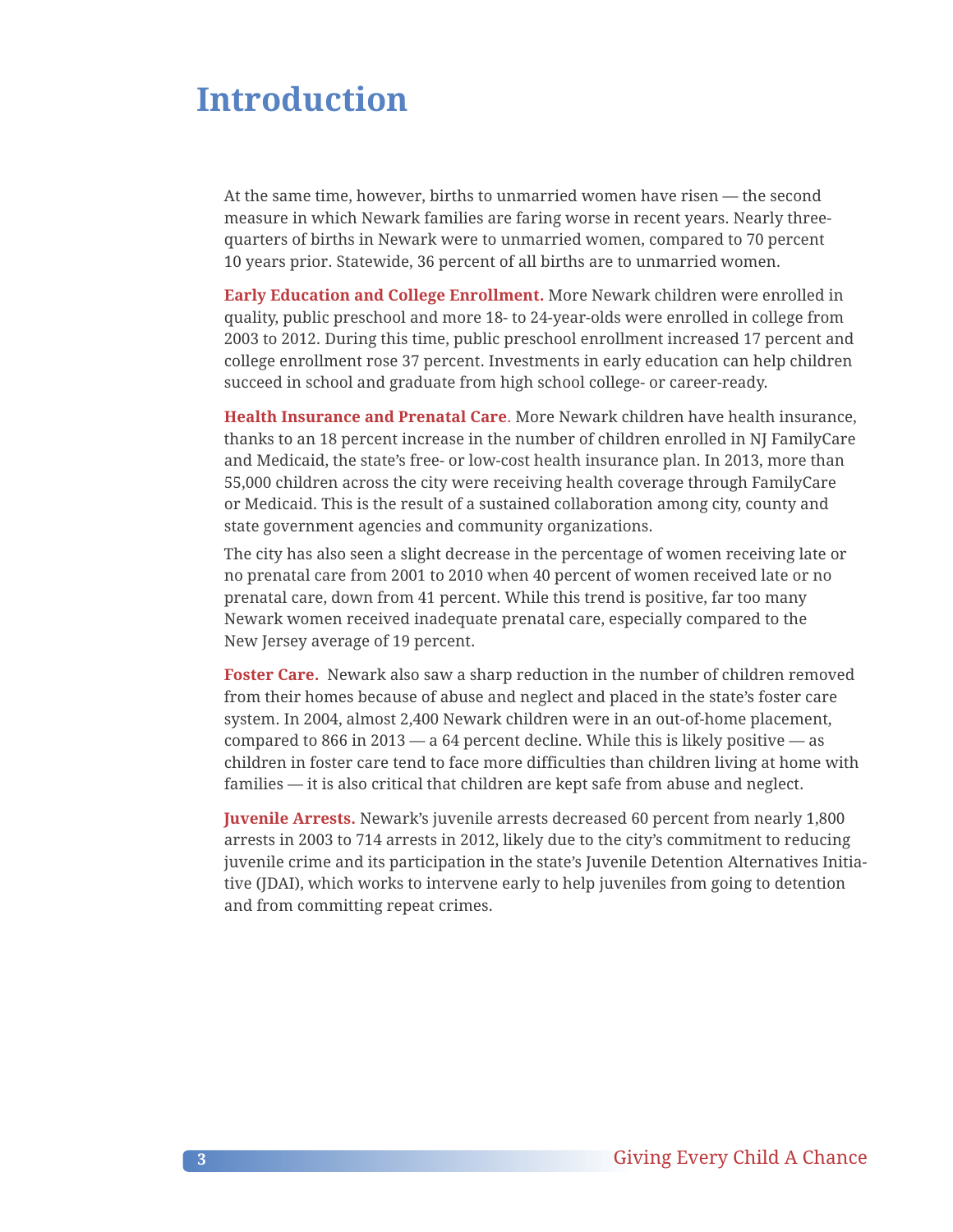### **Introduction**

#### **10 Over 10 — a Look at Newark Child Well-Being Indicators Over 10 Years**

|                                                        | 2003    | 2012     | % Change       | <b>Better/Worse</b> |
|--------------------------------------------------------|---------|----------|----------------|---------------------|
| % of Children Living in Poverty                        | 45.6    | 43.5     | $-5$           | <b>Better</b>       |
|                                                        | 2004*   | 2012     | % Change       |                     |
| % of Households Spending Too Much on Rent              | 50      | 59       | 18             | <b>Worse</b>        |
|                                                        | 2001    | $2010**$ | % Change       |                     |
| Births to Unmarried Mothers, as a % of all Births      | 70      | 73       | $\overline{4}$ | <b>Worse</b>        |
|                                                        | 2003-04 | 2012-13  | % Change       |                     |
| Public Preschool Enrollment                            | 5,485   | 6,404    | 17             | <b>Better</b>       |
|                                                        | 2001    | 2010     | % Change       |                     |
| Percentage of Women Receiving Late or No Prenatal Care | 41      | 40       | $-2$           | <b>Better</b>       |
|                                                        | 2004    | 2013     | % Change       |                     |
| Number of Children Receiving NJ FamilyCare/Medicaid    | 46,934  | 55,283   | 18             | <b>Better</b>       |
|                                                        | 2004    | 2,013    | % Change       |                     |
| Number of Children in Out-of-Home Placement            | 2,383   | 866      | $-64$          | <b>Better</b>       |
|                                                        | 2001    | 2010**   | % Change       |                     |
| Births to Teens Ages 15 - 19, as % of all Births       | 16      | 12       | $-25$          | <b>Better</b>       |
|                                                        | 2003    | 2012     | % Change       |                     |
| Juvenile Arrests                                       | 1,767   | 714      | $-60$          | <b>Better</b>       |
|                                                        | 2003    | 2012     | % Change       |                     |
| % of 18 - 24 Year Olds Enrolled in College             | 27      | 37       | 37             | <b>Better</b>       |
|                                                        |         |          |                |                     |

*\* Data on household spending not available prior to 2004. \*\*Data for 2010 are preliminary.*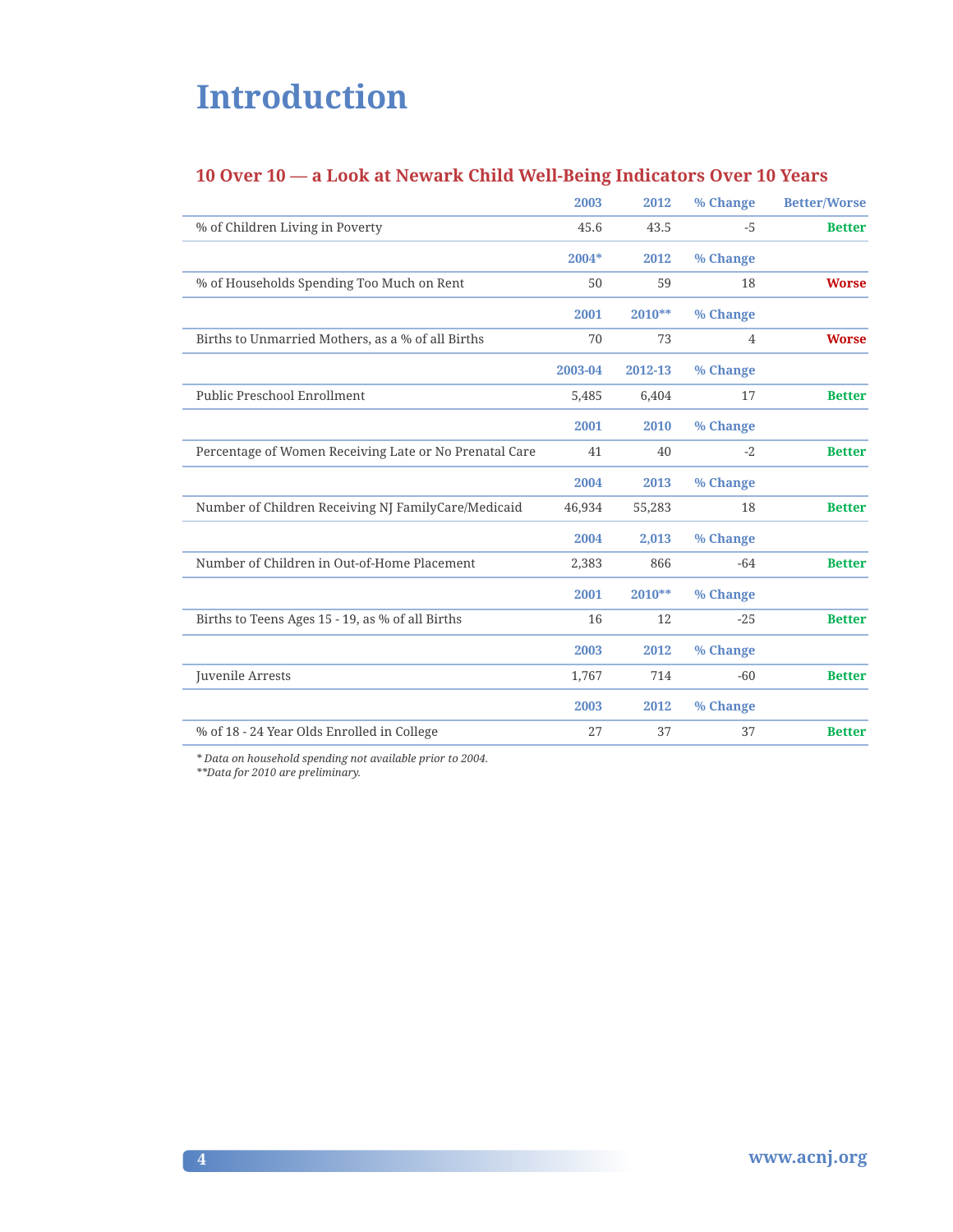

**The** 

he City of Newark was home to roughly 73,000 children in 2012, representing more than one-quarter, or 26 percent, of its total population. The number of children under age 18 increased 3 percent between 2008 and 2012. During the same time, the city's total population rose 5 percent.

In 2012, more than half, or 51 percent, of Newark's children were African American, an 11 percent drop since 2008, when 57 percent of the child population was African American. Thirty-eight percent of children were Hispanic and just 7 percent were white, non-Hispanic in 2012. The shift in racial makeup occurred largely in children categorized as "other," which rose from 10 to 23 percent of Newark's child population.

Almost three-quarters, or 73 percent, of Newark births were to an unmarried woman in 2010, the most recent year that data are available, compared to just 36 percent of births statewide. Between 2008 and 2012, the number of households headed by one parent increased 2 percent in Newark, less than the statewide increase of 6 percent.

Also following state and county trends, the number of children being raised by their grandparents decreased in Newark, even as the number of children living with a grandparent, regardless of whether they were the primary caretaker, rose. Roughly 6,300 children under 18 were living with a grandparent in 2012 and about 2,400 had a grandparent as their primary caretaker.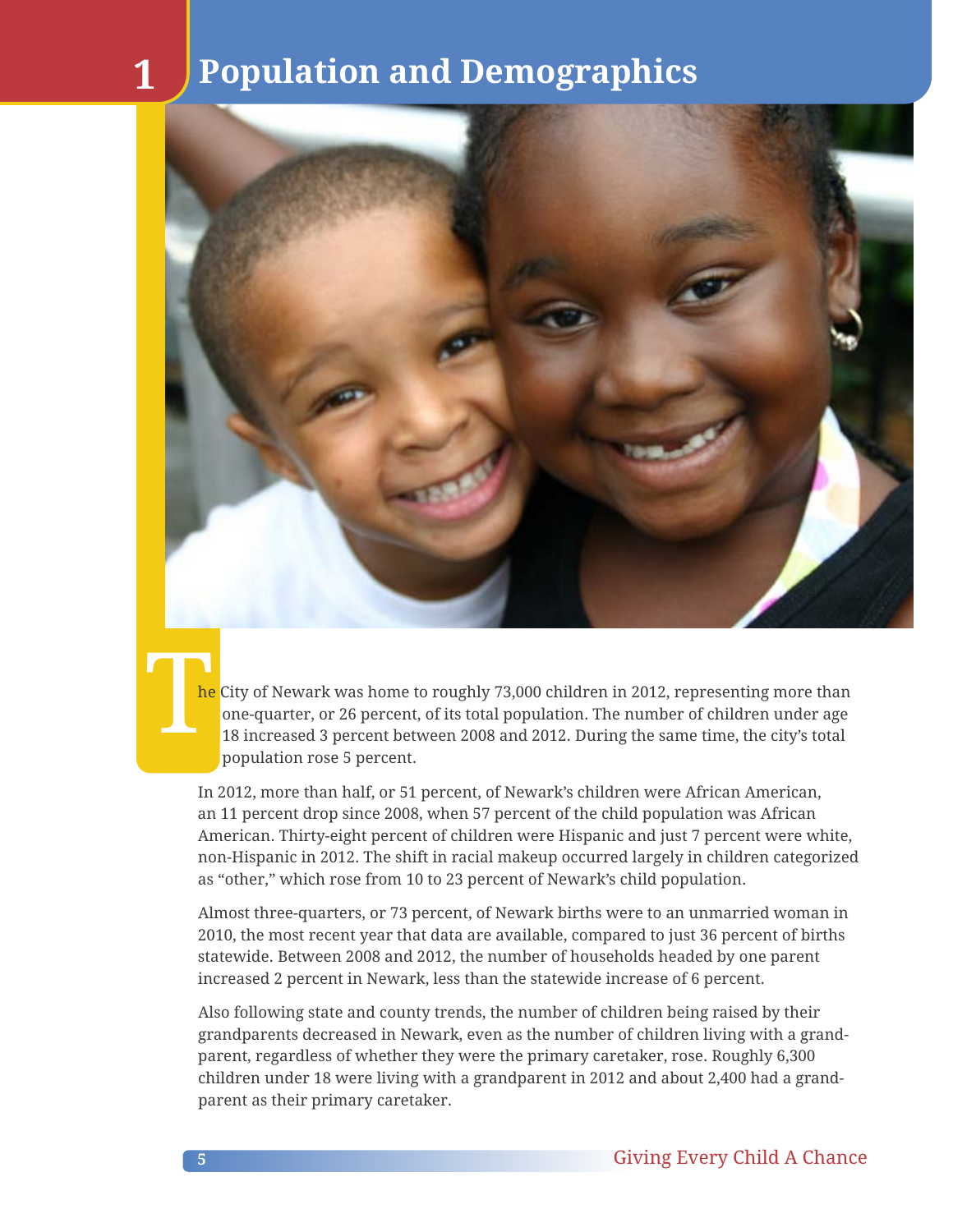#### **Total Population**

|                     | 2008      | 2009      | 2010      | 2011      | 2012      | % Change 08-12 |
|---------------------|-----------|-----------|-----------|-----------|-----------|----------------|
| Newark              | 264,128   | 278,157   | 277,232   | 277,545   | 277,718   | 5.             |
| Essex               | 770,675   | 769.644   | 784,228   | 785.137   | 787,744   | 2              |
| New Jersey          | 8,682,661 | 8,707,740 | 8,801,624 | 8,821,155 | 8,864,590 | $\mathcal{L}$  |
| Newark's % of Essex | 34        | 36        | 35        | 35        | 35        |                |
| Newark's % of NJ    |           |           |           |           |           |                |

#### **Child Population Under Age 18**

|                     | 2008      | 2009      | 2010      | 2011      | 2012      | % Change 08-12 |
|---------------------|-----------|-----------|-----------|-----------|-----------|----------------|
| Newark              | 71.201    | 70.528    | 72,937    | 72,204    | 73,052    | 3              |
| Essex               | 195.635   | 192,890   | 195.135   | 193,366   | 192,736   | $-1$           |
| New Jersey          | 2.046.908 | 2.046.141 | 2,062,812 | 2.042.425 | 2,026,738 | $-1$           |
| Newark's % of Essex | 36        | 37        | 37        | 37        | 38        |                |
| Newark's % of NJ    | 3         | 3         | 4         | 4         | 4         |                |

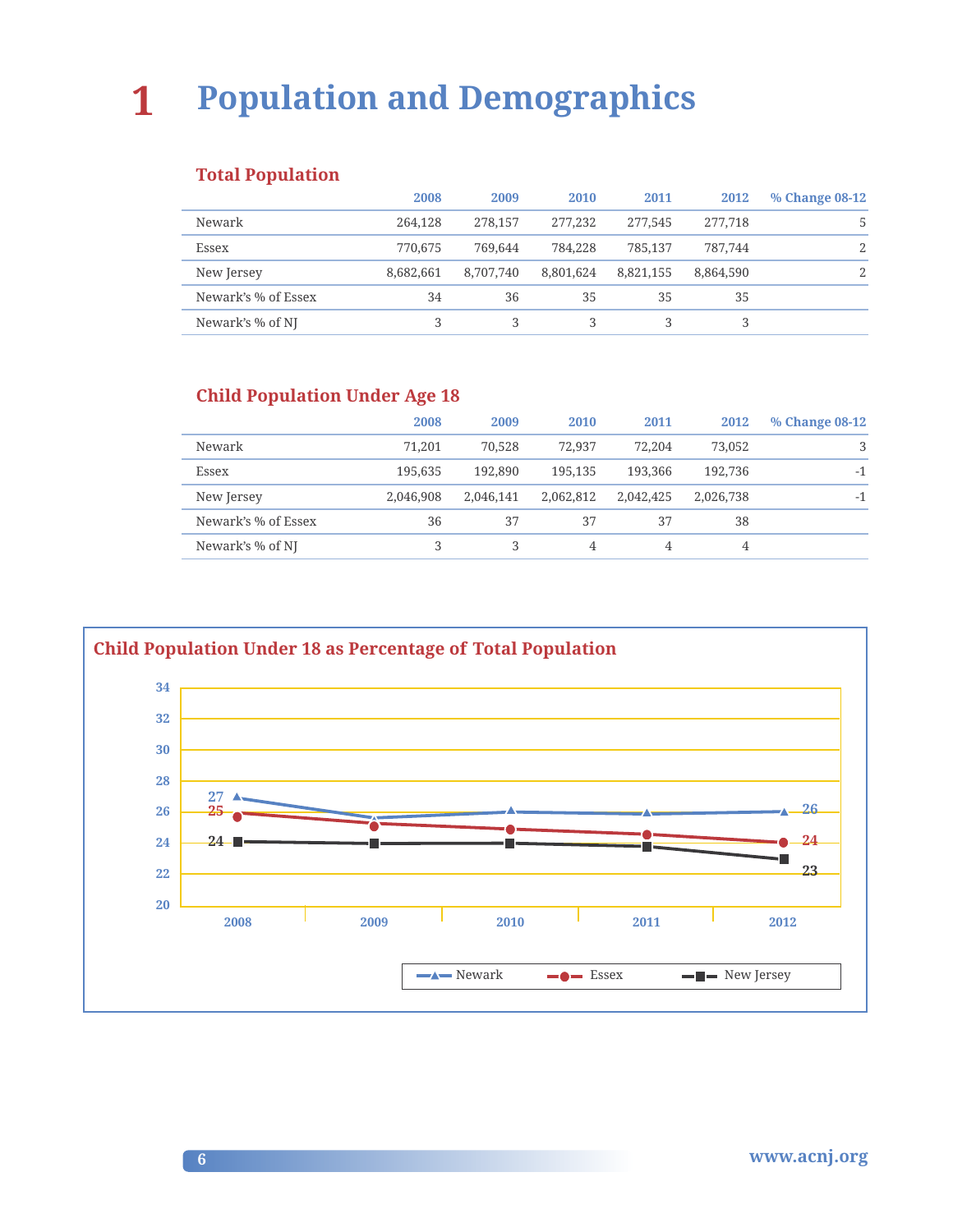#### **Newark's Child Population Under 18 by Race**

|                     |        | 2008          |        | 2009          |        | 2010 |        | 2011 |        | 2012          | % Change 08-12 |                |
|---------------------|--------|---------------|--------|---------------|--------|------|--------|------|--------|---------------|----------------|----------------|
|                     | #      | $\frac{0}{0}$ | #      | $\frac{0}{0}$ | #      | $\%$ | #      | $\%$ | #      | $\frac{0}{0}$ | #              | $\frac{0}{0}$  |
| African American    | 40,842 | 57            | 36,755 | 52            | 41,047 | 56   | 39,215 | 54   | 37,176 | 51            | $-9$           | $-11$          |
| White, non-Hispanic | 5.732  | 8             | 6.638  | 9             | 4.065  | 6    | 4.488  | 6    | 5.173  | ⇁             | $-10$          | $-11$          |
| Hispanic            | 26,166 | 37            | 27,115 | 38            | 26,237 | 36   | 26,295 | 36   | 27,989 | 38            | $\overline{ }$ | $\overline{4}$ |
| Other               | 7,457  | 10            | 5.549  | 8             | 6,549  | 9    | 10.440 | 14   | 17.001 | 23            | 128            | 133            |

*Note 1: Total percentages for each year exceed 100% as survey participants could indicate more than one choice.*



#### **Foreign-Born Children**

|                     |         | 2008          | 2009    |                | 2010    |      | 2011    |                | 2012    |      | % Change 08-12 |       |
|---------------------|---------|---------------|---------|----------------|---------|------|---------|----------------|---------|------|----------------|-------|
|                     | #       | $\frac{0}{0}$ | #       | $\frac{0}{0}$  | #       | $\%$ | #       | $\frac{0}{0}$  | #       | $\%$ | #              | $\%$  |
| Newark              | 4,360   | 6             | 5.264   | $\overline{ }$ | 2,923   | 4    | 4,817   | $\overline{ }$ | 4,412   | 6    |                | $-1$  |
| Essex               | 12,393  | 6             | 12,078  | 6              | 12,283  | 6    | 12,428  | 6              | 9,521   | 5    | $-23$          | $-22$ |
| New Jersey          | 118,694 | 6             | 116,077 | 6              | 116,910 | 6    | 110,117 | 5              | 111,291 | 5    | $-6$           | $-5$  |
| Newark's % of Essex | 35      |               | 44      |                | 24      |      | 39      |                | 46      |      |                |       |
| Newark's % of NJ    | 4       |               | 5       |                | 3       |      | 4       |                | 4       |      |                |       |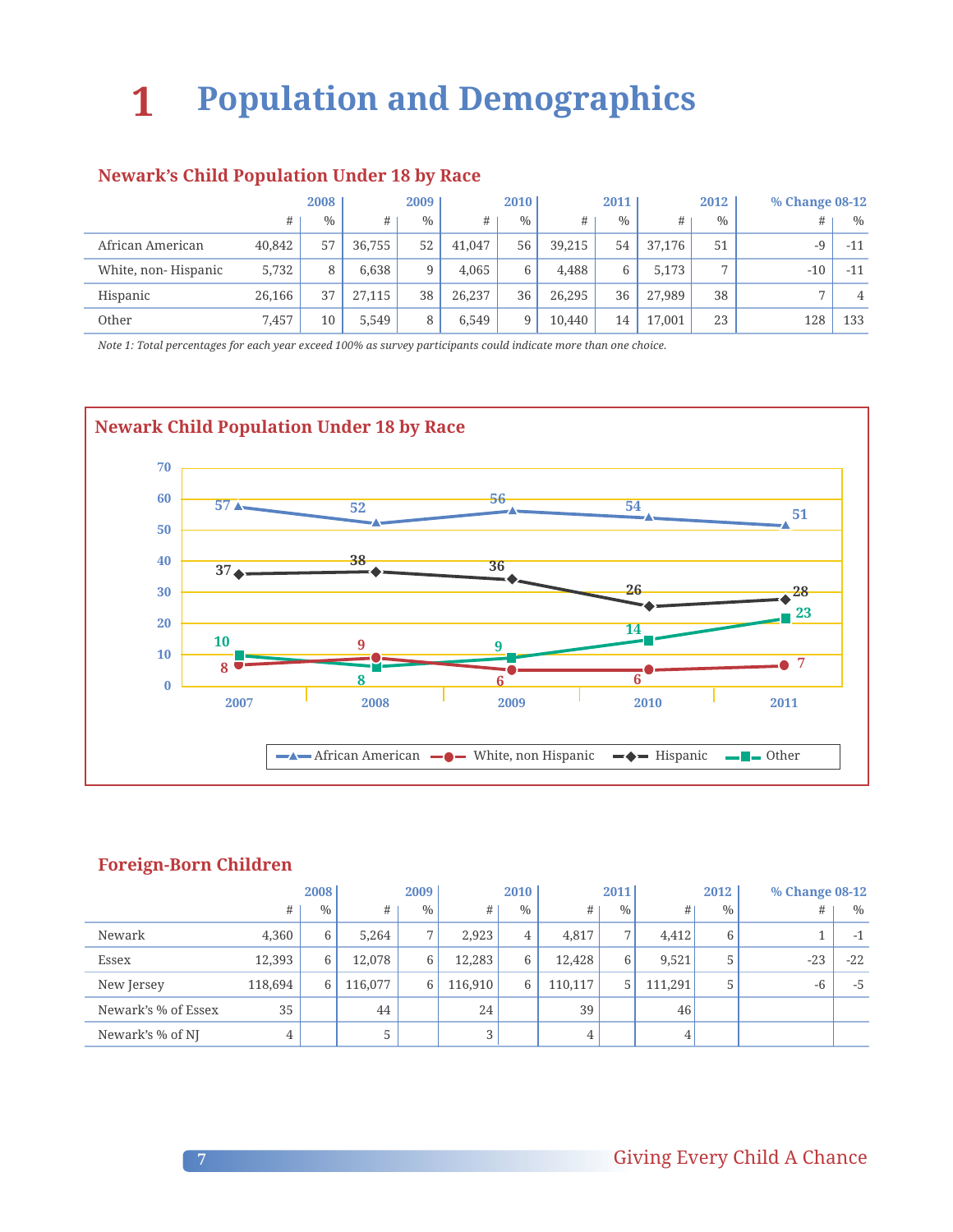#### **Total Births**

|            | 2006    | 2007    | 2008    | 2009    | $2010*$ | % Change 06-10 |
|------------|---------|---------|---------|---------|---------|----------------|
| Newark     | 4.851   | 4.832   | 4.811   | 4.648   | 4.164   | $-14$          |
| Essex      | 11.464  | 11.941  | 11.780  | 11.455  | 10.129  | $-12$          |
| New Jersey | 109,422 | 115.920 | 112,428 | 109.543 | 103,019 | -6             |

*\*Data for 2010 are preliminary.*

#### **Births to Unmarried Women**

|                     | 2006   | 2007   | 2008   | 2009   | 2010*  | % Change 06-10 |
|---------------------|--------|--------|--------|--------|--------|----------------|
| Newark              | 3,459  | 3.462  | 3,426  | 3.316  | 3,039  | $-12$          |
| Essex               | 5,873  | 6.068  | 5.937  | 5.743  | 5,422  | -8             |
| New Jersey          | 36,942 | 39,180 | 38,658 | 38,027 | 37,047 | $\Omega$       |
| Newark's % of Essex | 59     | 57     | 58     | 58     | 56     |                |
| Newark's % of NJ    | 9      | 9      | 9      | 9      | 8      |                |

*\*Data for 2010 are preliminary.*

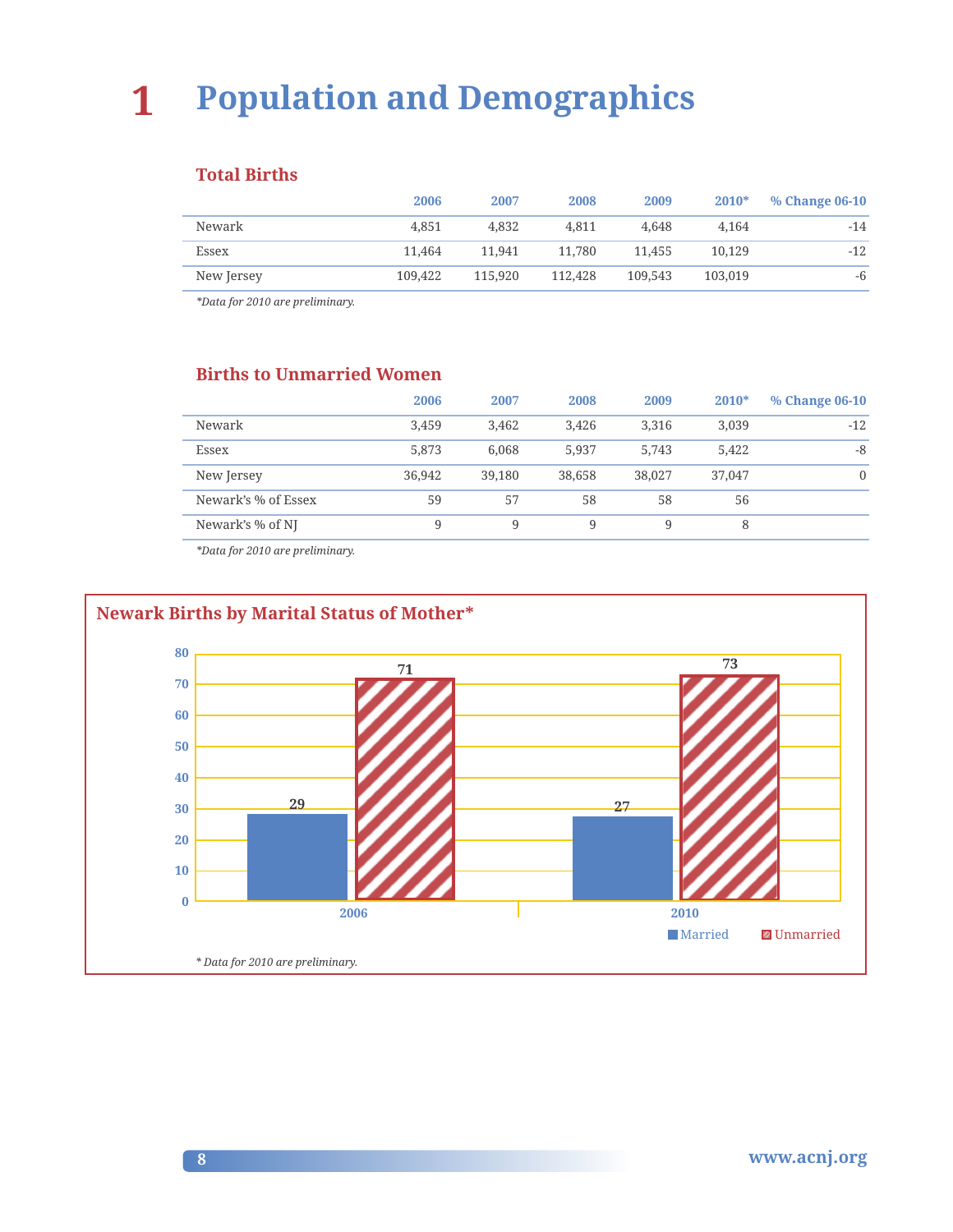#### **Households Headed by One Parent**

|                     | 2008    |      |                | 2009          |         | 2010 |         | 2011          |         | 2012          | % Change 08-12    |      |
|---------------------|---------|------|----------------|---------------|---------|------|---------|---------------|---------|---------------|-------------------|------|
|                     | #       | $\%$ | #              | $\frac{0}{0}$ | #       | $\%$ | #       | $\frac{0}{0}$ | #       | $\frac{0}{0}$ | #                 | $\%$ |
| Newark              | 23,442  | 64   | 23,571         | 64            | 25,619  | 71   | 22,749  | 66            | 23,969  | 64            | <sup>o</sup><br>∠ |      |
| Essex               | 47,775  | 46   | 50,055         | 48            | 45,256  | 45   | 46,528  | 47            | 46,575  | 45            | $-3$              | $-1$ |
| NJ                  | 320,807 | 29   | 330,773        | 30            | 329,184 | 30   | 343,040 | 32            | 339,668 | 31            | 6                 | 8    |
| Newark's % of Essex | 49      |      | 47             |               | 57      |      | 49      |               | 51      |               |                   |      |
| Newark's % of NJ    | 7       |      | $\overline{ }$ |               | 8       |      | 7       |               | 7       |               |                   |      |

#### **Grandchildren Being Cared for by Their Grandparents**

|                          | 2008   | 2009   | 2010   | 2011   | 2012   | % Change 08-12 |
|--------------------------|--------|--------|--------|--------|--------|----------------|
| Newark                   | 3.066  | 1.504  | 2.817  | 2.919  | 2,428  | $-21$          |
| Essex                    | 6,826  | 5.178  | 6.012  | 4.593  | 5,109  | $-25$          |
| New Jersey               | 50.674 | 50,138 | 51,189 | 45,869 | 48,550 | $-4$           |
| Newark's % of Essex      | 45     | 29     | 47     | 64     | 48     |                |
| Newark's % of New Jersey | 6      | 3      | 6      | 6      | 5      |                |

#### **Grandchildren Under 18 Living with a Grandparent Householder**

|                          | 2008    | 2009    | 2010    | 2011    | 2012    | % Change 08-12 |
|--------------------------|---------|---------|---------|---------|---------|----------------|
| Newark                   | 5,808   | 3.578   | 6.082   | 6.507   | 6.272   | 8              |
| Essex                    | 11.885  | 11,013  | 11.909  | 12.514  | 12,890  | 8              |
| New Jersey               | 106,819 | 114,430 | 121.938 | 112.587 | 115,005 | 8              |
| Newark's % of Essex      | 49      | 32      | 51      | 52      | 49      |                |
| Newark's % of New Jersey | 5       | 3       | 5       | 6       | 5       |                |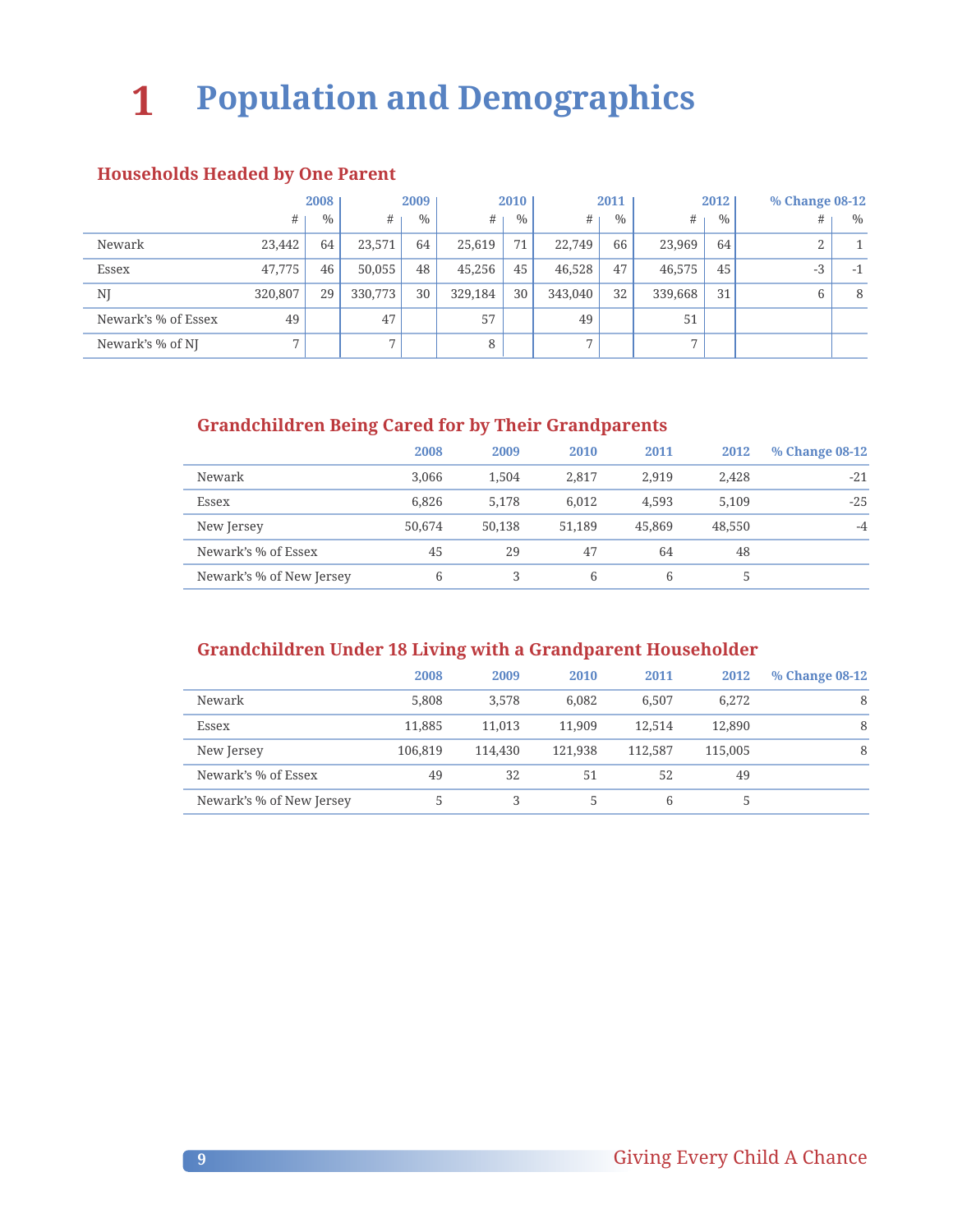

hildren and families in New Jersey's largest city continue to face economic hardship. In 2012, an astounding 71 percent, or approximately 52,000 children, were growing up in low-income families struggling to meet their basic needs, compared to 32 percent of children statewide.

While the federal low-income level in 2012 for a family of four was \$46,100, many Newark children were in families earning far less. Twenty-three percent of children in the city lived in extreme poverty (\$11,525 for a family of four), a 35 percent increase since 2008. Further, 44 percent of children under 18 lived in poverty (\$23,050 for a family of four) in 2012, also a sharp increase from 2008 when 35 percent of children were at or below the federal poverty level.

Newark households with children were much more likely to live in poverty, compared to childless households. In fact, the number of poor households without children dropped 32 percent compared to a 34 percent increase in poor families with children.

Despite this rising child poverty, the city saw a 14 percent drop in the number of children living in families receiving welfare assistance.

Median income for families with children declined both statewide and in Newark. Families in the city, however, continue to earn significantly less than the statewide median income. From 2008 to 2012, the median income for a family with children dropped 12 percent in Newark to \$28,317 a year. That's nearly \$57,000 less than the statewide median income of \$85,185.

There is some good news. Unemployment declined 3 percent from 2009 to 2013. But Newark's 13.6 percent unemployment rate is still far higher than the statewide average of 8.1 percent.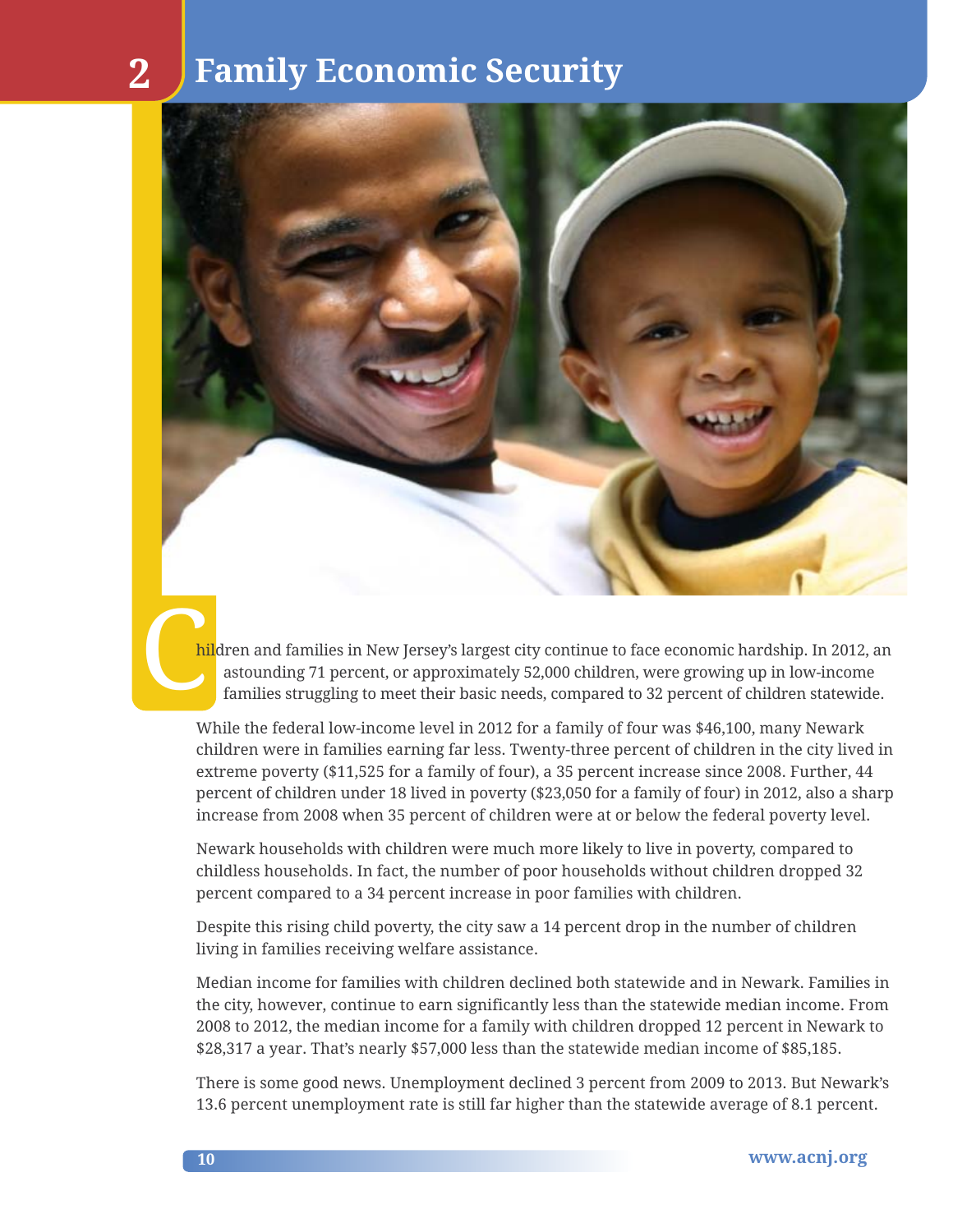#### **Number of Children in Poverty, Under 18**

|                                    | 2008    | 2009    | 2010    | 2011    | 2012    | % Change 08-12 |
|------------------------------------|---------|---------|---------|---------|---------|----------------|
| <b>Newark</b>                      |         |         |         |         |         |                |
| Extreme Poverty (Below 50% of FPL) | 12,040  | 11,983  | 14,799  | 13,574  | 16,619  | 38             |
| Poverty (Below 100% of FPL)        | 24.665  | 23,205  | 30,571  | 31,375  | 31,450  | 28             |
| Low-Income (Below 200% of FPL)     | 45,941  | 45,064  | 48,402  | 49,579  | 51,544  | 12             |
| <b>Essex</b>                       |         |         |         |         |         |                |
| Extreme Poverty (Below 50% of FPL) | 17,609  | 18,457  | 21,966  | 20,308  | 24,213  | 38             |
| Poverty (Below 100% of FPL)        | 39,053  | 40,171  | 44,524  | 46,293  | 48,110  | 23             |
| Low-Income (Below 200% of FPL)     | 72,053  | 75,736  | 76,469  | 83,625  | 87,637  | 22             |
| <b>New Jersey</b>                  |         |         |         |         |         |                |
| Extreme Poverty (Below 50% of FPL) | 115.645 | 120,840 | 131,256 | 141,122 | 152,777 | 32             |
| Poverty (Below 100% of FPL)        | 253,378 | 272,697 | 295,346 | 296,198 | 310,226 | 22             |
| Low-Income (Below 200% of FPL)     | 543,444 | 590.859 | 582,146 | 630,790 | 645.985 | 19             |

#### **Percentage of Children in Poverty, Under 18**

|                                    | 2008 | 2009            | 2010 | 2011 | 2012 | % Change 08-12 |
|------------------------------------|------|-----------------|------|------|------|----------------|
| <b>Newark</b>                      |      |                 |      |      |      |                |
| Extreme Poverty (Below 50% of FPL) | 17   | 17              | 21   | 19   | 23   | 35             |
| Poverty (Below 100% of FPL)        | 35   | 33              | 44   | 44   | 44   | 26             |
| Low-Income (Below 200% of FPL)     | 65   | 65              | 70   | 70   | 71   | 9              |
| <b>Essex</b>                       |      |                 |      |      |      |                |
| Extreme Poverty (Below 50% of FPL) | 9    | 10 <sup>1</sup> | 12   | 11   | 13   | 44             |
| Poverty (Below 100% of FPL)        | 20   | 21              | 23   | 24   | 25   | 25             |
| Low-Income (Below 200% of FPL)     | 37   | 40              | 40   | 44   | 46   | 24             |
| <b>New Jersey</b>                  |      |                 |      |      |      |                |
| Extreme Poverty (Below 50% of FPL) | 6    | 6               | 6    | 7    | 8    | 33             |
| Poverty (Below 100% of FPL)        | 13   | 13              | 14   | 15   | 15   | 15             |
| Low-Income (Below 200% of FPL)     | 27   | 29              | 29   | 31   | 32   | 19             |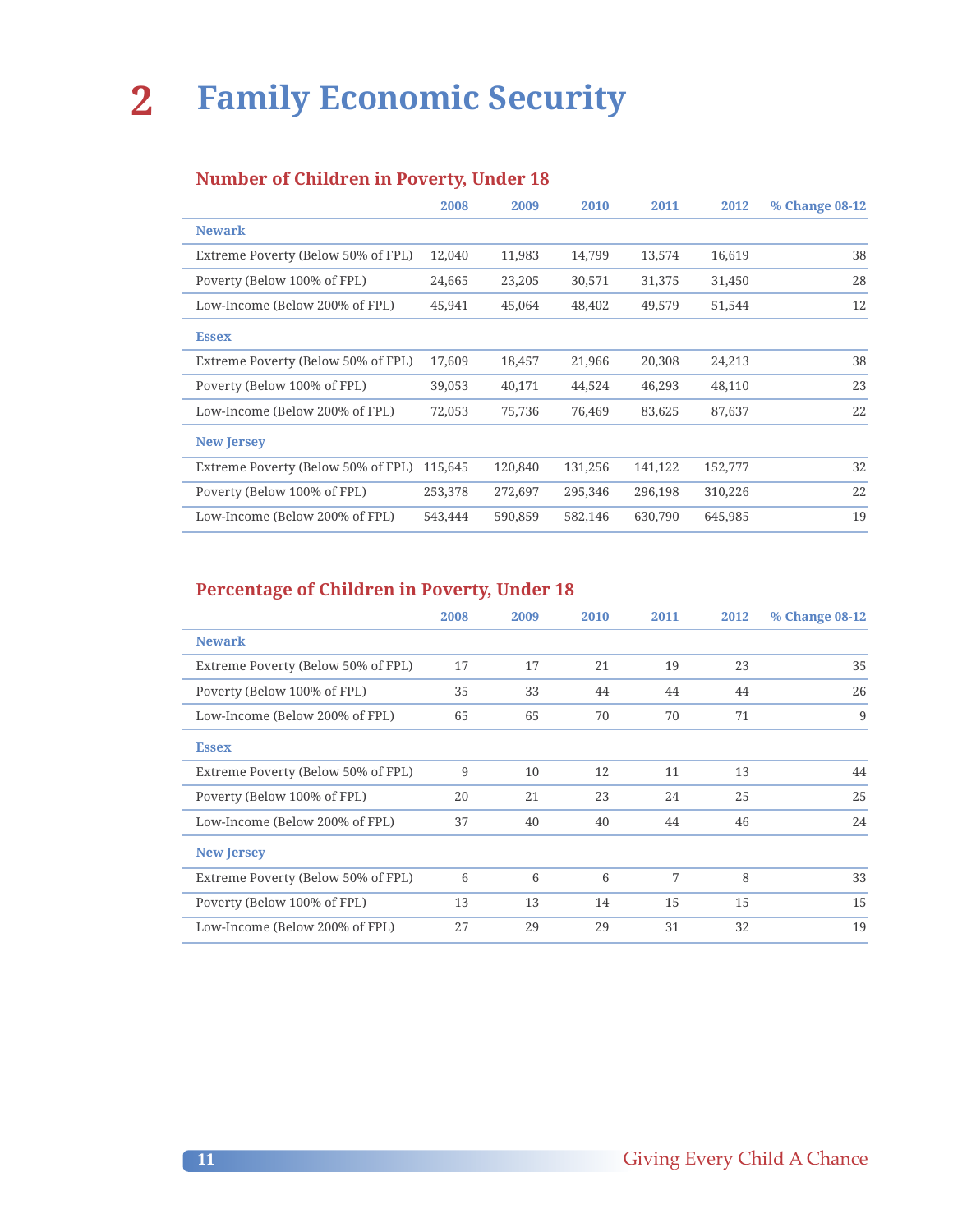

#### **Total Population Living Below Poverty Level**

|                          |         | 2008          |         | 2009          |         | 2010 |         | 2011          |         | 2012          | % Change 08-12 |               |
|--------------------------|---------|---------------|---------|---------------|---------|------|---------|---------------|---------|---------------|----------------|---------------|
|                          | #       | $\frac{0}{0}$ | #       | $\frac{0}{0}$ | #       | $\%$ | #       | $\frac{0}{0}$ | #       | $\frac{0}{0}$ | #              | $\frac{0}{0}$ |
| Newark                   | 66,022  | 25            | 62.973  | 23            | 79.243  | 29   | 83,669  | 30            | 81,038  | 29            | 23             | 17            |
| Essex                    | 111,000 | 14            | 108,369 | 14            | 127,116 | 16   | 134,875 | 17            | 134,527 | 17            | 21             | 19            |
| New Jersey               | 741,472 | 9             | 799.099 | 9             | 884,789 | 10   | 897,376 | 10            | 934,943 | 11            | 26             | 24            |
| Newark's % of Essex      | 59      |               | 58      |               | 62      |      | 62      |               | 60      |               |                |               |
| Newark's % of New Jersey | 9       |               | 8       |               | 9       |      | 9       |               | 9       |               |                |               |

#### **Households without Children Living Below the Poverty Level**

|                          | 2008   |      | 2009   |               |        | 2010 |                | 2011           |        | 2012 | % Change 08-12 |       |
|--------------------------|--------|------|--------|---------------|--------|------|----------------|----------------|--------|------|----------------|-------|
|                          | #      | $\%$ | #      | $\frac{0}{0}$ | #      | $\%$ | #              | $\%$           | #      | $\%$ | #              | $\%$  |
| Newark                   | 3.363  | 14   | 2,721  | 11            | 1,823  | 8    | 2.823          | 13             | 2.278  | 10   | $-32$          | $-29$ |
| Essex                    | 4,655  | 6    | 4.266  | 5             | 4,112  | 5    | 5.342          | $\overline{7}$ | 4,484  | 6    | $-4$           | $-3$  |
| New Jersey               | 28,949 | 3    | 35,095 | 3             | 38,186 | 3    | 41,758         | 4              | 41,779 | 4    | 44             | 37    |
| Newark's % of Essex      | 72     |      | 64     |               | 44     |      | 53             |                | 51     |      |                |       |
| Newark's % of New Jersey | 12     |      | 8      |               | 5      |      | $\overline{ }$ |                |        |      |                |       |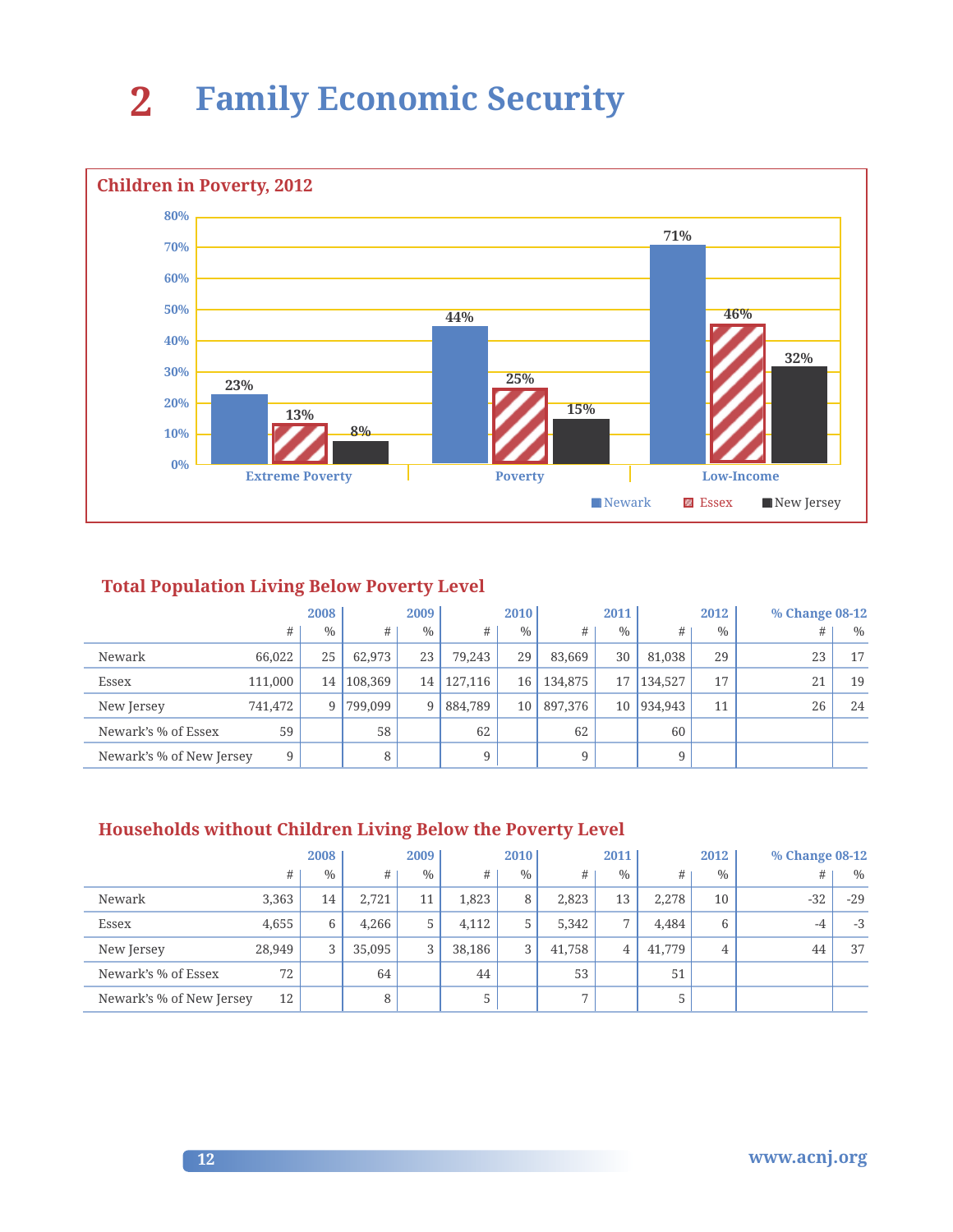#### **Families with Children Living Below the Poverty Level**

|                          |         | 2008          |         | 2009 |         | 2010 |         | 2011 |         | 2012          | % Change 08-12 |      |
|--------------------------|---------|---------------|---------|------|---------|------|---------|------|---------|---------------|----------------|------|
|                          | #       | $\frac{0}{0}$ | #       | $\%$ | #       | $\%$ | #       | $\%$ | #       | $\frac{0}{0}$ | #              | $\%$ |
| Newark                   | 10.270  | 28            | 10,382  | 28   | 14,085  | 39   | 13.079  | 38   | 13,730  | 37            | 34             | 32   |
| Essex                    | 16.821  | 16            | 17.776  | 17   | 20,323  | 21   | 20.416  | 21   | 21.630  | 21            | 29             | 30   |
| New Jersey               | 106,302 | 10            | 115,909 | 11   | 131,931 | 12   | 129,801 | 12   | 140,595 | 13            | 32             | 34   |
| Newark's % of Essex      | 61      |               | 58      |      | 69      |      | 64      |      | 63      |               |                |      |
| Newark's % of New Jersey | 10      |               | 9       |      | 11      |      | 10      |      | 10      |               |                |      |

#### **Median Income of Families with Children**

|            | 2008   | 2009   | <b>2010</b> | 2011   |        | 2012 % Change 08-12 |
|------------|--------|--------|-------------|--------|--------|---------------------|
| Newark     | 32,165 | 32,466 | 27,038      | 29,161 | 28.317 | $-12$               |
| Essex      | 59,368 | 58,069 | 60,237      | 60,302 | 59,371 | $\Omega$            |
| New Jersey | 86.613 | 83.742 | 83,208      | 81.983 | 85,185 | -2                  |

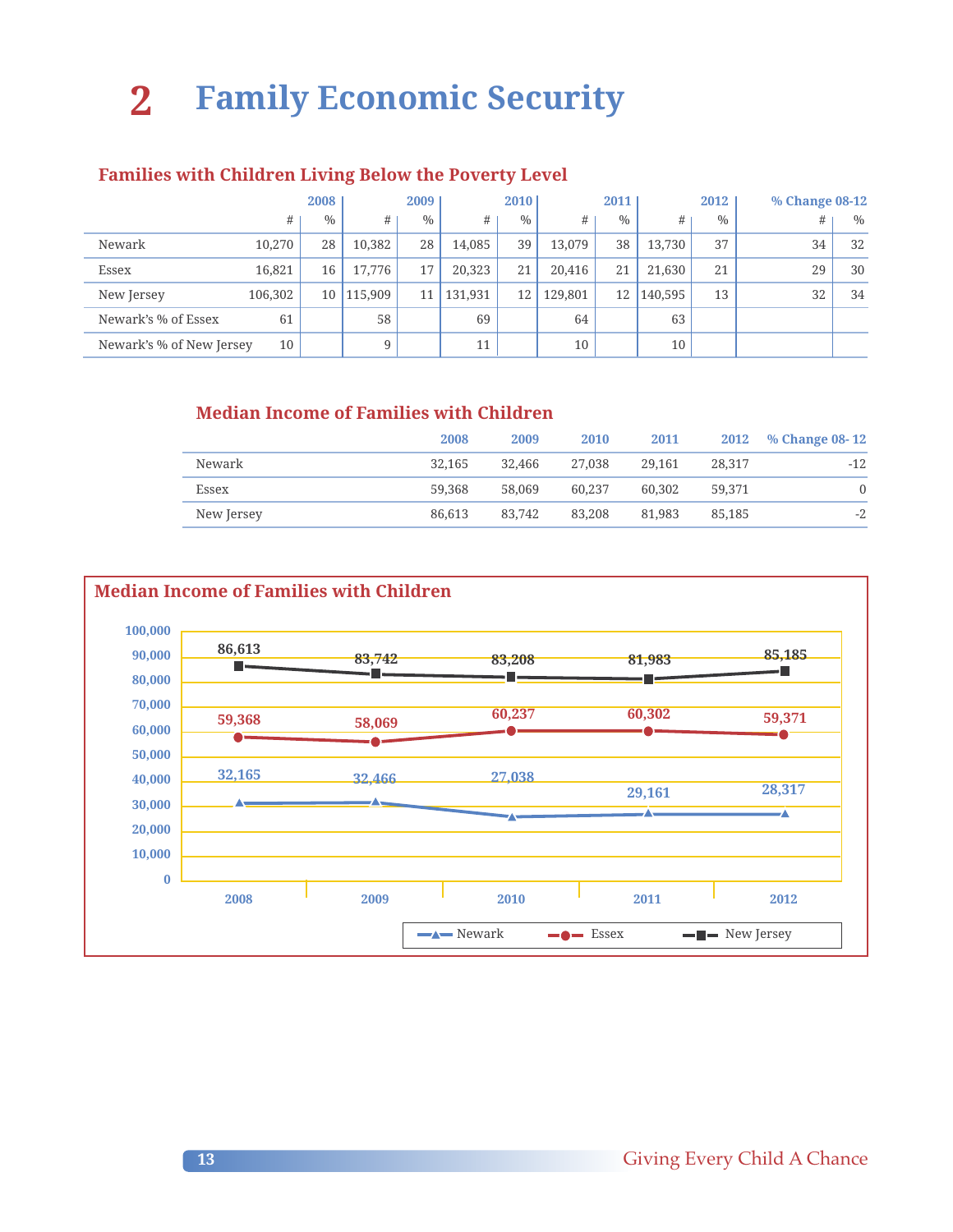#### **Number Unemployed**

|            | 2009    | 2010    | 2011    | 2012    | $2013*$ | % Change 09-13 |
|------------|---------|---------|---------|---------|---------|----------------|
| Newark     | 15.220  | 16.571  | 16,489  | 16.265  | 14.514  | -5             |
| Essex      | 37.592  | 41,009  | 40.191  | 40.147  | 35,738  | $-5$           |
| New Jersey | 408,006 | 437.337 | 425.164 | 436,174 | 365.080 | -11            |
|            |         |         |         |         |         |                |

*\*2013 preliminary number as of October.*

#### **Unemployment Rate**

|            | 2009 | 2010 | 2011 | 2012 | $2013*$ | % Change 09-13 |
|------------|------|------|------|------|---------|----------------|
| Newark     | 14.0 | 15.4 | 15.3 | 15.0 | 13.6    | -3             |
| Essex      | 10.2 | 11.1 | 10.9 | 10.8 | 9.7     | $-5$           |
| New Jersey | 9.0  | 9.6  | 9.4  | 9.5  | 8.1     | $-10$          |

*\*2013 preliminary rate as of October.*

#### **Federal Earned Income Tax Credits (EITC)**

|            |         | 2007          |         | 2008   |         | 2009          |         | 2010          |         | 2011          | % Change 07-11 |        |
|------------|---------|---------------|---------|--------|---------|---------------|---------|---------------|---------|---------------|----------------|--------|
|            |         | Avg.          |         | Avg.   |         | Avg.          |         | Avg.          |         | Avg.          |                | Avg.   |
|            | # of    | Claim         | # of    | Claim  | # of    | Claim         | # of    | Claim         | # of    | Claim         | $#$ of         | Claim  |
|            |         | Claims Amount | Claims  | Amount |         | Claims Amount |         | Claims Amount |         | Claims Amount | Claims         | Amount |
| Newark     | 36,829  | 2.199         | 36,814  | 2.297  | 37,205  | 2.454         | 38,706  | 2.499         | 39,425  | 2,534         | $\overline{ }$ | 15     |
| Essex      | 71,119  | 2.083         | 71.021  | 2.174  | 73.585  | 2.312         | 75.674  | 2.345         | 77.447  | 2.388         | 9              | 15     |
| New Jersey | 498,013 | 1,921         | 505,607 | 2,020  | 561,644 | 2,101         | 548,004 | 2,127         | 562,894 | 2,170         | 13             | 13     |

#### **Number of Volunteer Income Tax Assistance Sites in Newark in 2013** 9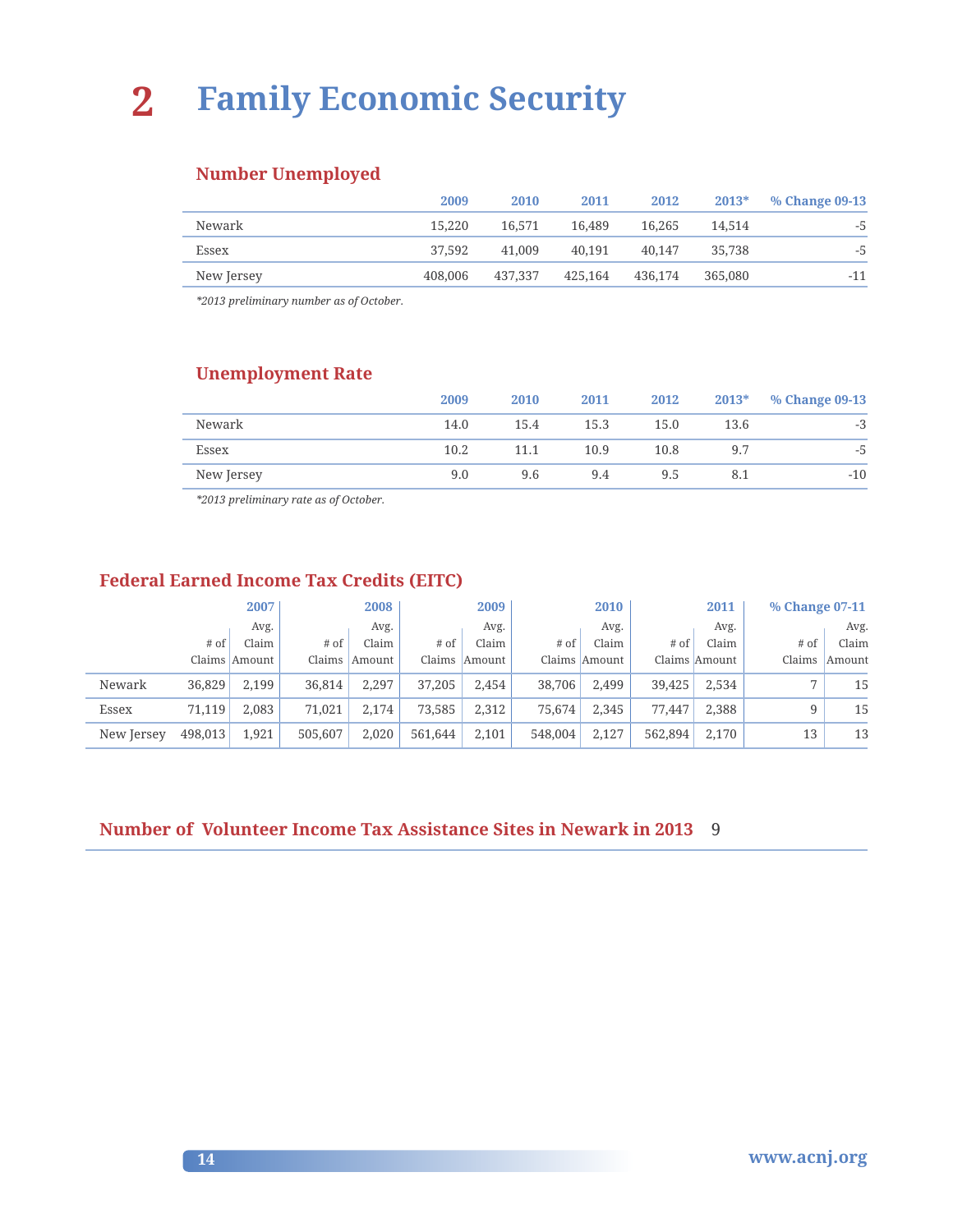#### **N.J. Earned Income Tax Credits, All Recipients**

| 2012       | # Credits Issued | <b>Total Amount of Credits Issued</b> | <b>Avg. Credit Amount</b> |
|------------|------------------|---------------------------------------|---------------------------|
| Newark     | 27,407           | \$12,547,470                          | \$458                     |
| Essex      | 56,897           | \$24,673,985                          | \$434                     |
| New Jersey | 464.336          | \$190,659,013                         | \$411                     |

#### **N.J. Earned Income Tax Credits, Recipients with at Least 1 Dependent Under Age 19**

| 2012       | # Credits Issued | <b>Total Amount of Credits Issued</b> | Avg. Credit Amount |
|------------|------------------|---------------------------------------|--------------------|
| Newark     | 20,295           | \$11.534.036                          | \$568              |
| Essex      | 40.773           | \$22,474,261                          | \$551              |
| New Jersey | 314,972          | \$171,917,612                         | \$546              |

#### **Children in Families Receiving TANF (Welfare)**

|                     | 2009   | 2010   | 2011   | 2012   | 2013   | % Change 09-13 |
|---------------------|--------|--------|--------|--------|--------|----------------|
| Newark              | 9.774  | 9,823  | 9.911  | 9.121  | 8.407  | $-14$          |
| Essex               | 13,795 | 14,125 | 14,508 | 13,919 | 12,738 | -8             |
| New Jersey          | 63.556 | 67.632 | 70,831 | 68.692 | 64,379 |                |
| Newark's % of Essex | 71     | 70     | 68     | 66     | 66     |                |
| Newark's % of NJ    | 15     | 15     | 14     | 13     | 13     |                |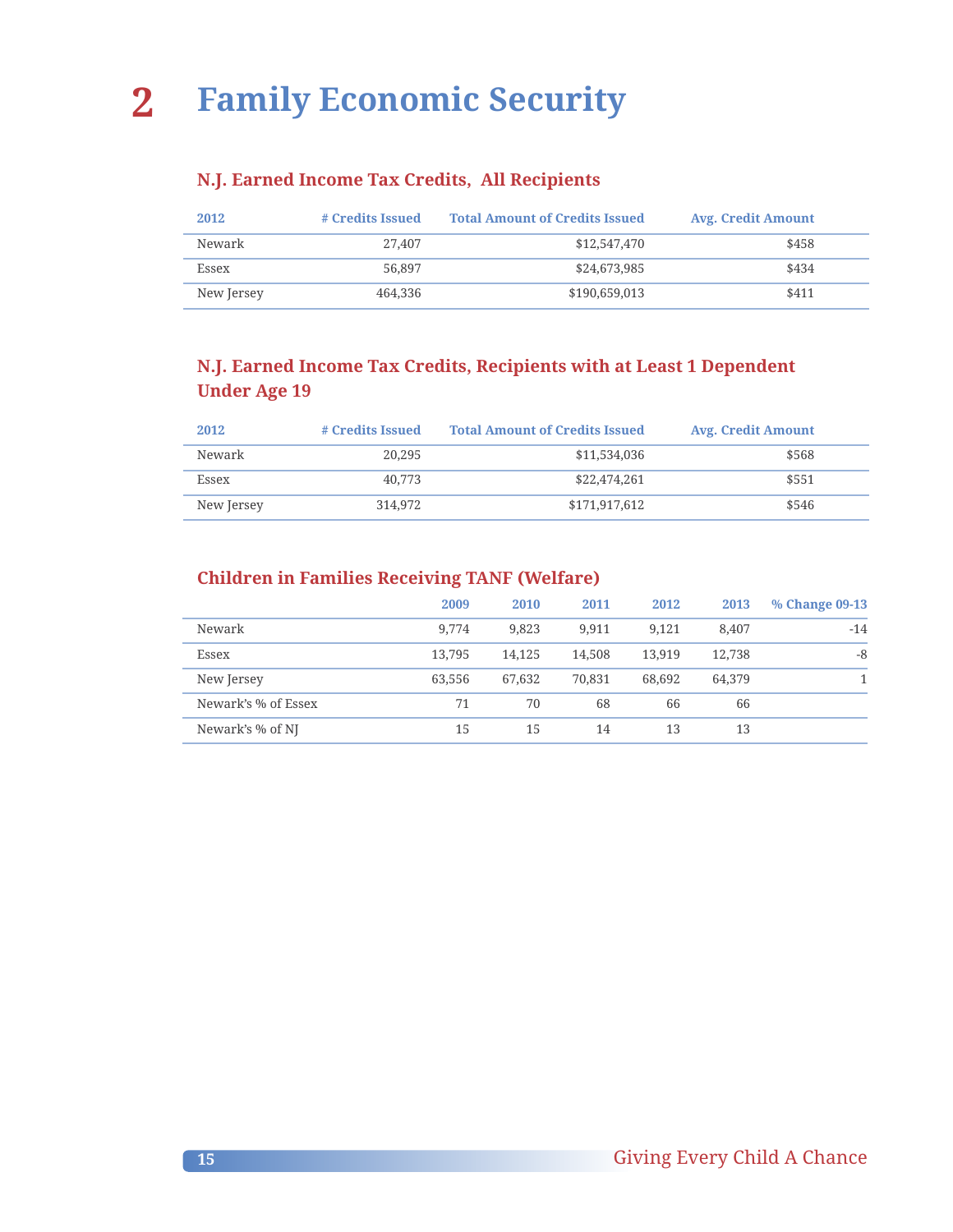### **3 Affordable Housing**



<mark>s </mark>Newark families earn less each year, more Newark homeowners and renters face increasing housing costs that consume more than the recommended 30 percent of income.

Median Newark rents rose 6 percent from 2008 to 2012, but Newark's average rent of \$927 was still lower than the statewide average of \$1,148. Even so, 59 percent of Newark renters faced higher-then-recommended housing costs, up from 54 percent in 2008.

In 2012, just 22 percent of homes were owner-occupied, compared to 25 percent in 2008. Nearly three quarters of these remaining homeowners spent more than the recommended amount on housing costs, compared to 64 percent in 2008 and 44 percent statewide. The situation is even worse for Newark's low-income homeowners earning less than \$50,000 per year. Of those, almost all — 99 percent — spent too much of income on housing, compared to just 44 percent earning above \$50,000 per year.

|            | 2008  | 2009  | 2010  | 2011  | 2012  | % Change 08-12 |
|------------|-------|-------|-------|-------|-------|----------------|
| Newark     | 878   | 938   | 934   | 963   | 927   | 6              |
| Essex      | 959   | 996   | 991   | 1.035 | 999   | 4              |
| New Jersey | 1.068 | 1.108 | 1.114 | 1.135 | 1.148 |                |

#### **Median Rent**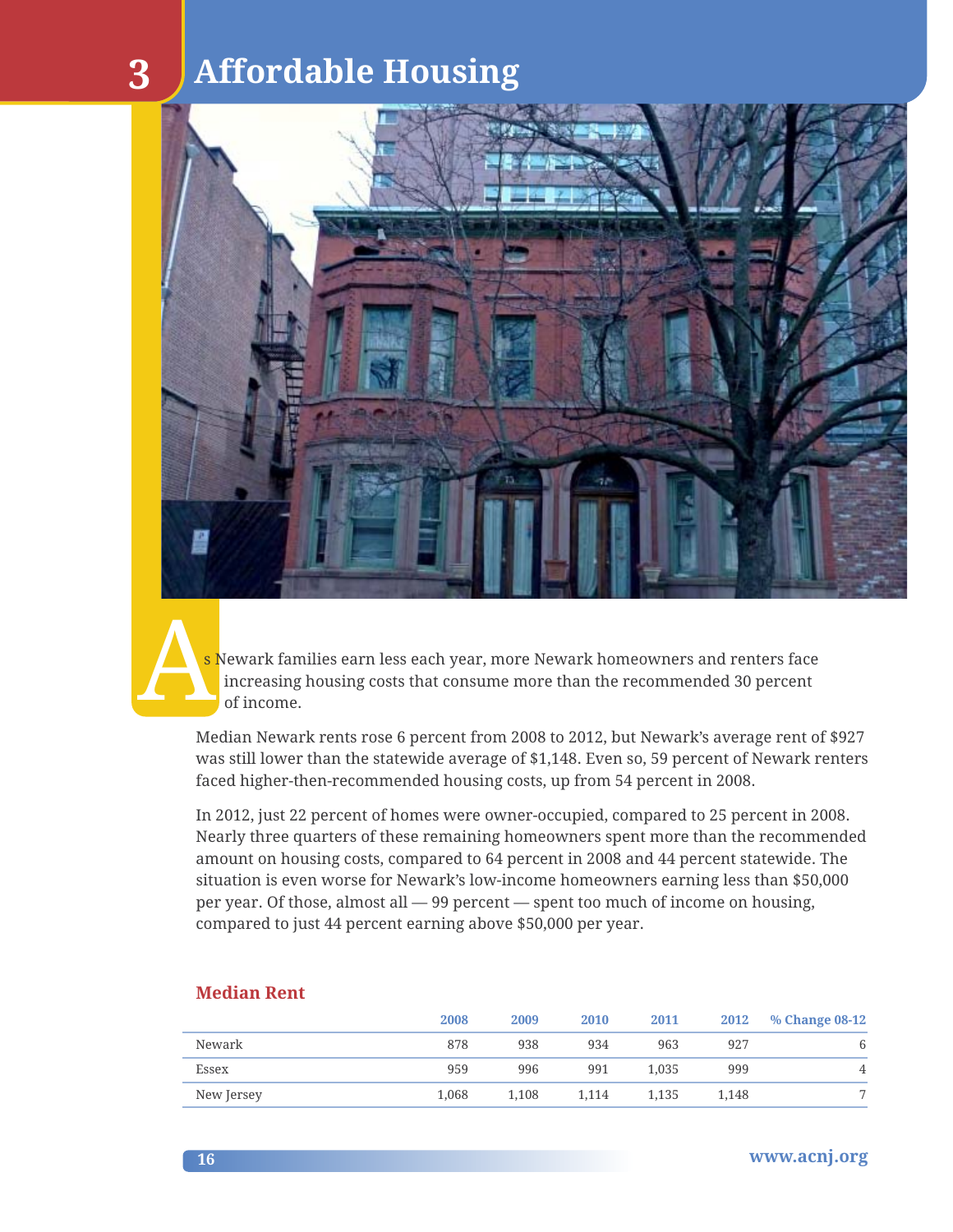#### **Percentage of Households Spending More Than 30% of Income on Rent**

|            | 2008 | 2009 | 2010 | 2011 | 2012 | % Change 08-12 |
|------------|------|------|------|------|------|----------------|
| Newark     | 54   | 57   | 58   | 61   | 59   | 9              |
| Essex      | 51   | 54   | 55   | 59   | 57   | 12             |
| New Jersey | 50   | 53   | 54   | 55   | 54   | 8              |

#### **Percentage of Occupied Housing Units That Are Owner-Occupied**

|            | 2008 | 2009 | 2010 | 2011 | 2012 | % Change 08-12 |
|------------|------|------|------|------|------|----------------|
| Newark     | 25   | 25   | 24   |      | 22   | $-12$          |
| Essex      | 46   | 46   | 46   | 45   | 45   | $-2$           |
| New Jersey | 67   | 66   | 66   | 65   | 65   | $-3$           |

#### **Percentage of Mortgage Owners Spending More Than 30% of Income on Housing Costs**

|            | 2008 | 2009 | 2010 | 2011 | 2012 | % Change 08-12 |
|------------|------|------|------|------|------|----------------|
| Newark     | 64   | 58   | 69   | 68   |      | 13             |
| Essex      | 54   | 52   | 54   | 51   | 50   | $-1$           |
| New Jersey | 46   | 47   | 47   | 47   | 44   | $-4$           |

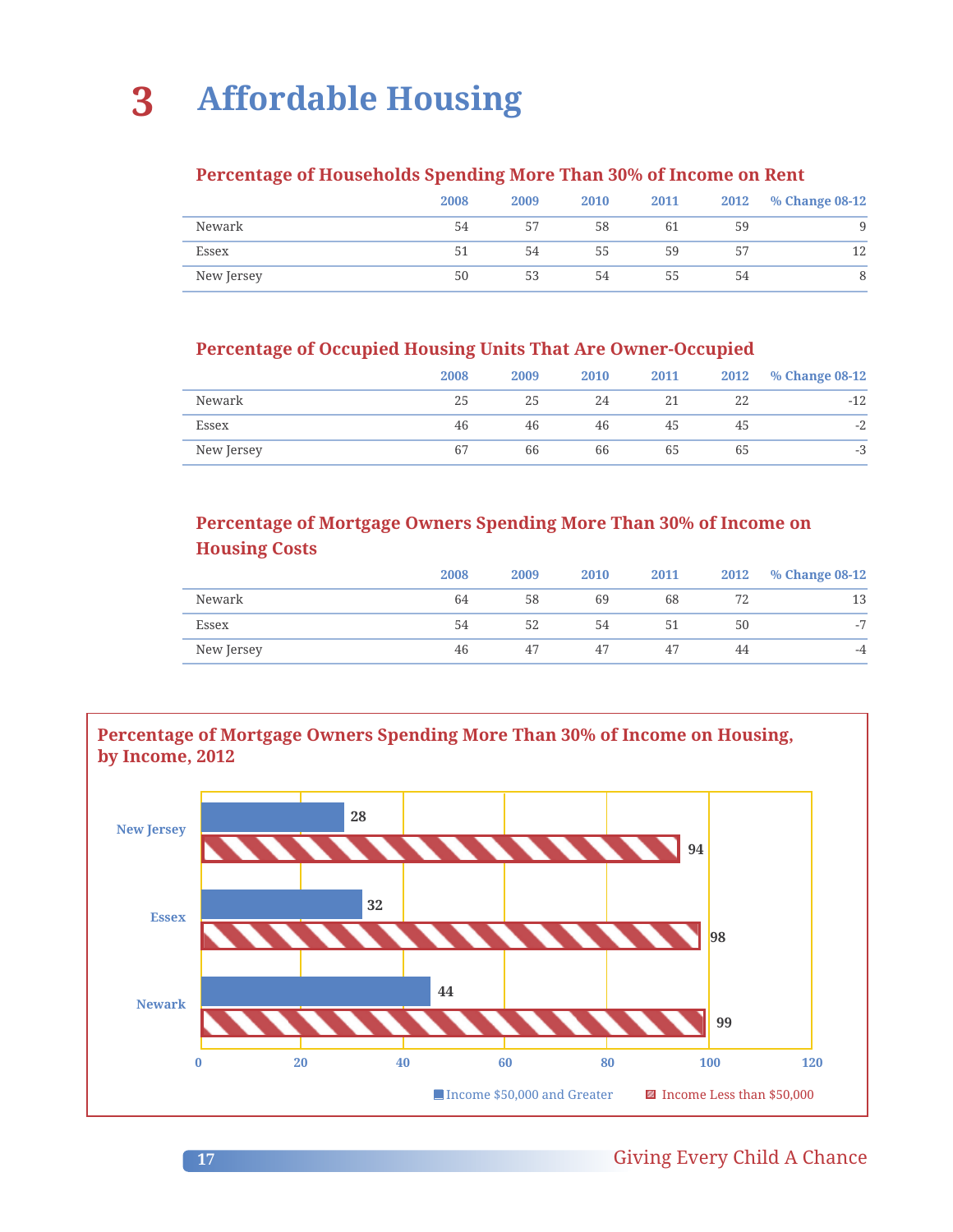### **4 Food Insecurity**



**The** he number of Newark children receiving food stamps through the Supplemental Nutrition Assistance Program (SNAP) continued to increase — 27 percent from 2008 to 2012 — when more than 34,000 children across the city received this critical nutritional benefit.

During the same time, the number of women, infants and children receiving formula and other assistance from the Supplemental Nutrition Assistance Program for Women, Infants and Children (WIC) decreased 1 percent in Newark, consistent with county and statewide trends. However, more than half of those receiving WIC benefits in Essex County were Newark residents.

Growing poverty was also seen in an 18 percent jump in the number of Newark children eligible for free school meals. Roughly 88 percent of K-12 students in both charter and traditional Newark schools were eligible for free- or reduced-price meals in 2012-13, translating to nearly 41,000 school-age children.

Ensuring that these eligible children receive school breakfast and lunch is critical to their academic success. New Jersey, as a state, has long had low student participation in school breakfast, but Newark has been a leader in this area. Last year, however, the city's schools saw a slight 1 percent drop in its school breakfast participation rate. Despite this decline, Newark still fed 59 percent of eligible students, compared to 34 percent statewide.

When it comes to lunch, however, Newark fares worse than statewide averages, with 73 percent of eligible students receiving lunch in 2012-13, compared to 78 percent of eligible students statewide.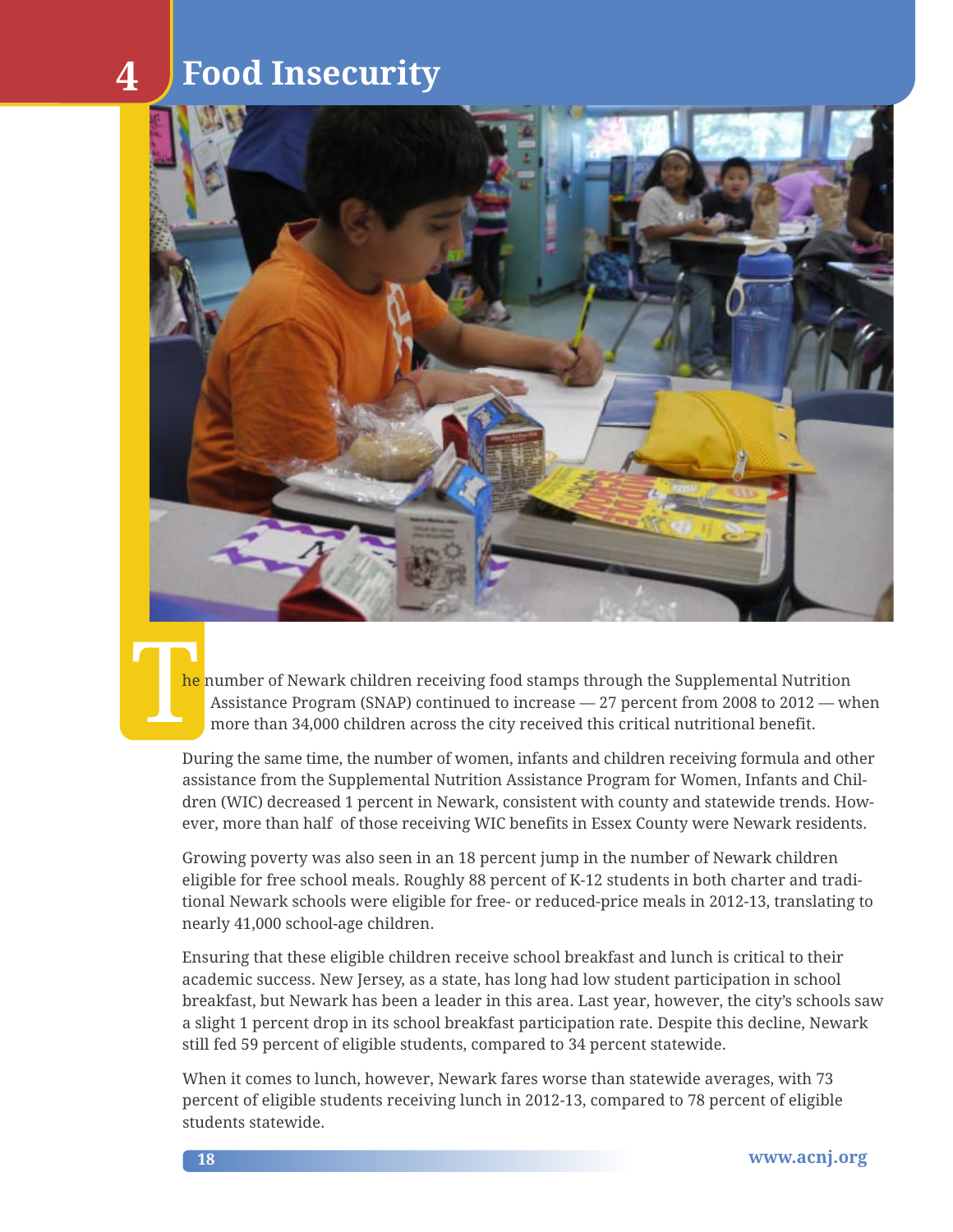### **4 Food Insecurity**

#### **Children Receiving NJ SNAP (formerly Food Stamps)**

|                     | 2009    | 2010    | 2011    | 2012    | 2013    | % Change 09-13 |
|---------------------|---------|---------|---------|---------|---------|----------------|
| Newark              | 27,008  | 31,649  | 33.436  | 32,255  | 34,215  | 27             |
| Essex               | 45,180  | 54,011  | 58,414  | 61,225  | 64.362  | 42             |
| New Jersey          | 253.684 | 317,819 | 368,173 | 395.999 | 419,410 | 65             |
| Newark's % of Essex | 60      | 59      | 57      | 53      | 53      |                |
| Newark's % of NJ    | 11      | 10      | 9       | 8       | 8       |                |

#### **Women, Infants and Children Receiving Nutritional Benefits**

|                     | 2009    | 2010    | 2011    | 2012    | 2013    | % Change 09-13 |
|---------------------|---------|---------|---------|---------|---------|----------------|
| Newark              | 13,732  | 13.614  | 13,379  | 13,857  | 13.552  | $-1$           |
| Essex               | 24,797  | 24.543  | 23,802  | 24,324  | 23,849  | $-4$           |
| New Jersey          | 187,865 | 189,116 | 186,247 | 189,399 | 185,097 | $-1$           |
| Newark's % of Essex | 55      | 55      | 56      | 57      | 57      |                |
| Newark's % of NJ    |         |         |         |         |         |                |

#### **Number of Children Eligible For Free- or Reduced-Price School Meals**

| <b>Eligible for Free Meals</b>                                   | 2008-09 | $2009 - 10*$ | 2010-11 | 2011-12 | 2012-13 | % Change 09-13 |
|------------------------------------------------------------------|---------|--------------|---------|---------|---------|----------------|
| Newark                                                           | 31,060  | 31,759       | 30,566  | 33,338  | 36,788  | 18             |
| Essex                                                            | 52,201  | 50,683       | 52,227  | 55,774  | 61,979  | 19             |
| New Jersey                                                       | 329,638 | 358,912      | 372,605 | 398,259 | 428,447 | 30             |
| <b>Eligible for Reduced Meals</b>                                | 2008-09 | $2009 - 10*$ | 2010-11 | 2011-12 | 2012-13 | % Change 09-13 |
| Newark                                                           | 5,209   | 4,481        | 3,672   | 3,651   | 4,055   | $-22$          |
| Essex                                                            | 9,931   | 8,379        | 7,256   | 7,389   | 7,935   | $-20$          |
| New Jersey                                                       | 86,974  | 86,152       | 74,687  | 78,845  | 78,027  | $-10$          |
| <b>Total Eligible for Free- or</b><br><b>Reduced-Price Meals</b> | 2008-09 | $2009 - 10*$ | 2010-11 | 2011-12 | 2012-13 | % Change 09-13 |
| Newark                                                           | 36,269  | 36,240       | 34,238  | 36,989  | 40,843  | 13             |
| Essex                                                            | 62,132  | 59,062       | 59,483  | 63,163  | 69,914  | 13             |
| New Jersey                                                       | 416,612 | 445,064      | 447,292 | 477,104 | 506,474 | 22             |

*\* For the 2009-10 school year, the number of students eligible for free- or reduced-price school lunch for Gray Charter School,* 

*Discovery Charter School and Newark Educators Charter school were left blank in the Department of Education enrollment data.*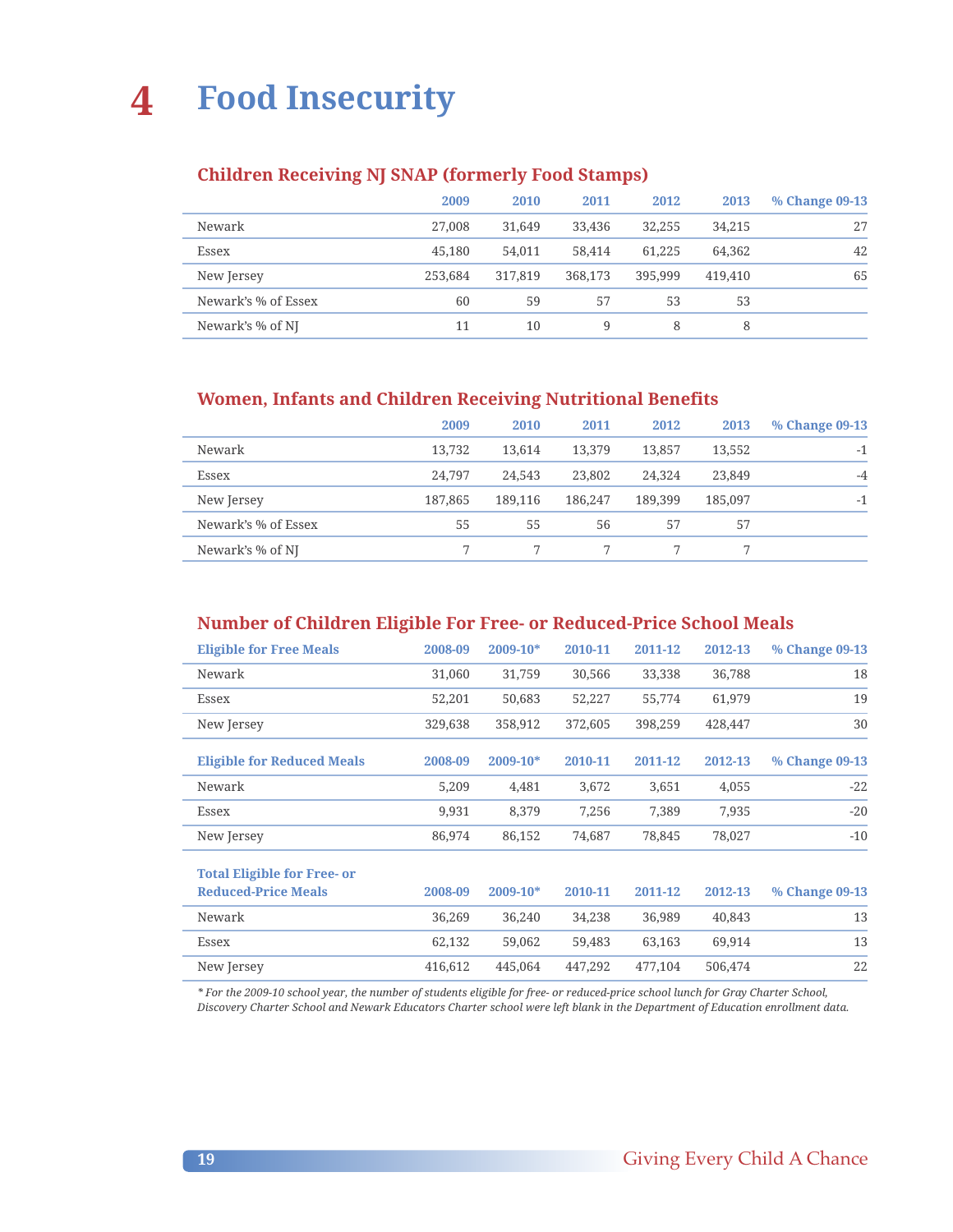

#### **Children Receiving Free- or Reduced-Price School Breakfast**

|            | 2008-09 | 2009-10 |         |         |         | 2010-11 2011-12 2012-13 % Change 09 - 13 |
|------------|---------|---------|---------|---------|---------|------------------------------------------|
| Newark     | 21,764  | 21.547  | 23.292  | 23,205  | 24.278  | 12                                       |
| Essex      | 29.039  | 31,836  | 33.347  | 33.185  | 35.193  | 21                                       |
| New Jersey | 119.030 | 127.939 | 135,813 | 147.846 | 171.555 | 44                                       |

#### **Percentage of Eligible Children Receiving Free- or Reduced-Price School Breakfast**

|            | 2008-09 | 2009-10 |    |    |    | 2010-11 2011-12 2012-13 % Change 09 - 13 |
|------------|---------|---------|----|----|----|------------------------------------------|
| Newark     | 60      | 59      | 68 | 63 | 59 |                                          |
| Essex      | 47      | 54      | 56 | 53 | 50 |                                          |
| New Jersey | 29      | 29      | 30 |    | 34 | 19                                       |

#### **Children Receiving Free- or Reduced-Price School Lunch**

|            | 2008-09 | 2009-10 | 2010-11 | 2011-12 |         | 2012-13 % Change 09 - 13 |
|------------|---------|---------|---------|---------|---------|--------------------------|
| Newark     | 25,882  | 24.773  | 29.441  | 29.294  | 29,856  | 15                       |
| Essex      | 45.659  | 45.635  | 51,210  | 51,550  | 53,888  | 18                       |
| New Jersey | 324,699 | 346,762 | 363.262 | 380,488 | 396,286 | 22                       |

#### **Percentage of Eligible Children Receiving Free- or Reduced-Price School Lunch**

|            | 2008-09 | 2009-10 |    |    |    | 2010-11 2011-12 2012-13 % Change 09 - 13 |
|------------|---------|---------|----|----|----|------------------------------------------|
| Newark     | 71      | 68      | 86 | 79 |    |                                          |
| Essex      | 73      |         | 86 | 82 |    |                                          |
| New Jersey | 78      | 78      | 81 | 80 | 78 |                                          |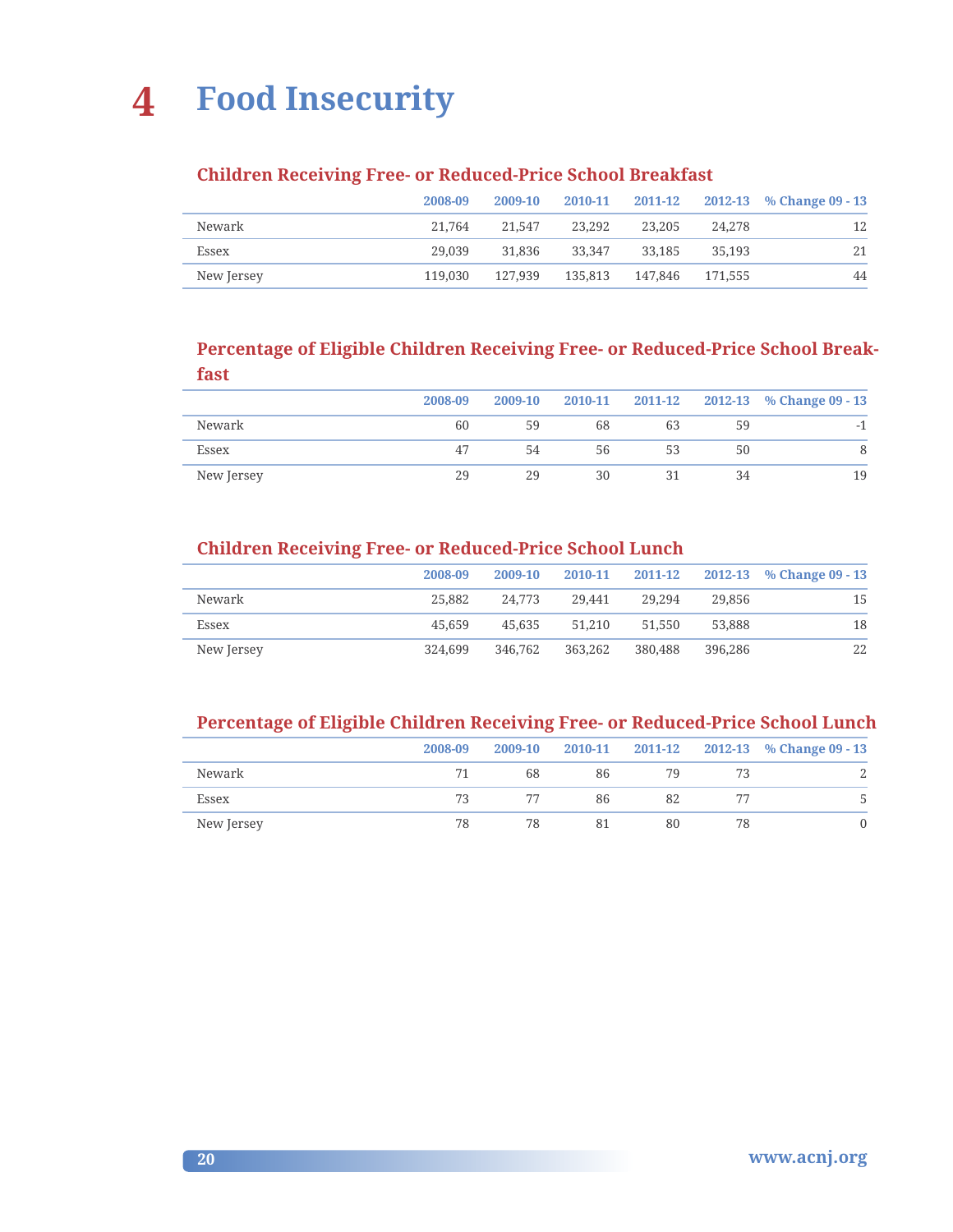### **5 Child Health**



ewark has seen significant improvements in measures of child health, including fewer women receiving late or no prenatal care, a drop in low-birth weight babies, fewer leadpoisoned children and an increase in children with health insurance. Newar<br>
importance important in the same of the same of the same of the same of the same of the same of the same of the same of the same of the same of the same of the same of the same of the same of the same of the same of

Despite this positive news, the city's children still fare worse when compared to state and county averages.

In 2010, 40 percent of Newark women received late or no prenatal care, a 26 percent drop since 2006. Still, Newark lags behind the state rate of 19 percent. During the same time, the number of babies born with low-birth weight also declined 26 percent, but almost half of babies born with low-birth weight in Essex County live in Newark.

During this same time, the city's infant mortality rate, or the number

of infant deaths per 1,000 live births, rose an alarming 198 percent from 5.2 in 2006 to 15.4 in 2010 — more than triple the statewide rate of 5.

The city fared well on other health indicators. Newark saw a 22 percent drop in the number of child asthma admissions to the hospital from 2008 to 2012. And, as more children continued to be tested for lead poisoning, far fewer of these children tested positive for high lead levels. In 2012, just 1 percent of children tested positive for lead poisoning in the city, consistent with county and statewide trends.

One of the most positive health trends in the city is the significant decline in the number of children without health insurance, a result of sustained state and community efforts to address this issue. In 2012, 4,700 Newark children were without health insurance nearly a 50 percent drop since 2008.

This is likely due to the increase in the number of children enrolled in NJ FamilyCare, the state's free- or low-cost health coverage that includes Medicaid. Since 2008, the number of children enrolled increased 11 percent in Newark, 20 percent in Essex County and 29 percent statewide.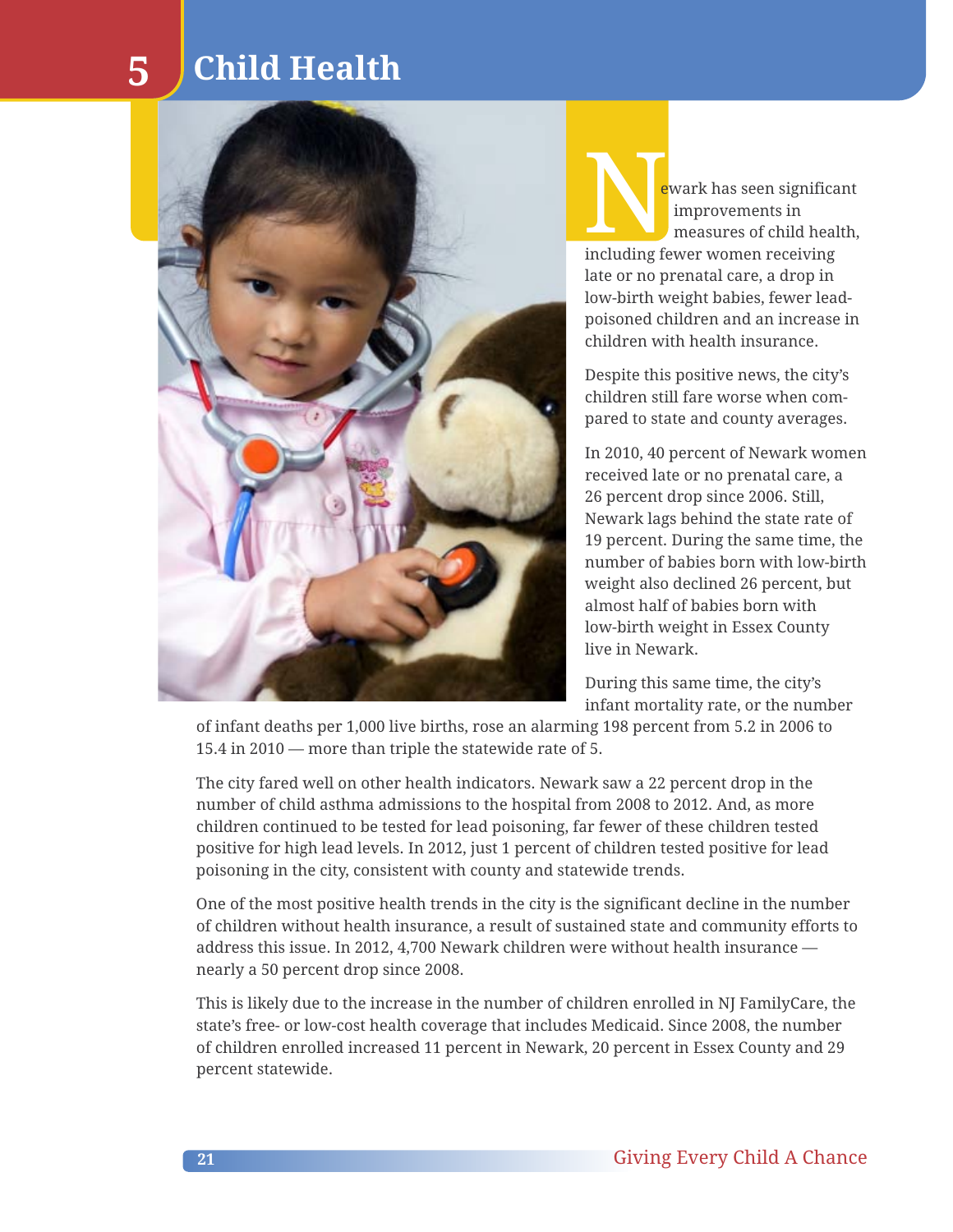#### **Women Receiving Late or No Prenatal Care**

|                     | 2006   | 2007   | 2008   | 2009   | $2010*$ | % Change 06-10 |
|---------------------|--------|--------|--------|--------|---------|----------------|
| Newark              | 2.254  | 2,152  | 1.744  | 1,861  | 1,672   | $-26$          |
| Essex               | 4.065  | 4.006  | 3.305  | 3.433  | 2,881   | $-29$          |
| New Jersey          | 24,786 | 25,690 | 23,196 | 21,463 | 19,102  | $-23$          |
| Newark's % of Essex | 55     | 54     | 53     | 54     | 58      |                |
| Newark's % of NJ    | 9      | 8      | 8      | 9      | 9       |                |

*\*Data for 2010 are preliminary.*

*Late prenatal care is defined as prenatal care beginning in the second trimester or later*



#### **Babies Born with Low-Birth Weight**

|                          | 2006  | 2007  | 2008  | 2009  | $2010*$ | % Change 06-10 |
|--------------------------|-------|-------|-------|-------|---------|----------------|
| Newark                   | 613   | 560   | 531   | 490   | 452     | $-26$          |
| Essex                    | 1.296 | 1.247 | 1,173 | 1,129 | 1,060   | $-18$          |
| New Jersey               | 9.525 | 9.510 | 9.093 | 8.629 | 8.397   | $-12$          |
| Newark's % of Essex      | 47    | 45    | 45    | 43    | 43      |                |
| Newark's % of New Jersey | 6     | 6     | 6     | 6     | 5       |                |

*\*Data for 2010 are preliminary.*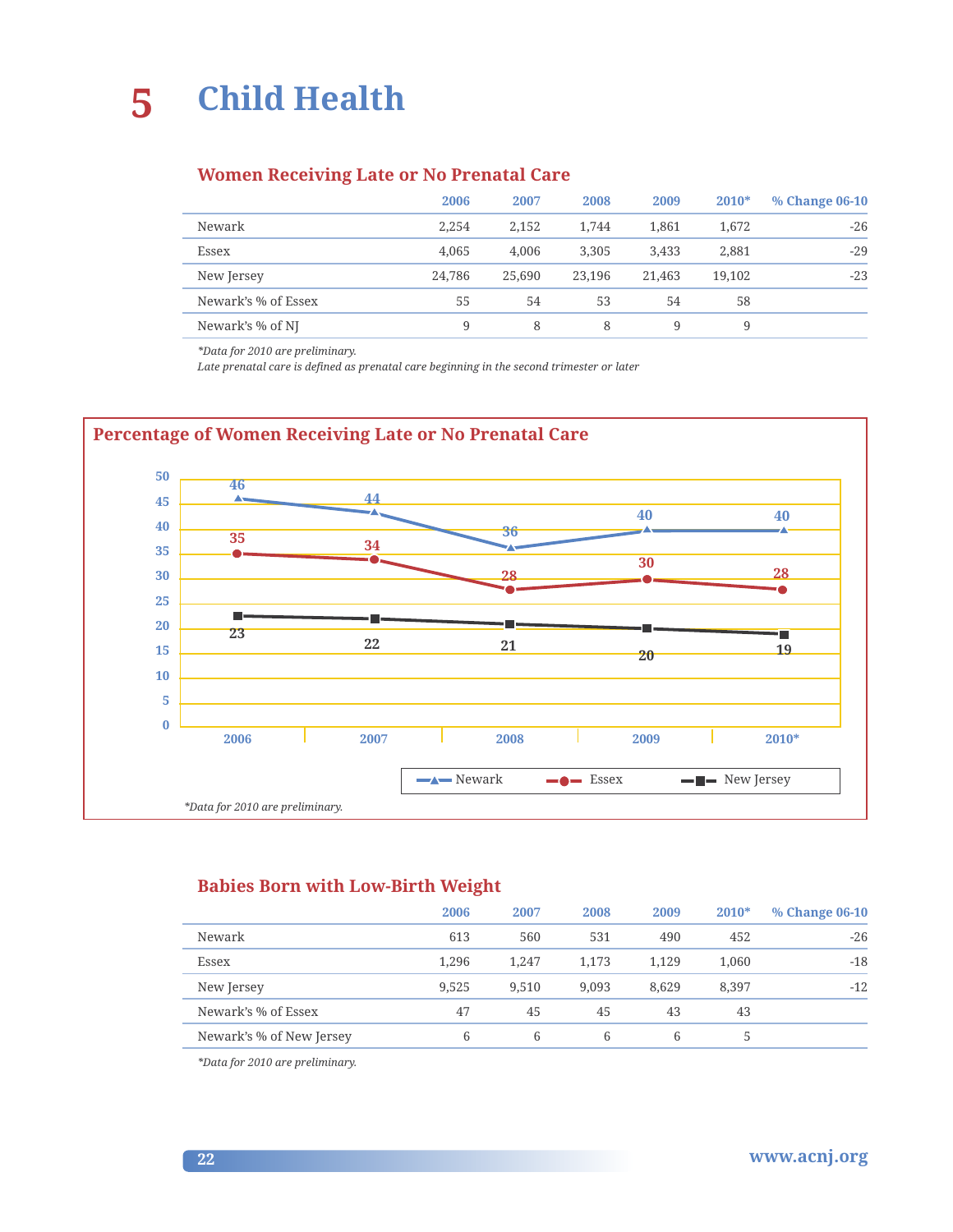### **5 Child Health**



#### **Infant Mortality**

|                          |     | 2006   |     | 2007   |     | 2008         |     | 2009               |     | $2010*$ | % Change 06-10 |          |
|--------------------------|-----|--------|-----|--------|-----|--------------|-----|--------------------|-----|---------|----------------|----------|
|                          | #   | Rate** | #   | Rate** |     | $\#$  Rate** | #   | Rate <sup>**</sup> | #   | Rate**  |                | # Rate** |
| Newark                   | 25  | 5.2    | 49  | 10.1   | 56  | 11.6         | 50  | 10.8               | 64  | 15.4    | 156            | 198      |
| Essex                    | 69  | 6.0    | 89  | 7.5    | 100 | 8.5          | 87  | 7.6                | 70  | 6.9     |                | 15       |
| New Jersey               | 604 | 5.5    | 590 | 5.1    | 591 | 5.3          | 559 | 5.1                | 515 | 5.0     | $-15$          | $-9$     |
| Newark's % of Essex      | 36  |        | 55  |        | 56  |              | 57  |                    | 91  |         |                |          |
| Newark's % of New Jersey | 4   |        | 8   |        | 9   |              | 9   |                    | 12  |         |                |          |

\**Data for 2010 are preliminary numbers.* 

*\*\*Rate is the number of infant deaths per 1,000 live births.*

#### **Child Deaths (Ages 1-14)**

|                          | 2006 | 2007 | 2008 | 2009 | $2010*$ | % Change 06-10 |
|--------------------------|------|------|------|------|---------|----------------|
| Newark                   | 18   | 8    | 14   | 14   | 11      | $-39$          |
| Essex                    | 25   | 37   | 30   | 26   | 18      | $-28$          |
| New Jersey               | 195  | 218  | 187  | 176  | 183     | $-6$           |
| Newark's % of Essex      | 72   | 22   | 47   | 54   | 61      |                |
| Newark's % of New Jersey | 9    | 4    |      | 8    | b       |                |

*\*Data for 2010 are preliminary numbers.*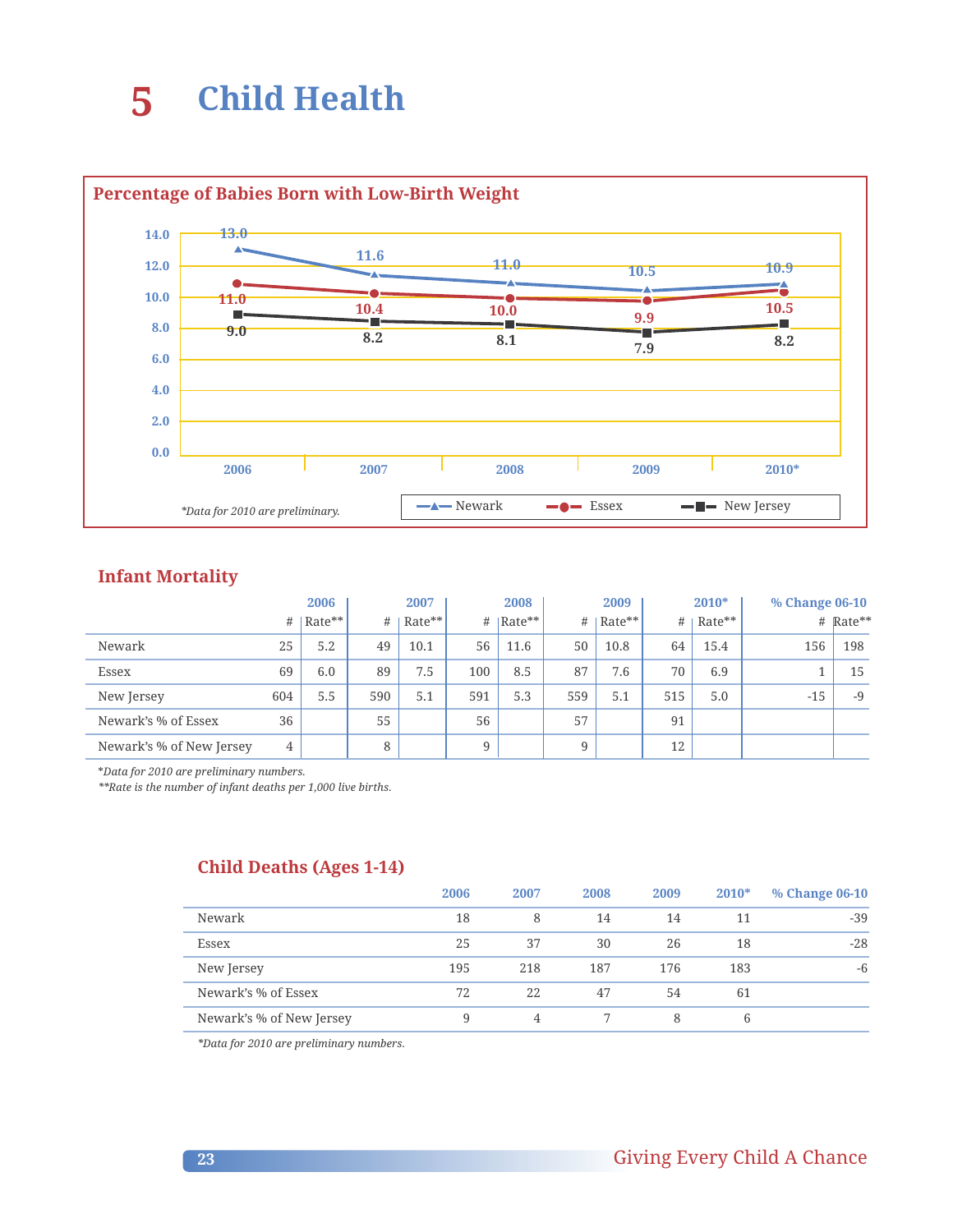## **5 Child Health**

#### **Asthma Admissions to the Hospital**

|        | 2008 | 2009 | 2010 | 2011 | 2012 | % Change 08-12 |
|--------|------|------|------|------|------|----------------|
| Newark | 429  | 440  | 395  | 406  | 333  | $-22$          |
| Essex  | 746  | 811  | 706  | 719  | 623  | $-16$          |

#### **Children 6-29 Months Tested for Lead**

|            |          | 2008       |          | 2012       |   | % Change 08-12        |
|------------|----------|------------|----------|------------|---|-----------------------|
|            | # Tested | % Poisoned | # Tested | % Poisoned |   | # Tested   % Poisoned |
| Newark     | 5.007    | ∠          | 5,435    |            |   | -48                   |
| Essex      | 11.235   | ∠          | 11.730   |            | 4 | $-47$                 |
| New Jersey | 99,856   |            | 103,380  |            | 4 | $-45$                 |

#### **Childhood Lead Poisoning Prevention Program**

| <b>Newark Housing Lead Abatements 2009</b> | 2010 | 2011 | 2012 | 2013 % Change 09-13 |
|--------------------------------------------|------|------|------|---------------------|
|                                            |      |      |      |                     |

#### **Children Receiving NJ FamilyCare/Medicaid**

|                          | 2009    | 2010    | 2011    | 2012    | 2013    | % Change 09-13 |
|--------------------------|---------|---------|---------|---------|---------|----------------|
| Newark                   | 49,986  | 53,412  | 54,345  | 54,795  | 55,283  | 11             |
| Essex                    | 82,686  | 94,605  | 96,781  | 98,320  | 99,396  | 20             |
| New Jersey               | 565,281 | 657,443 | 690,055 | 711.518 | 727,881 | 29             |
| Newark's % of Essex      | 60      | 56      | 56      | 56      | 56      |                |
| Newark's % of New Jersey | 9       | 8       | 8       | 8       | 8       |                |

#### **Children Under 18 Without Health Insurance**

|                     |         | 2008          |         | 2009 |         | 2010 |                | 2011          |         | 2012          |       | % Change 08-12 |  |
|---------------------|---------|---------------|---------|------|---------|------|----------------|---------------|---------|---------------|-------|----------------|--|
|                     | #       | $\frac{0}{0}$ | #       | $\%$ | #       | $\%$ | #              | $\frac{0}{0}$ | #       | $\frac{0}{0}$ |       |                |  |
| Newark              | 8,810   | 12            | 10,343  | 15   | 7.240   | 10   | 6,903          | 10            | 4,702   | 6             | $-47$ | -48            |  |
| Essex               | 17,730  | 9             | 17,092  | 9    | 14,783  | 8    | 14,138         | 7             | 10,374  | 5             | $-41$ | $-41$          |  |
| New Jersey          | 147,720 | $\mathbf{r}$  | 129,835 | 6    | 123,456 | 6    | 105,165        | 5             | 102,816 | 5             | $-30$ | $-30$          |  |
| Newark's % of Essex | 50      |               | 61      |      | 49      |      | 49             |               | 45      |               |       |                |  |
| Newark's % of NJ    | 6       |               | 8       |      | 6       |      | $\overline{ }$ |               | 5       |               |       |                |  |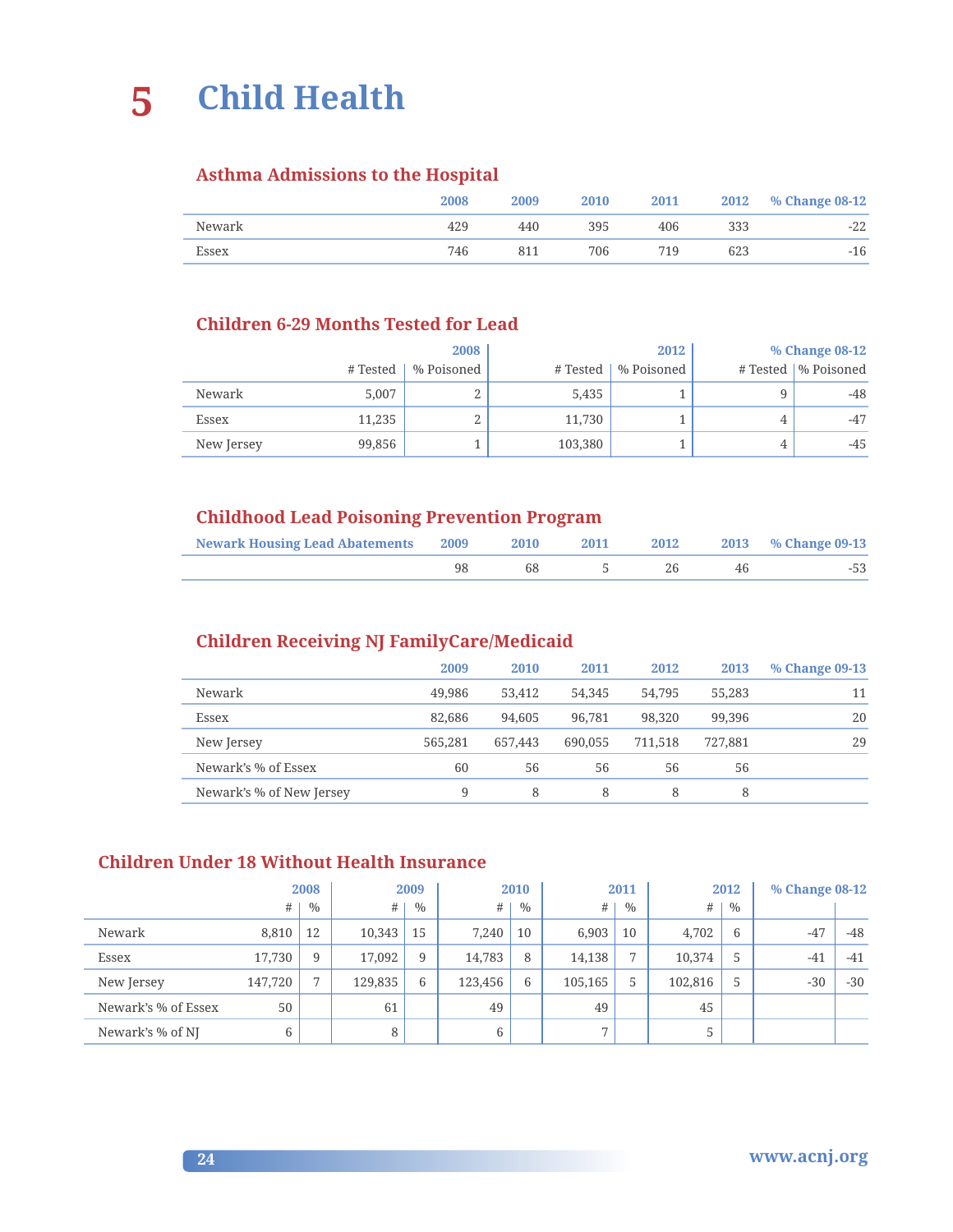### **6 Child Protection**



rends in the area of child protection for Newark children are consistent with trends across the county and state. The number of children under any form of supervision by the state Division of Child Protection and Permanency (DCP&P), formerly known as DYFS, increased 9 percent in Newark and Essex County and 12 percent state-wide from 2009 to 2013. **The Contract of the Contract of the Contract of the Contract of the Contract of the Contract of the Contract of the Contract of the Contract of the Contract of the Contract of the Contract of the Contract of the Contract** 

While the number of children placed in foster care dropped, the number of children living at home and receiving child protection services rose. The number of Newark children placed out-of-home by DCP&P decreased 26 percent from almost 1,200 children in 2009 to 866 children in 2013.

Yet, children receiving in-home child protection services increased 24 percent in Newark, 21 percent

in Essex County and 17 percent state-wide. In 2013, about 3,400 Newark children were receiving in-home services from DCP&P.

The number of Newark children who were the subject of a child abuse/neglect investigation increased 22 percent from 2008 to 2012 to roughly 5,900 children. Of those, 680 children, or 11 percent, were determined to be victims or abuse or neglect.

#### **Children Under Division of Child Protection and Permanency (DCP&P)\* Supervision**

|                          | 2009   | 2010   | 2011   | 2012   | 2013   | % Change 09-13 |
|--------------------------|--------|--------|--------|--------|--------|----------------|
| Newark                   | 3.935  | 4.127  | 4.360  | 4.931  | 4.287  | 9              |
| Essex                    | 6.114  | 6.273  | 6.500  | 7.195  | 6.634  | 9              |
| New Jersey               | 46,139 | 47,976 | 48.318 | 52,873 | 51,864 | 12             |
| Newark's % of Essex      | 64     | 66     | 67     | 69     | 65     |                |
| Newark's % of New Jersey | 9      | 9      | 9      | 9      | 8      |                |

*\*Formerly the Division of Youth and Family Services (DYFS).*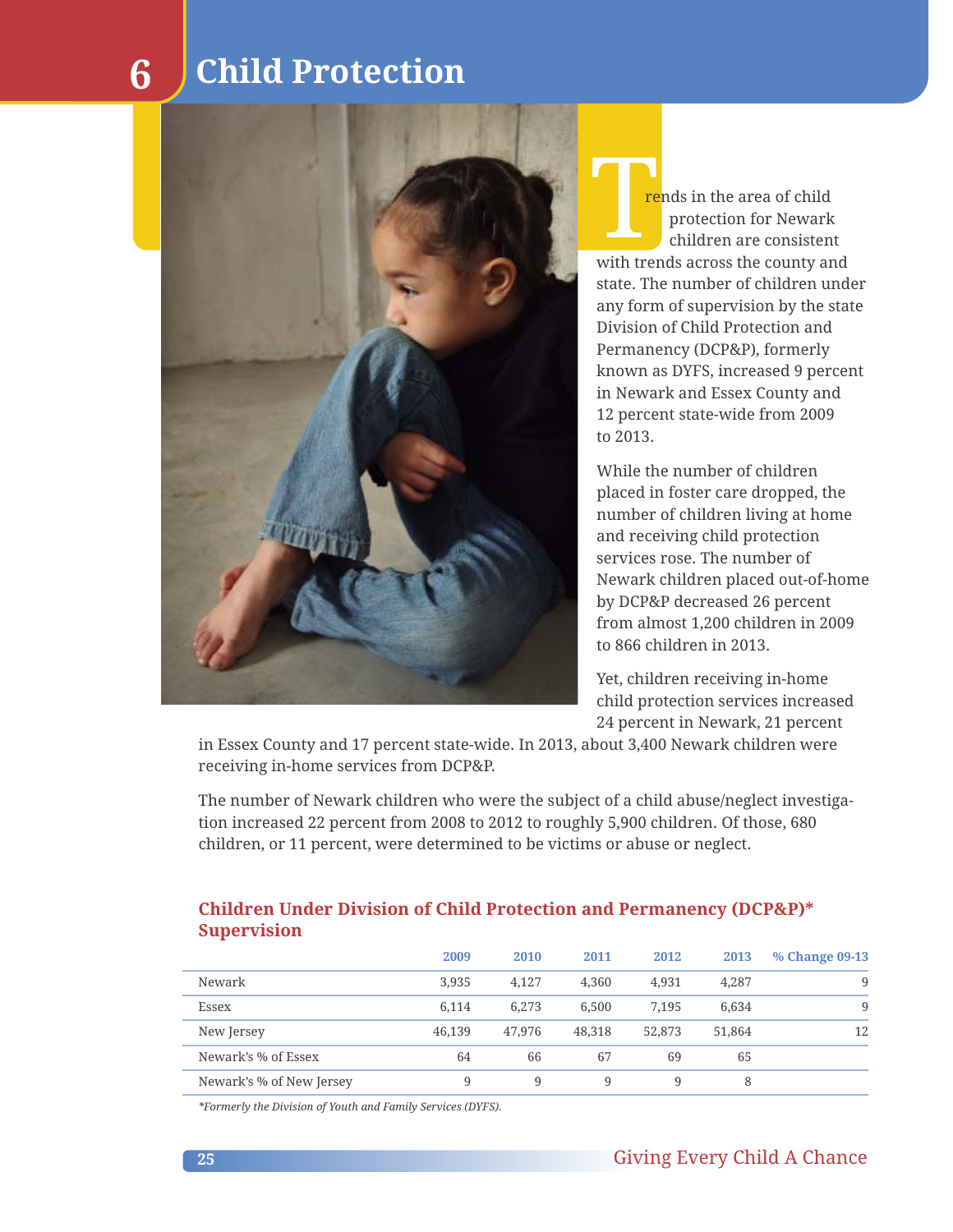## **6 Child Protection**

#### **Children Receiving In-Home DCP&P Services**

|                          | 2009   | 2010   | 2011   | 2012   | 2013   | % Change 09-13 |
|--------------------------|--------|--------|--------|--------|--------|----------------|
| Newark                   | 2.762  | 3.162  | 3.591  | 4.131  | 3.421  | 24             |
| Essex                    | 4.381  | 4.778  | 5.298  | 5.925  | 5,284  | 21             |
| New Jersey               | 37,786 | 40.115 | 41,121 | 45,389 | 44,234 | 17             |
| Newark's % of Essex      | 63     | 66     | 68     | 70     | 65     |                |
| Newark's % of New Jersey |        | 8      | 9      | 9      | 8      |                |

#### **Children in Out-of-Home DCP&P Placement**

|                          | 2009  | 2010  | 2011  | 2012  | 2013  | % Change 09-13 |
|--------------------------|-------|-------|-------|-------|-------|----------------|
| Newark                   | 1.173 | 965   | 769   | 800   | 866   | $-26$          |
| Essex                    | 1.733 | 1.495 | 1.202 | 1,270 | 1,350 | $-22$          |
| New Jersey               | 8.353 | 7.861 | 7.197 | 7.484 | 7.630 | $-9$           |
| Newark's % of Essex      | 68    | 65    | 64    | 63    | 64    |                |
| Newark's % of New Jersey | 14    | 12    | 11    | 11    | 11    |                |

#### **Child Abuse/Neglect Investigations, Number of Children**

|                          | 2008   | 2009   | 2010   | 2011   | 2012   | % Change 08-12 |
|--------------------------|--------|--------|--------|--------|--------|----------------|
| Newark                   | 4.871  | 5.321  | 5,355  | 5,353  | 5,939  | 22             |
| Essex                    | 8.599  | 9.497  | 9.699  | 9.584  | 10.344 | 20             |
| New Jersey               | 80,351 | 89,287 | 93.699 | 91.680 | 92.924 | 16             |
| Newark's % of Essex      | 57     | 56     | 55     | 56     | 57     |                |
| Newark's % of New Jersey | 6      | 6      | 6      | 6      | 6      |                |

#### **Number of Child Abuse/Neglect Substantiations**

|                          | 2008  | 2009  | <b>2010</b> | 2011  | 2012  | % Change 08-12 |
|--------------------------|-------|-------|-------------|-------|-------|----------------|
| Newark                   | 608   | 611   | 622         | 743   | 680   | 12             |
| Essex                    | 1.062 | 1.044 | 1.080       | 1.167 | 1.100 | $\overline{4}$ |
| New Jersey               | 9,015 | 9.286 | 9.326       | 9.414 | 9.250 | 3              |
| Newark's % of Essex      | 57    | 59    | 58          | 64    | 62    |                |
| Newark's % of New Jersey |       |       |             | 8     |       |                |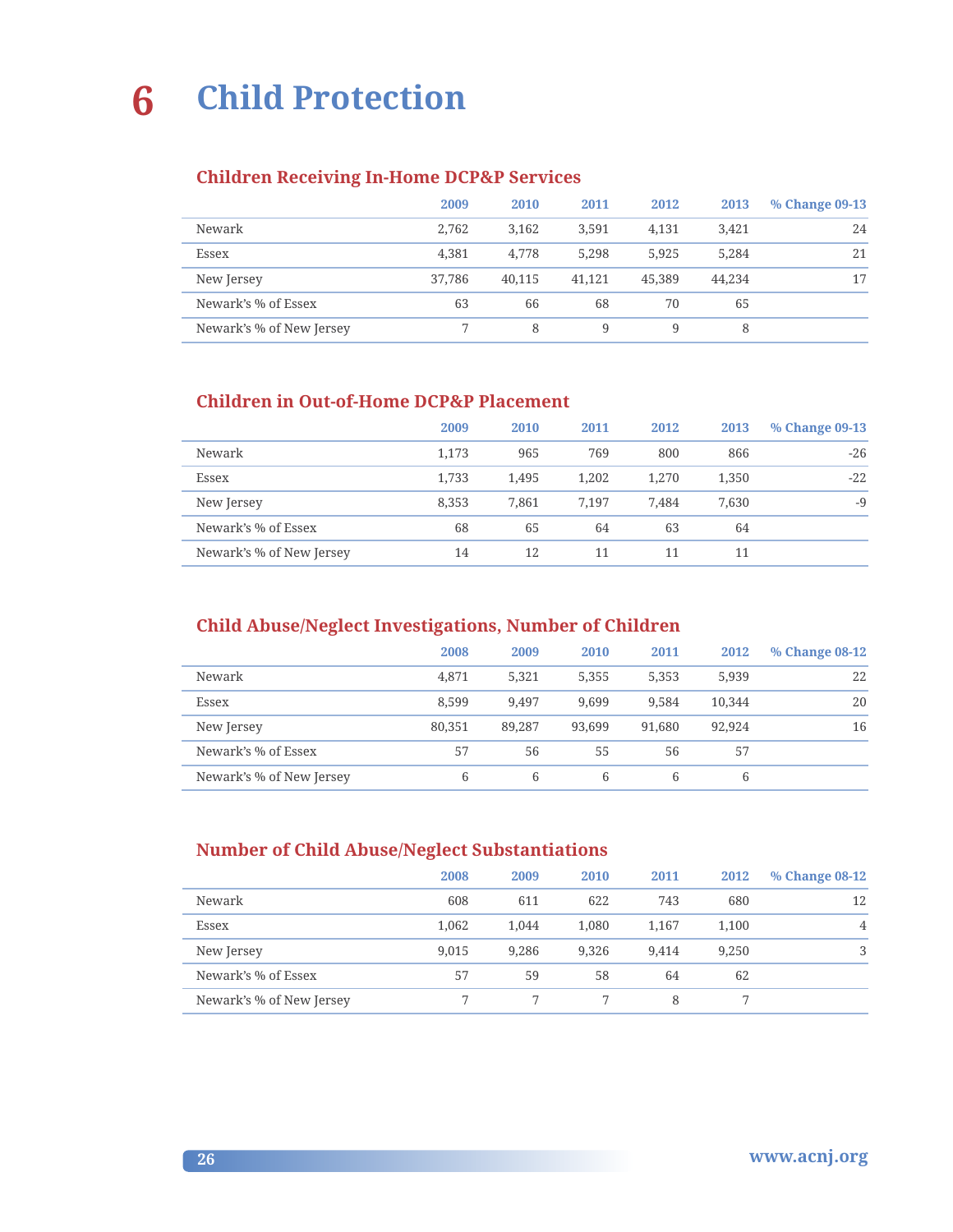#### **Child Abuse/Neglect Substantiation Rate**

|            | 2008 | 2009 | 2010 | 2011 | 2012 | % Change 08-12 |
|------------|------|------|------|------|------|----------------|
| Newark     | 12   | 11   | 12   | 14   | 11   | -8             |
| Essex      | 12   | 11   | 11   | 12   | 11   | $-14$          |
| New Jersey | 11   | 10   | 10   | 10   | 10   | $-11$          |

#### **Families Receiving State-Funded Home Visitation Programs\***

| 2012  | 2013  | % Change 12-13           |
|-------|-------|--------------------------|
| 2.47  | 2.73  |                          |
| 549   | 538   | $\overline{\phantom{a}}$ |
| 4.688 | 5.339 |                          |
|       |       |                          |

\**The state funds three home visitation programs in Newark and Essex County: Nurse Family Partnership, Healthy Families-TIP Program and Parents and Teachers. These data include families from all three programs.*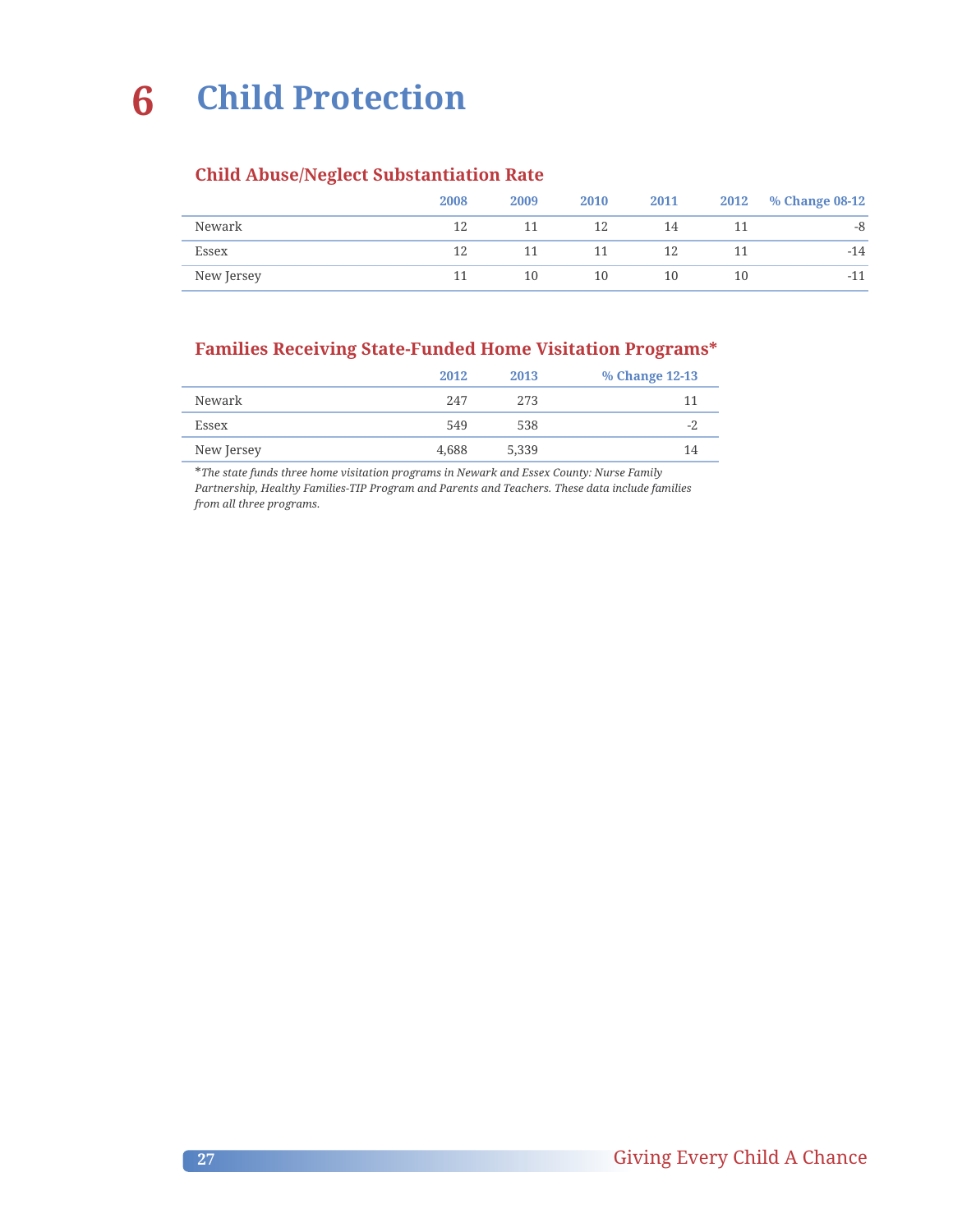## **7 Child Care**



uality child care is essential to the development of young children and for their families. Yet, Newark parents had fewer child care options for their children in 2013, compared to 2009. During this time, the number of licensed child care centers, the capacity of those centers and the number of registered family child care homes all decreased.

The number of licensed child care centers fell 10 percent from 203 centers to 183 centers. In 2013, these centers served 10 percent fewer children. Capacity also decreased in Essex County and statewide, but at a slower pace.

The number of Newark providers who cared for children in their own homes and who were registered with the state declined 29 percent. In 2013, there were 160 registered family child care homes in Newark, compared to 225 homes in 2009.

While Newark families had fewer child care options, more families may have struggled with affording child care. Between 2008 and 2012, the number of child care subsidies issued in Newark dropped 16 percent, although the number of vouchers for children under the supervision of the state's child protection agency increased 19 percent.

It is critical to Newark and New Jersey families and communities that young children receive high-quality care and that parents receive the assistance they need to find and afford that care.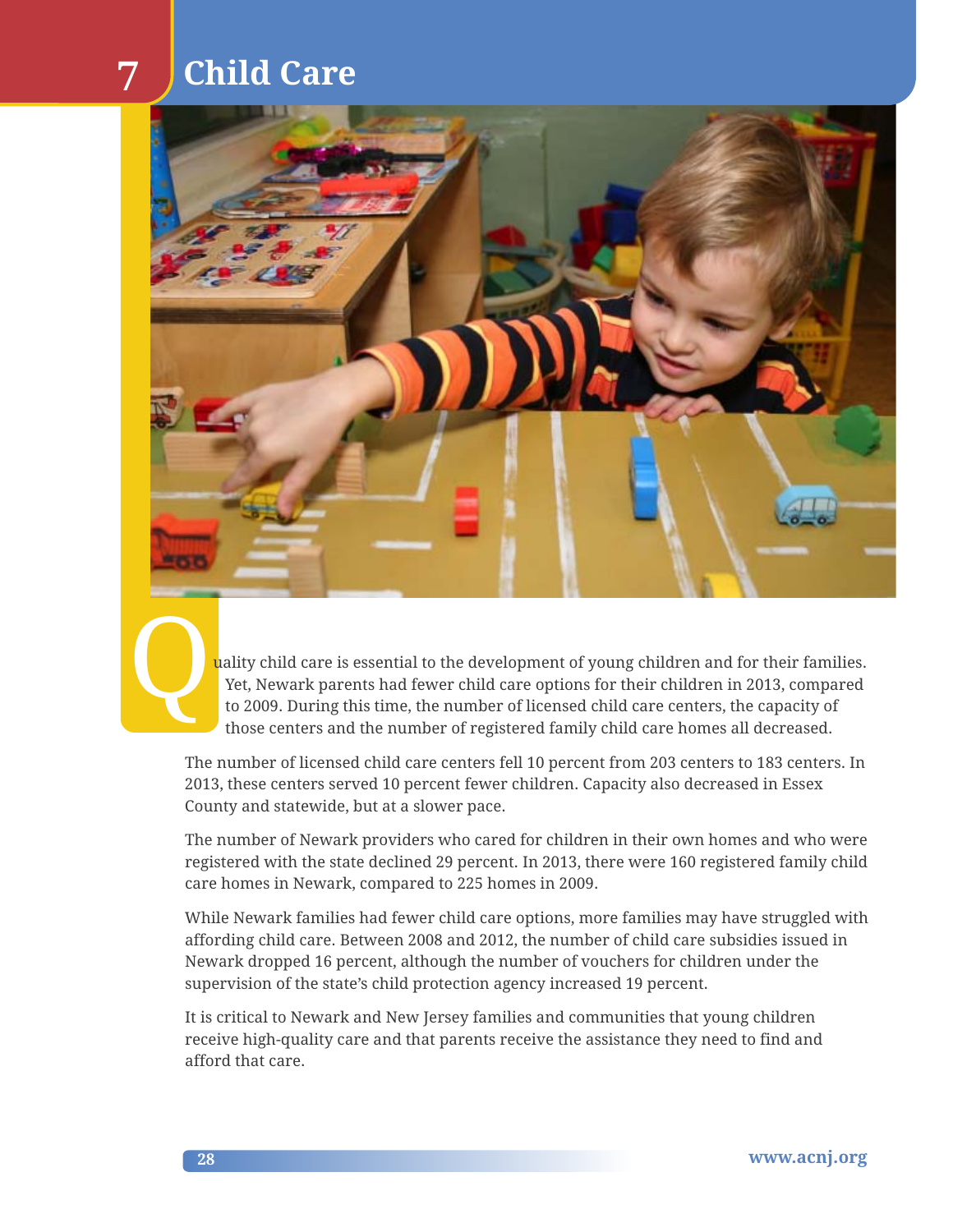**7 Child Care**

#### **Licensed Child Care Centers**

|                     | 2009  | 2010  | 2011  | 2012  | 2013  | % Change 09-13 |
|---------------------|-------|-------|-------|-------|-------|----------------|
| Newark              | 203   | 195   | 202   | 190   | 183   | $-10$          |
| Essex               | 550   | 537   | 543   | 536   | 520   | $-5$           |
| New Jersey          | 4.264 | 4.209 | 4,213 | 4.137 | 4.037 | $-5$           |
| Newark's % of Essex | 37    | 36    | 37    | 35    | 35    |                |
| Newark's % of NJ    |       | 5     | 5     | 5     |       |                |

#### **Child Care Center Capacity**

|            | 2009    | <b>2010</b> | 2011    | 2012    | 2013    | % Change 09-13 |
|------------|---------|-------------|---------|---------|---------|----------------|
| Newark     | 17.633  | 16.598      | 18.317  | 17.231  | 15.867  | $-10$          |
| Essex      | 46,345  | 45,358      | 47,013  | 46.325  | 44.431  | $-4$           |
| New Jersey | 357,568 | 353,706     | 356,900 | 353.159 | 344,610 | $-4$           |

#### **Registered Family Child Care Providers**

|                          | 2009  | 2010  | 2011  | 2012  | 2013  | % Change 09-13 |
|--------------------------|-------|-------|-------|-------|-------|----------------|
| Newark                   | 225   | 226   | 204   | 160   | 160   | $-29$          |
| Essex                    | 469   | 459   | 444   | 447   | 353   | $-25$          |
| New Jersey               | 2.938 | 2.892 | 2,431 | 2.289 | 2.120 | $-28$          |
| Newark's % of Essex      | 48    | 49    | 46    | 36    | 45    |                |
| Newark's % of New Jersey | 8     | 8     | 8     |       | 8     |                |

#### **Child Care Vouchers**

|                 | 2008   | 2009   | 2010   | 2011   | 2012   | % Change 08-12 |
|-----------------|--------|--------|--------|--------|--------|----------------|
| Newark          | 7.387  | 7.968  | 7.615  | 6.152  | 6.200  | $-16$          |
| Newark - DCP&P* | 305    | 303    | 231    | 256    | 362    | 19             |
| Essex           | 13,048 | 14.197 | 14.124 | 11,829 | 13.198 |                |

*\*These are vouchers for children under supervision of the Division of Child Protection and Permanency.*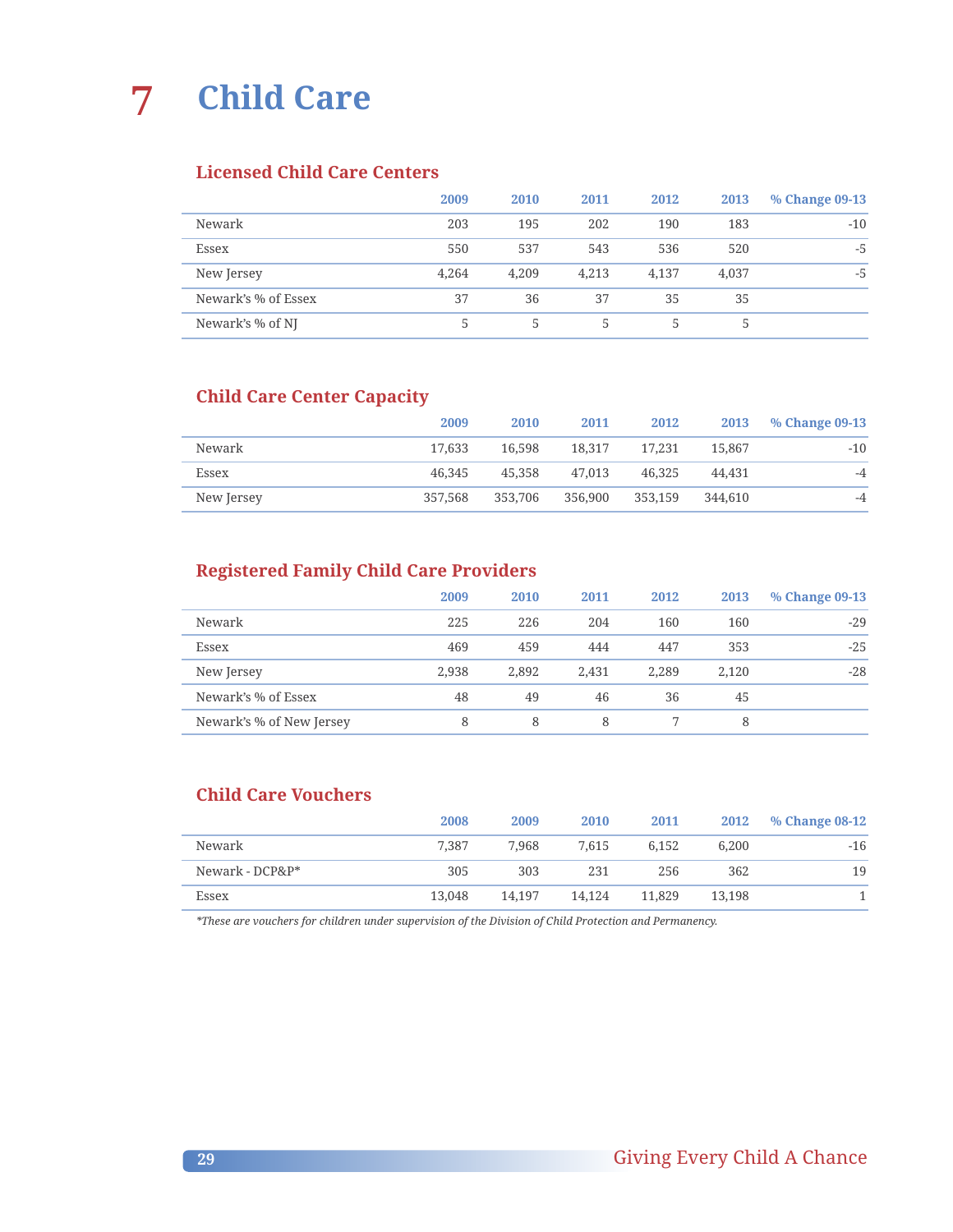

#### **Enrollment**

Enrollment in quality early education programs can help to set the stage for future success for children. Newark saw an encouraging 10 percent increase in preschool enrollments from the 2008-09 to 2012 –13 school years, compared to the statewide average increase of 6 percent.

As kindergarten enrollment in the city's traditional public schools decreased 8 percent, kindergarten enrollment in the city's charter schools increased 136 percent. In the 2008-09 school year, 486 children were enrolled in the city's charter schools. This skyrocketed to more than 1,100 students in 2012-13.

Similar enrollment trends can be seen in total K-12 and enrollment, as charter schools continue to expand across the city. From 2008-09 to 2012-13, Newark Public Schools enrolled 9 percent fewer students, while Newark charter school enrollment increased 114 percent.

The number of students receiving special education services increased in both charter and traditional schools, rising 4 percent in traditional schools and 480 percent in charter schools. In the 2008-09 school year, Newark charters provided special education services to 142 students. This number increased to 823 in 2012-13.

In the 2012-13 school year, Newark traditional and charter schools were educating a total of more than 46,000 children.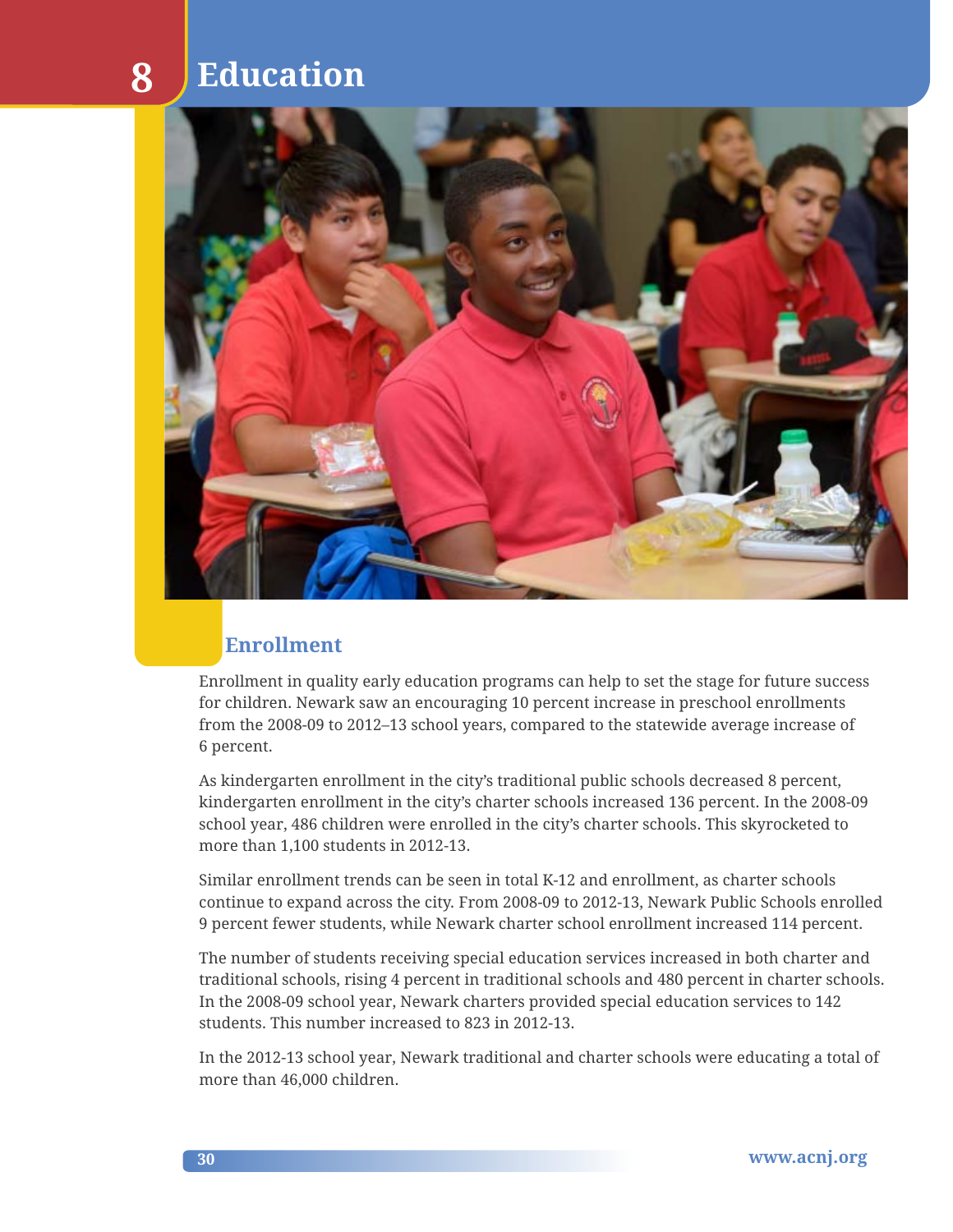#### **Public Preschool Enrollment**

|                     | 2008-09 | 2009-10 | 2010-11 | 2011-12 | 2012-13 | % Change 09-13 |
|---------------------|---------|---------|---------|---------|---------|----------------|
| Newark              | 5.813   | 5.864   | 6.134   | 6.235   | 6.404   | 10             |
| Essex               | 9.234   | 9.291   | 9.678   | 9.656   | 9.961   | 8              |
| New Jersey          | 49,080  | 49,940  | 51,333  | 51,642  | 51,860  | 6              |
| Newark's % of Essex | 63      | 63      | 63      | 65      | 64      |                |
| Newark's % of NJ    | 12      | 12      | 12      | 12      | 12      |                |

#### **Kindergarten Enrollment**

|                               | 2008-09 | 2009-10 | 2010-11 | 2011-12 | 2012-13 | % Change 09-13 |
|-------------------------------|---------|---------|---------|---------|---------|----------------|
| Newark District (non-charter) | 3.022   | 3,067   | 1.940   | 2.627   | 2,767   | $-8$           |
| Newark Charter Schools        | 486     | 618     | 829     | 1,007   | 1,147   | 136            |
| Newark Total                  | 3,508   | 3,685   | 2,769   | 3,634   | 3,914   | 12             |
| Essex                         | 9.487   | 9.014   | 7.969   | 9.765   | 10,236  | 8              |
| New Jersey                    | 93,501  | 94,917  | 90,663  | 91,859  | 95,101  | 2              |
| Newark's % of Essex           | 37      | 41      | 35      | 37      | 38      |                |
| Newark's % of NJ              | 4       | 4       | 3       | 4       | 4       |                |

#### **K-12 Total Enrollment, Newark**

|                               | 2008-09 | 2009-10 | 2010-11 | 2011-12 |        | 2012-13 % Change 09 - 13 |
|-------------------------------|---------|---------|---------|---------|--------|--------------------------|
| Newark District (non-charter) | 39,992  | 39.440  | 33.279  | 35.543  | 36.427 | -9                       |
| Newark Charter Schools        | 4.544   | 5.391   | 6.400   | 7.867   | 9.738  | 114                      |
| Newark Total                  | 44.536  | 44.831  | 39.679  | 43.410  | 46,165 | 4                        |



#### **31** Giving Every Child A Chance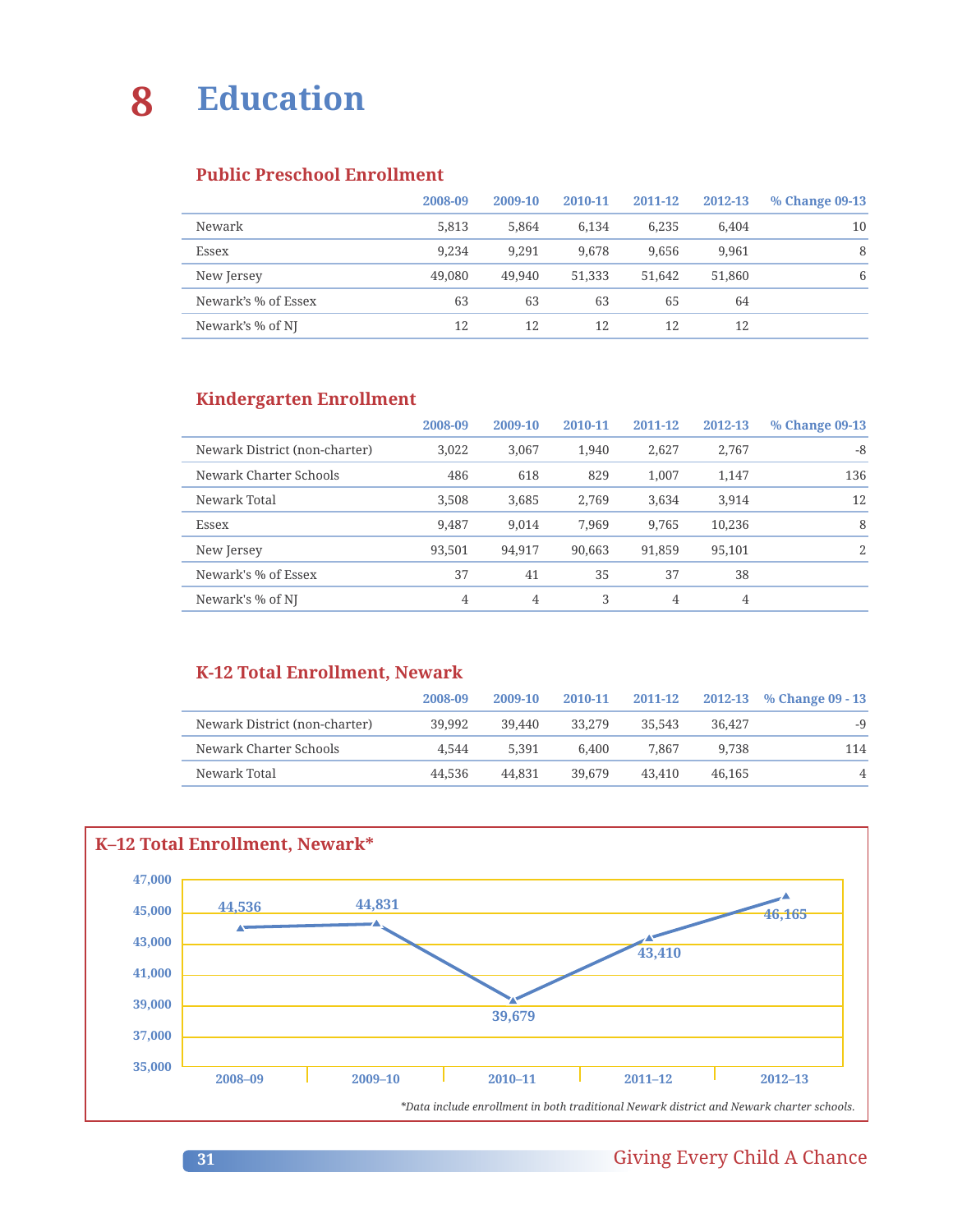#### **Special Education Enrollment**

|                               | 2008-09 | 2009-10 | 2010-11 | 2011-12 |         | 2012-13 % Change 09-13 |
|-------------------------------|---------|---------|---------|---------|---------|------------------------|
| Newark District (non-charter) | 5,745   | 5,415   | 5,394   | 5,688   | 5,963   | 4                      |
| Newark Charter Schools        | 142     | 308     | 412     | 582     | 823     | 480                    |
| Newark Total                  | 5,887   | 5,723   | 5,806   | 6,270   | 6,786   | 15                     |
| Essex                         | 16,730  | 17,676  | 18,120  | 18,934  | 19,386  | 16                     |
| New Jersey                    | 205,010 | 211.111 | 212,727 | 217.940 | 220,932 | 8                      |
| Newark's % of Essex           | 35      | 32      | 32      | 33      | 35      |                        |
| Newark's % of NJ              | 3       | 3       | 3       | 3       | 3       |                        |

**Newark Special Education Enrollment, as a Percentage of Total Enrollment 18.0** ۰Ń **16.0 16.2 16.0 16.4 14.0** Ń **14.4 13.7 12.0 8.510.0** -0 **7.4 6.4 8.0 5.7 6.0 3.1 4.0 2.0 0.0 2008 –09 2009–10 2010–11 2011–12 2012–13** →▲ Newark District → ● Newark Charter Schools

#### **Number of Homeless Students**

|                     | 2008-09 | 2009-10 | 2010-11 | 2011-12 | % Change 09-12 |
|---------------------|---------|---------|---------|---------|----------------|
| Newark              | 511     | 489     | 477     | 366     | $-28$          |
| Essex               | 745     | 663     | 669     | 601     | $-19$          |
| New Jersey          | 6.397   | 5.254   | 4.459   | 4.495   | $-30$          |
| Newark's % of Essex | 69      | 74      | 71      | 61      |                |
| Newark's % of NJ    | 8       | q       | 11      |         |                |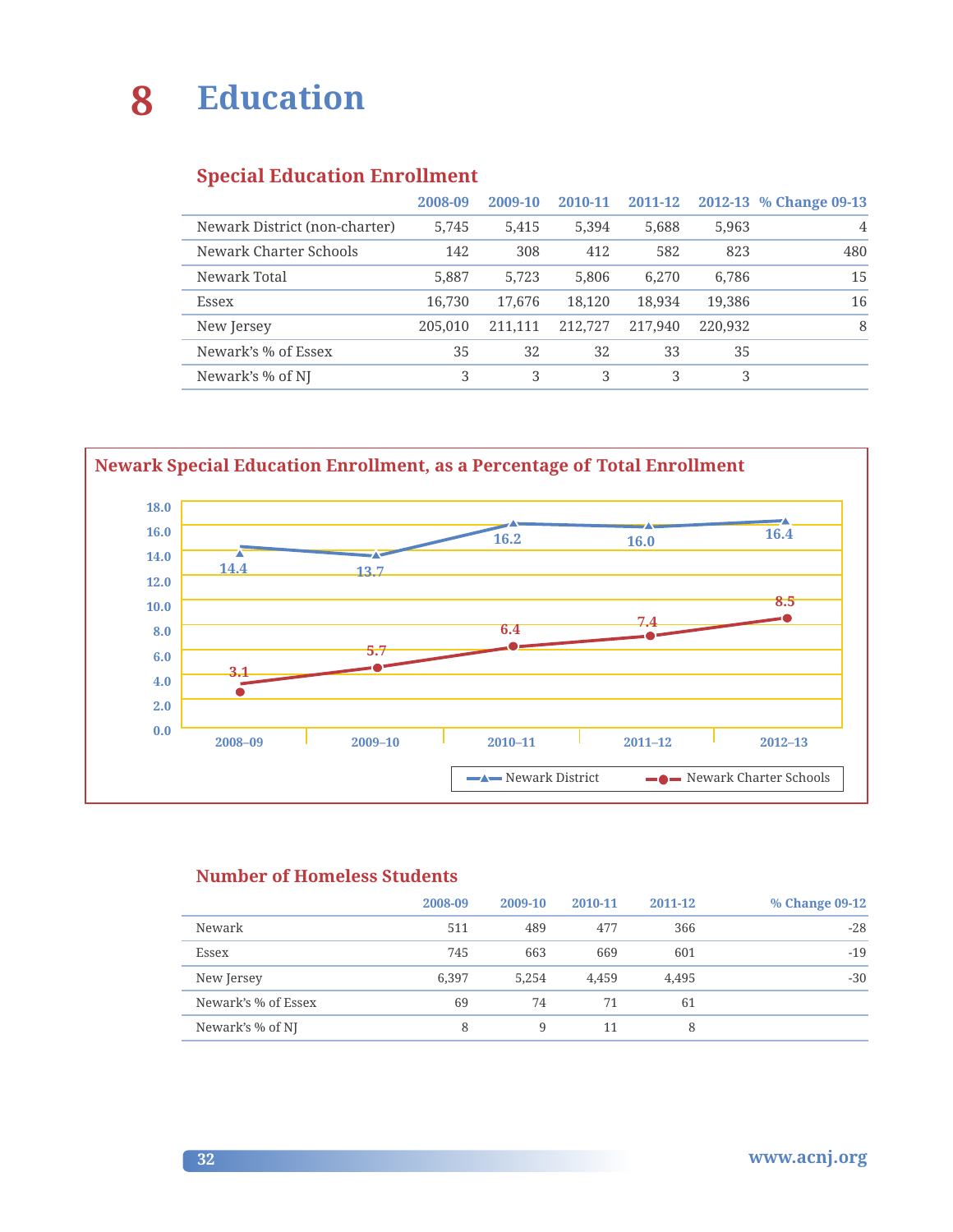#### **School Truancy/Violence**

In the 2012-13 school year, traditional Newark Public School students were picked up for truancy 1,634 times, a 50 percent decrease from 2008-09.

During the same timeframe, more violent behaviors and substance abuse issues were reported in Newark schools. From 2008-09 to 2012-13, violent incidents in Newark public schools increased 64 percent, while vandalism increased 8 percent. Incidents involving weapons and substances, such as drugs or alcohol, also rose — by 34 and 11 percent, respectively.



#### **School Violence Incidents**

|                   | 2008-09 |       |     |                                             | 2012-13 |                                |       |            | % Change 09-13 |                    |    |                      |
|-------------------|---------|-------|-----|---------------------------------------------|---------|--------------------------------|-------|------------|----------------|--------------------|----|----------------------|
|                   |         |       |     | Violence   Vandalism   Weapons   Substances |         | Violence   Vandalism   Weapons |       | Substances |                | Violence Vandalism |    | Weapons   Substances |
| Newark            | 120     | 75    | 29  | 27                                          | 197     | 81                             | 39    | 30         | 64             | 8                  | 34 | 11                   |
| Essex             | 1.002   | 268   | 88  | 134                                         | 690     | 178                            | 117   | 182        | $-31$          | $-34$              | 33 | 36                   |
| New Jersey        | 10,404  | 2,922 | 995 | 2,928                                       | 7,895   | 1,751                          | 1,047 | 3,358      | $-24$          | $-40$              | 5  | 15                   |
| Newark % of Essex | 12      | 28    | 33  | 20                                          | 29      | 46                             | 33    | 16         |                |                    |    |                      |
| Newark % of NJ    | ┸       | 3     | 3   |                                             | $\sim$  | 5                              | 4     |            |                |                    |    |                      |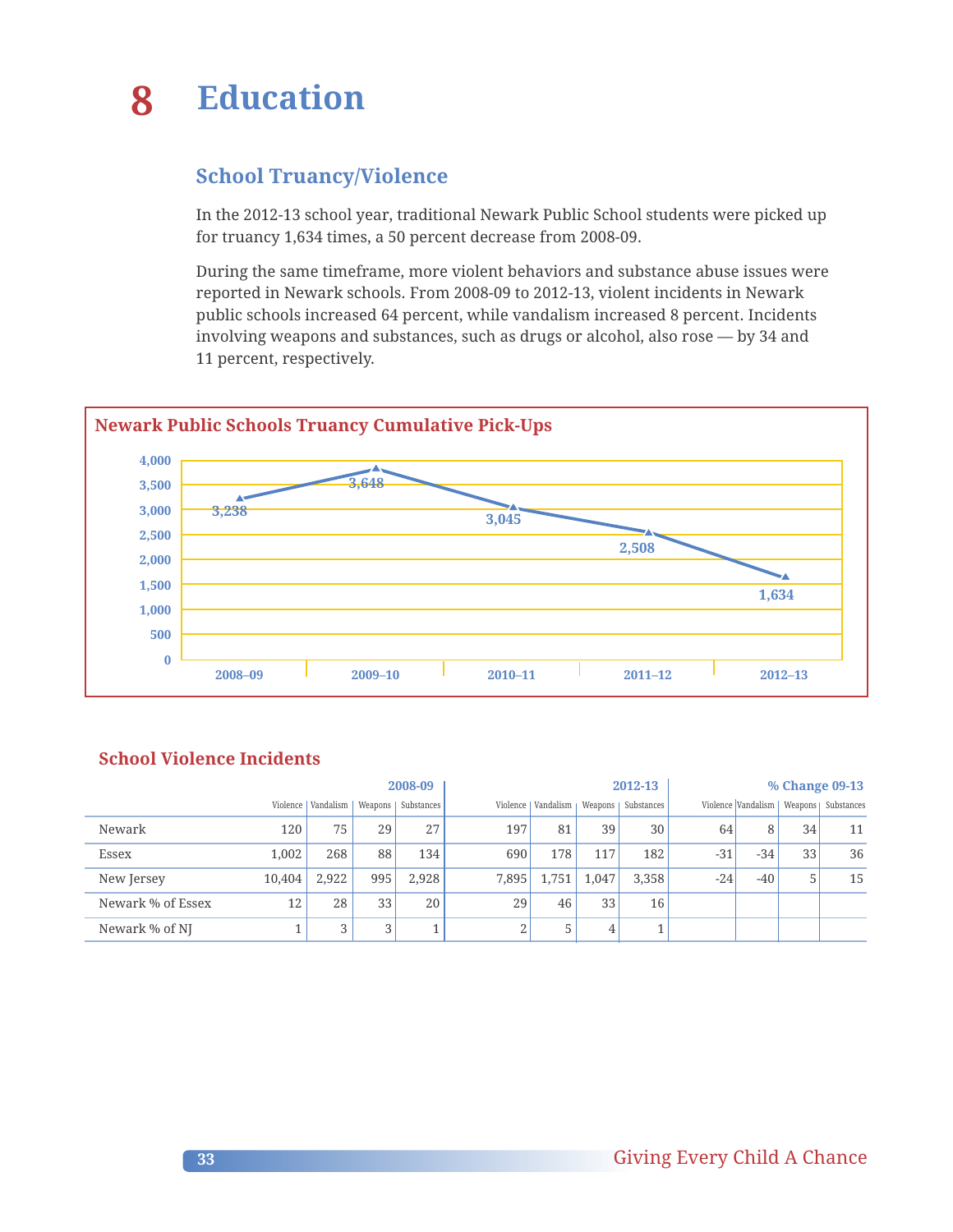#### **Test Scores**

Newark charter school students passed state standardized tests at a rate equal to or, in some cases, better than statewide averages. In recent years, students in these schools, on average, have made significant gains in passing both language arts and math test.

Trends in the percent of students in Newark's traditional public schools passing these same tests were mixed. The pass rate for 3<sup>rd</sup> graders rose on language arts tests, but declined on math from the 2008-09 school year to 2012-13. The percent of students passing  $8<sup>th</sup>$  grade tests was fairly steady, increasing just 1 percent in math and showing no change in language arts. Eleventh grade test results revealed a dramatic increase of more than 40 percent from 2008-09 to 2012-13. Fourth grade pass rates declined in both subject areas.

A consistent achievement gap exists in passage rates between students in Newark traditional schools and charter schools. For example, while 69 percent of Newark's charter school 3rd graders passed their language arts test in 2012-13, higher than the New Jersey average of 66 percent, just 42 percent of students in traditional public schools passed this test. Similar trends can be seen throughout other grades and tests.

Not all news is positive, however, for Newark's charter schools. Fewer charter school students passed their  $8<sup>th</sup>$  and  $11<sup>th</sup>$  grade tests in both language arts and math from 2008-09 to 2012-13, despite outperforming the traditional Newark schools.

|                                       | $2008 - 09*$ | 2009-10 | 2010-11 | 2011-12 | 2012-13 | % Change 09-13 |
|---------------------------------------|--------------|---------|---------|---------|---------|----------------|
| Newark District (non-charter) Average | 40.5         | 37.9    | 41.6    | 41.9    | 42.1    | 4              |
| Newark Charter School Average         | 48.5         | 44.1    | 58.1    | 68.4    | 69.0    | 42             |
| New Jersey Average                    | 62.7         | 59.7    | 63.0    | 66.7    | 66.4    | 6              |

#### **Percentage of Students Passing 3rd Grade Language Arts Tests**

*\*In the 2008-09 school year, the Department of Education changed the testing standards for this grade.*

#### **Percentage of Students Passing 3rd Grade Math Tests**

|                                       | $2008 - 09*$ | 2009-10 | 2010-11 |      | 2011-12 2012-13 | % Change 09-13 |
|---------------------------------------|--------------|---------|---------|------|-----------------|----------------|
| Newark District (non-charter) Average | 52.4         | 55.9    | 57.9    | 53.0 | 50.4            | $-4$           |
| Newark Charter School Average         | 59.3         | 60.2    | 71.3    | 80.9 | 80.2            | 35             |
| New Jersey Average                    | 75.2         | 78.1    | 78.9    | 78.4 | 77 7            |                |

*\*In the 2008-09 school year, the Department of Education changed the testing standards for this grade.*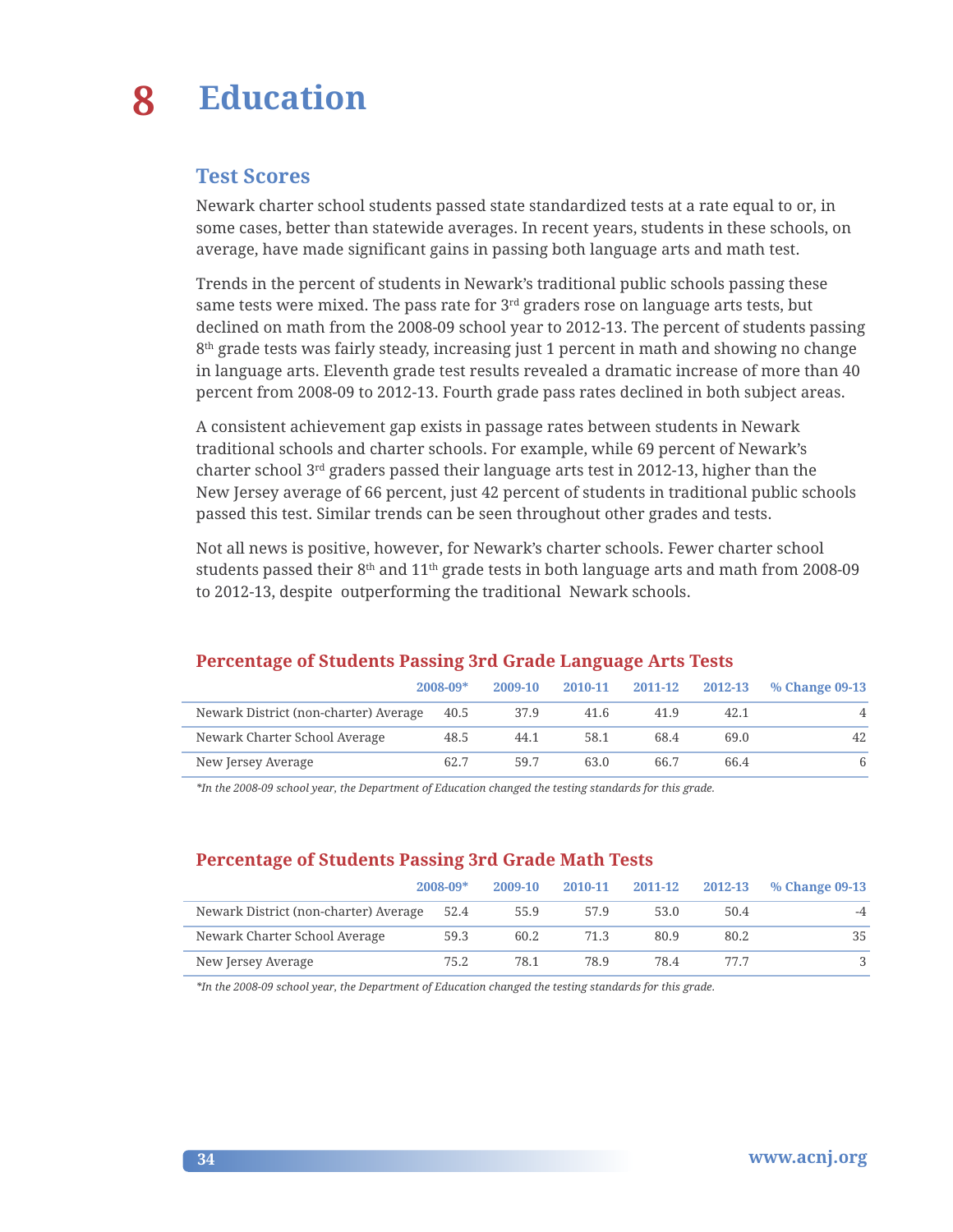

#### **Percentage of Students Passing 4th Grade Language Arts Tests**

|                                       | $2008 - 09*$ | 2009-10 | 2010-11 | 2011-12 2012-13 |      | % Change 09-13 |
|---------------------------------------|--------------|---------|---------|-----------------|------|----------------|
| Newark District (non-charter) Average | 40.3         | 35.8    | 36.1    | 34.1            | 30.5 | $-24$          |
| Newark Charter School Average         | 41.3         | 49.6    | 49.9    | 49.9            | 57.7 | 40             |
| New Jersey Average                    | 63           | 59.6    | 62.7    | 58.5            | 59.4 | -6             |

*\*In the 2008-09 school year, the Department of Education changed the testing standards for this grade.*

#### **Percentage of Students Passing 4th Grade Math Tests**

|                                       | $2008 - 09*$ | 2009-10 | 2010-11 | 2011-12 | 2012-13 | % Change 09-13 |
|---------------------------------------|--------------|---------|---------|---------|---------|----------------|
| Newark District (non-charter) Average | 54.3         | 54.6    | 54.9    | 52.2    | 49.0    | $-10$          |
| Newark Charter School Average         | 54           | 64      | 68.8    | 67.7    | 77 6    | 44             |
| New Jersey Average                    | 72.9         |         | 79.3    | 774     | 78.3    |                |

*\*In the 2008-09 school year, the Department of Education changed the testing standards for this grade.*

#### **Percentage of Students Passing 8th Grade Language Arts Tests**

|                                       | 2008-09 | 2009-10 | 2010-11 | 2011-12 2012-13 |      | % Change 09-13 |
|---------------------------------------|---------|---------|---------|-----------------|------|----------------|
| Newark District (non-charter) Average | 55.9    | 57.7    | 57.1    | 57.7            | 56.0 | $\Omega$       |
| Newark Charter School Average         | 80.1    | 84.1    | 84.1    | 82.9            | 78.6 | $-2$           |
| New Jersey Average                    | 82      | 82.5    | 82.1    | 82.2            | 81.9 |                |

#### **Percentage of Students Passing 8th Grade Math Tests**

|                                            | 2008-09 | 2009-10 | 2010-11 |      | 2011-12 2012-13 | % Change 09-13 |
|--------------------------------------------|---------|---------|---------|------|-----------------|----------------|
| Newark District (non-charter) Average 41.9 |         | 40.6    | 45.4    | 45.2 | 42.4            |                |
| Newark Charter School Average              | 71.8    | 72.2    | 77.3    | 74.2 | 63.1            | $-12$          |
| New Jersey Average                         | 71.2    | 68.5    | 71.5    | 71.6 | 69.3            | $-3$           |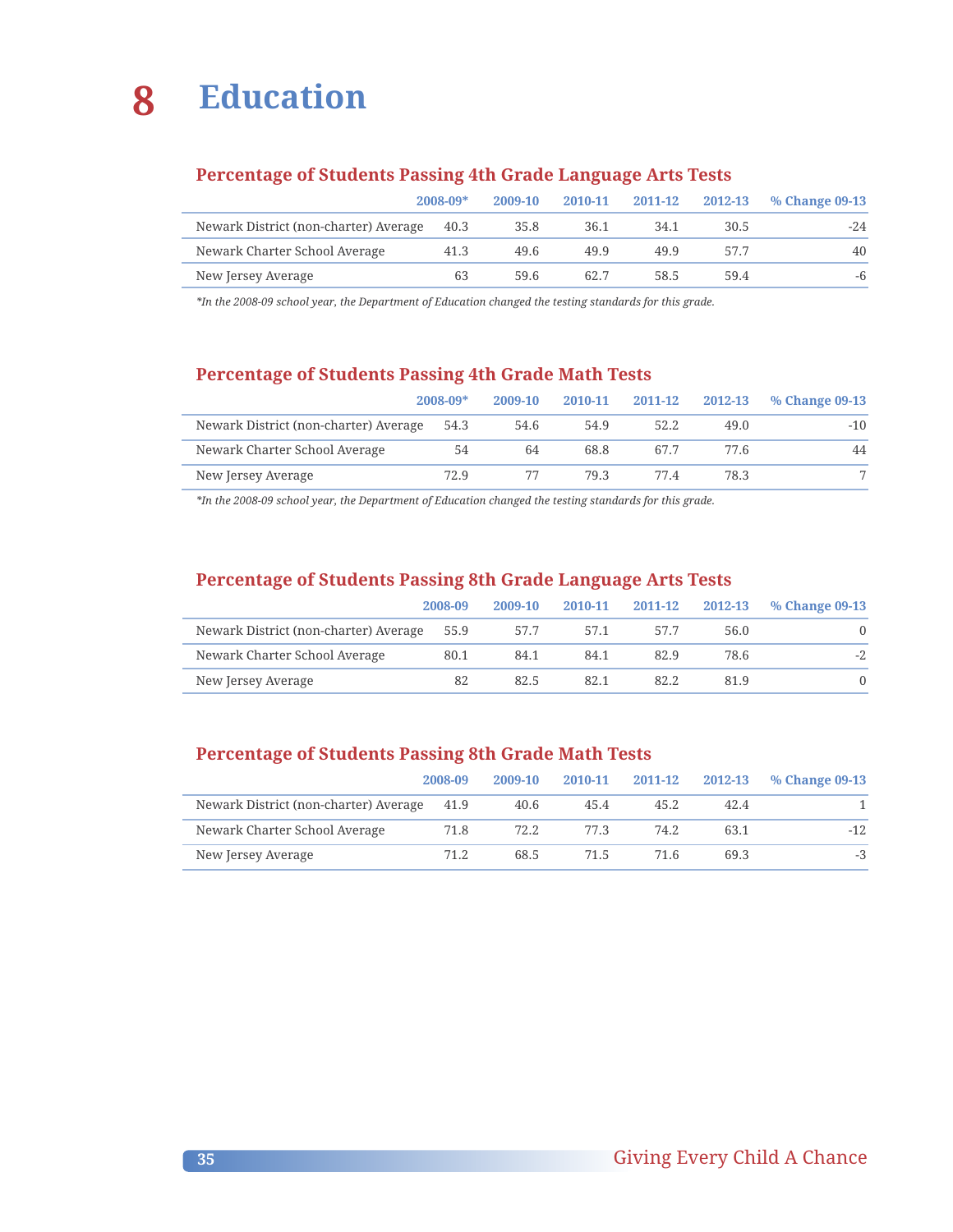

#### **Percentage of Students Passing 11th Grade Language Arts Tests**

|                                       | 2008-09 | 2009-10 | 2010-11 |      | 2011-12 2012-13 | % Change 09-13 |
|---------------------------------------|---------|---------|---------|------|-----------------|----------------|
| Newark District (non-charter) Average | 54.7    | 57.4    | 67.7    | 77.5 | 77.8            | 42             |
| Newark Charter School Average         | 93.8    | 95.1    | 83.4    | 95.0 | 89.6            |                |
| New Jersey Average                    | 83.6    | 87.1    | 89.6    | 91.5 | 91.6            | 10             |

#### **Percentage of Students Passing 11th Grade Math Tests**

|                                       | 2008-09 | 2009-10 | 2010-11 | 2011-12 | 2012-13 | % Change 9-13 |
|---------------------------------------|---------|---------|---------|---------|---------|---------------|
| Newark District (non-charter) Average | 42.6    | 46.4    | 50.6    | 58.6    | 60.8    | 43            |
| Newark Charter School Average         | 93.8    | 84.1    | 47.7    | 81.5    | 71.3    | $-24$         |
| New Jersey Average                    | 72.7    | 74.1    | 75.2    | 79.3    | 79.7    | 10            |

#### **Test Scores by School**

In addition to looking at the average pass rates, it remains critical to examine how individual schools perform, as student achievement continues to vary greatly from school to school in both traditional and charter schools. Each year, *Newark Kids Count* also includes test score data by school.

For example, Newark 4<sup>th</sup> graders passing language arts tests ranged from a high of 97 percent in one school to a low of 11 percent in another school. Eigth grade pass rates in math varied from 100 percent to 11 percent in the 2012-13 school year. Similar ranges are seen across the various grades and schools throughout New Jersey's largest city.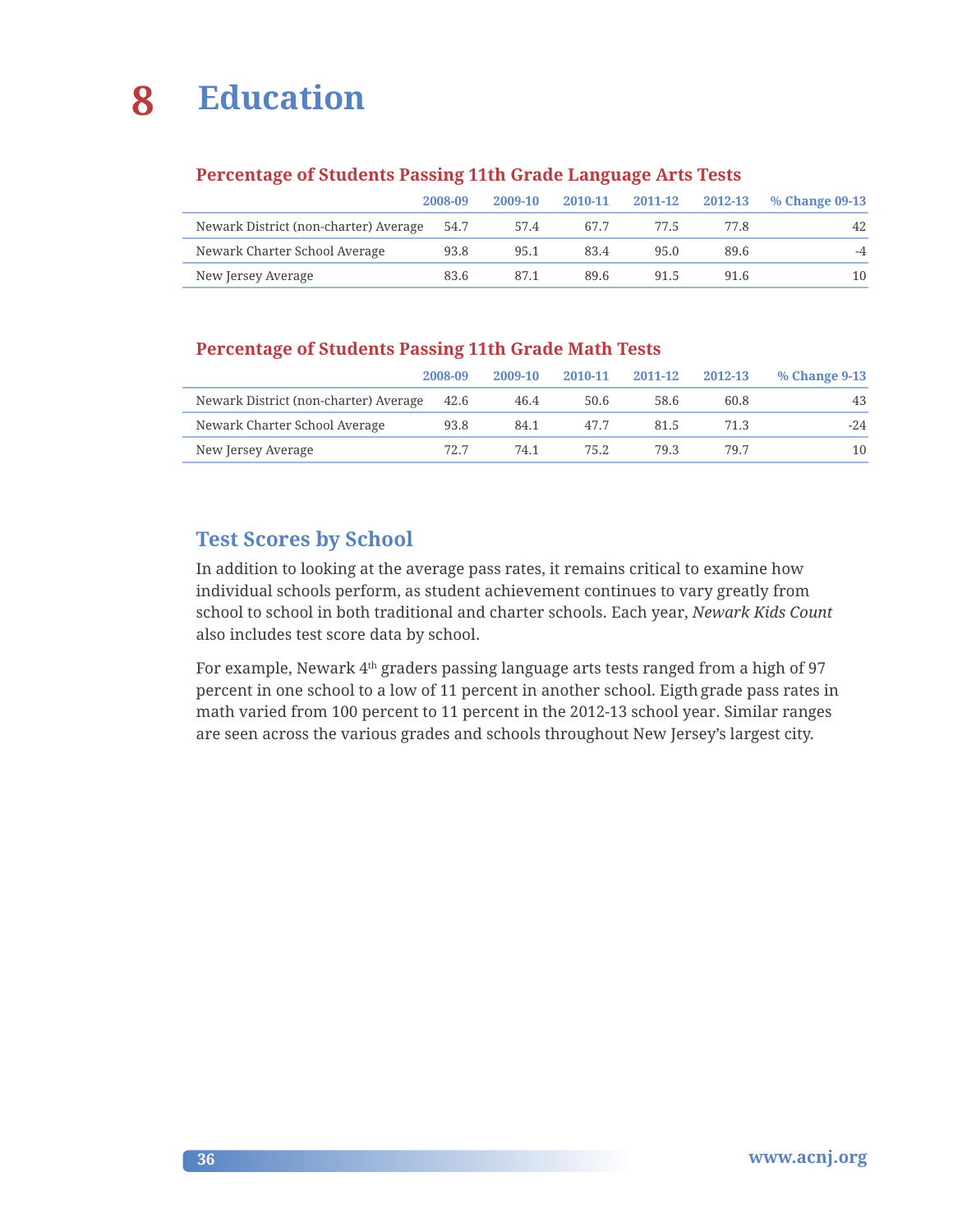#### **Percentage of Newark Students Passing 3rd Grade Language Arts Tests, by School, 2012-13**

| School                                 | % Passing |
|----------------------------------------|-----------|
| North Star Academy Charter School      | 97.6      |
| Robert Treat Academy Charter School    | 90.9      |
| Gray Charter School                    | 89.3      |
| Maria L. Varisco-Rogers Charter School | 85.2      |
| TEAM Academy Charter School            | 80.8      |
| Branch Brook                           | 76.9      |
| <b>Ridge Street</b>                    | 76.4      |
| <b>Oliver Street</b>                   | 75.3      |
| Lafayette Street                       | 69.3      |
| Ann Street                             | 68.5      |
| Newark Educators Community             |           |
| Charter School                         | 64.0      |
| First Avenue                           | 59.1      |
| Marion P. Thomas Charter School        | 58.1      |
| New Horizons Community Charter School  | 57.2      |
| Newark Legacy Charter School           | 55.1      |
| Mt. Vernon                             | 50.7      |
| Adelaide L. Sanford Charter School     | 48.9      |
| Abington Avenue                        | 48.8      |
| Roberto Clemente                       | 47.3      |
| Wilson Avenue                          | 46.7      |
| Lincoln                                | 45.8      |
| New Park School                        | 45.7      |
| South Seventeenth Street               | 43.8      |
| Franklin                               | 42.7      |
| Harriet Tubman                         | 41.9      |
| Hawthorne Avenue                       | 41.9      |
| Lady Liberty Academy Charter School    | 41.8      |
| University Heights Charter School      | 40.8      |

| <b>School</b>               | % Passing |
|-----------------------------|-----------|
| Alexander Street            | 40.0      |
| Cleveland                   | 40.0      |
| Camden Street               | 39.5      |
| Avon Avenue                 | 39.4      |
| <b>Elliott Street</b>       | 39.3      |
| South Street                | 38.3      |
| <b>Hawkins Street</b>       | 38.2      |
| Ivy Hill Elementary         | 37.1      |
| Rafael Hernandez School     | 36.7      |
| Dr. E. Alma Flagg           | 36.5      |
| McKinley                    | 36.2      |
| Roseville Avenue            | 36.1      |
| <b>Miller Street</b>        | 34.9      |
| Dr. William H. Horton       | 32.2      |
| Bragaw Avenue               | 31.8      |
| Quitman Community School    | 30.2      |
| Newton Street               | 30.0      |
| George Washington Carver    | 28.8      |
| Fourteenth Avenue           | 28.6      |
| Luis Munoz Marin Elementary | 27.9      |
| Sussex Avenue               | 27.8      |
| Maple Ave School            | 26.5      |
| Belmont Runyon              | 25.0      |
| <b>Madison Elementary</b>   | 24.2      |
| Speedway Avenue             | 24.2      |
| Chancellor Avenue           | 21.2      |
| Dayton Street               | 20.9      |
| Louise A. Spencer           | 17.9      |
| Thirteenth Avenue           | 15.1      |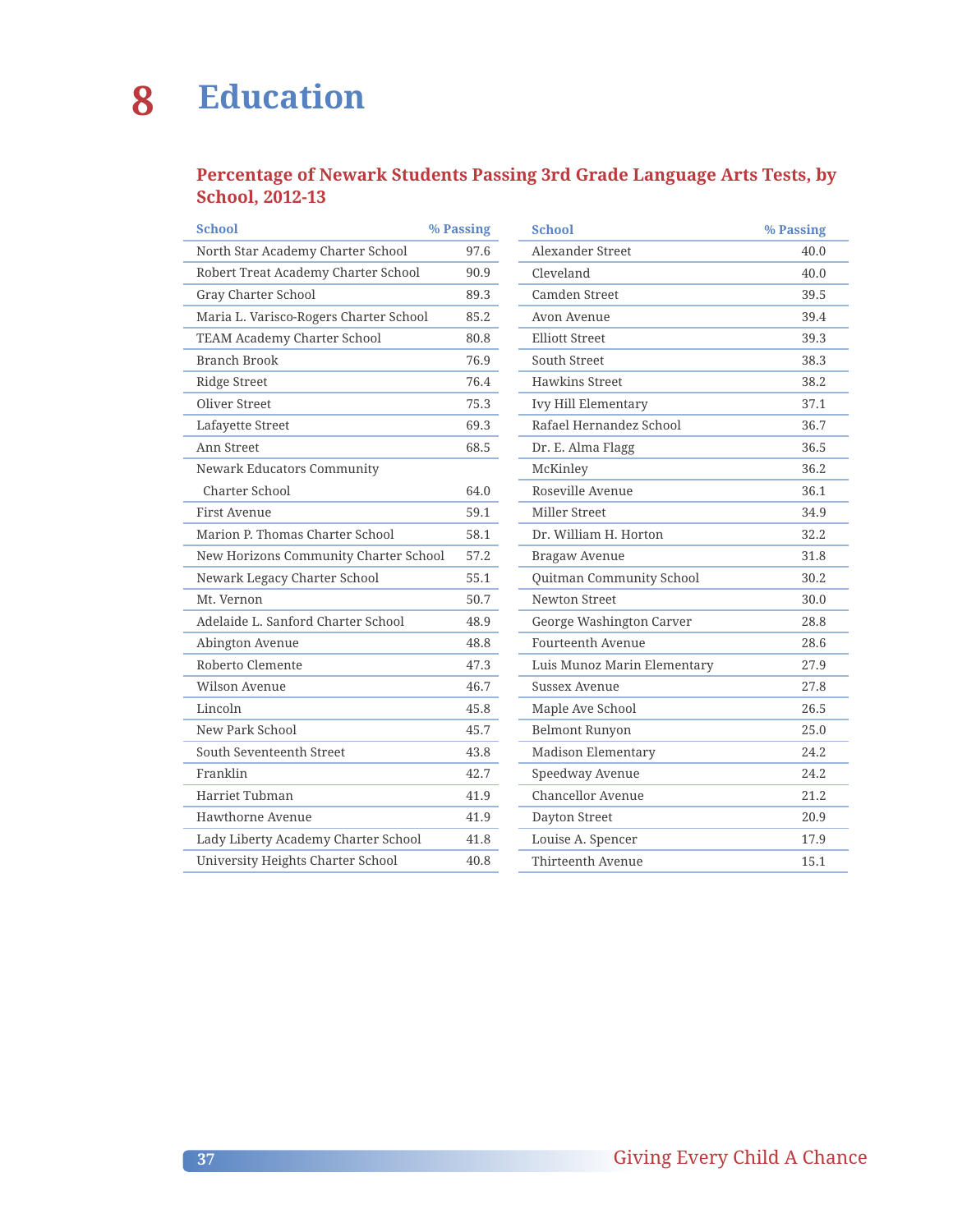#### **Percentage of Newark Students Passing 3rd Grade Math Tests, by School, 2012-13**

| <b>School</b>                          | % Passing |
|----------------------------------------|-----------|
| Ann Street                             | 98.7      |
| Lafayette Street                       | 97.7      |
| Maria L. Varisco-Rogers Charter School | 95.1      |
| <b>Hawkins Street</b>                  | 91.4      |
| Robert Treat Academy Charter School    | 89.3      |
| Roberto Clemente                       | 88.5      |
| Newark Educators Community             |           |
| <b>Charter School</b>                  | 84.6      |
| Sussex Avenue                          | 83.8      |
| <b>TEAM Academy Charter School</b>     | 82.6      |
| George Washington Carver               | 82.6      |
| Newark Legacy Charter School           | 81.6      |
| <b>Branch Brook</b>                    | 75.0      |
| Lady Liberty Academy Charter School    | 73.4      |
| Quitman Community School               | 71.0      |
| Bragaw Avenue                          | 67.6      |
| Oliver Street                          | 67.3      |
| First Avenue                           | 67.3      |
| Gray Charter School                    | 65.5      |
| South Street                           | 63.3      |
| Newton Street                          | 62.5      |
| Camden Street                          | 60.5      |
| <b>Ridge Street</b>                    | 60.0      |
| Speedway Avenue                        | 60.0      |
| Alexander Street                       | 58.3      |
| Madison                                | 56.3      |
| Dr. William H. Horton                  | 55.8      |
| North Star Academy Charter School      | 55.3      |
| Marion P. Thomas Charter School        | 53.6      |
|                                        |           |

| <b>School</b>                         | % Passing |
|---------------------------------------|-----------|
| Thirteenth Avenue                     | 53.5      |
| New Park                              | 52.5      |
| Maple Avenue                          | 51.3      |
| University Heights Charter School     | 50.0      |
| Luis Munoz Marin                      | 48.3      |
| Mt. Vernon                            | 47.6      |
| <b>Elliott Street</b>                 | 44.2      |
| Ivy Hill                              | 43.8      |
| Cleveland                             | 40.4      |
| New Horizons Community Charter School | 40.0      |
| Franklin                              | 36.6      |
| Abington Avenue                       | 36.4      |
| Hawthorne Avenue                      | 36.4      |
| Fourteenth Avenue                     | 35.9      |
| Wilson Avenue                         | 34.9      |
| Harriet Truman                        | 34.9      |
| Roseville Avenue                      | 34.7      |
| Dr. E. Alma Flagg                     | 30.4      |
| <b>Miller Street</b>                  | 29.8      |
| Avon Avenue                           | 29.1      |
| Lincoln                               | 28.8      |
| South Seventeenth Street              | 28.4      |
| Chancellor Avenue                     | 27.4      |
| Dayton Street                         | 27.3      |
| Adelaide L. Sanford Charter School    | 26.0      |
| Belmont Runyon                        | 25.0      |
| McKinley                              | 23.3      |
| Rafael Hernandez                      | 22.5      |
| Louise A. Spencer                     | 12.5      |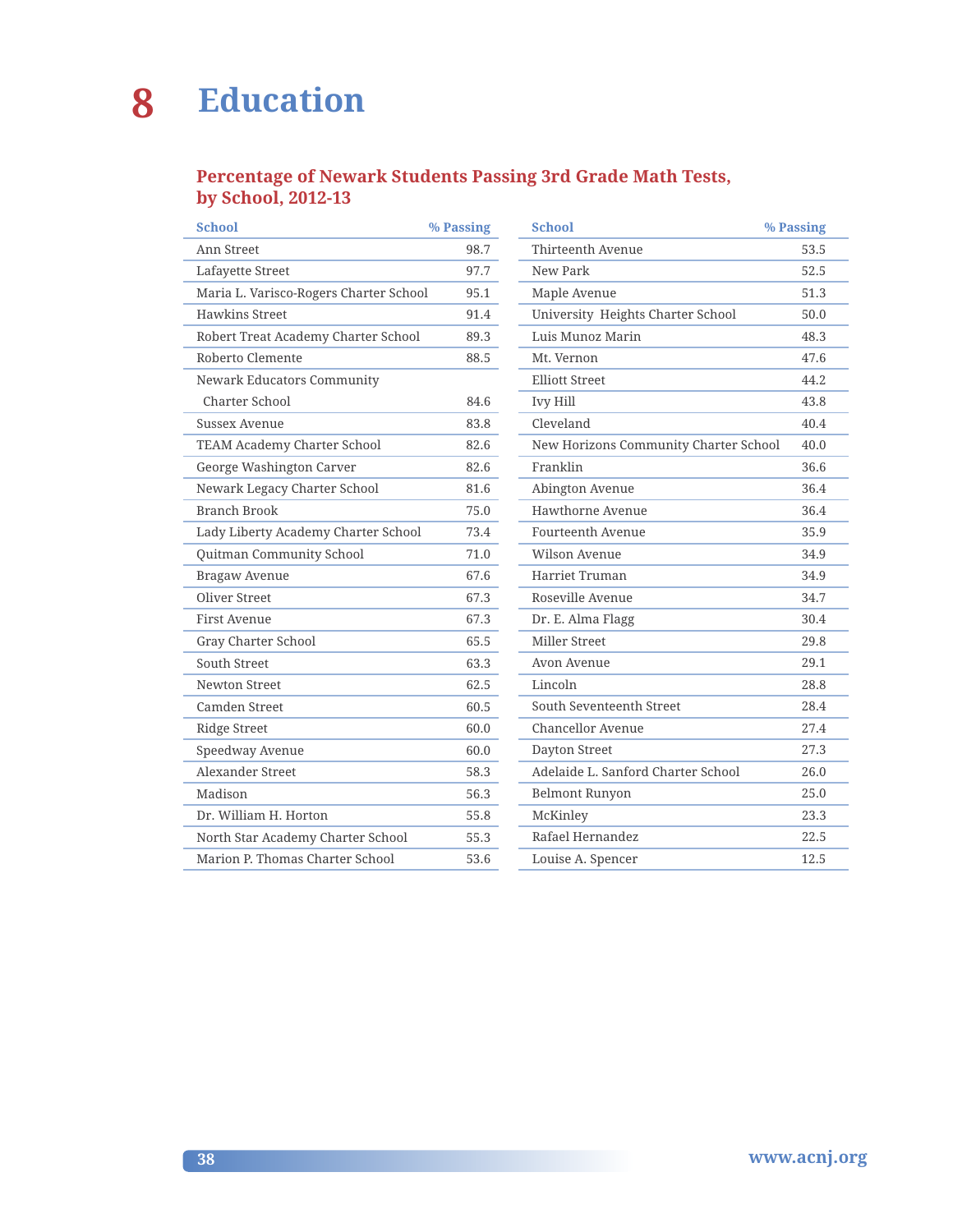#### **Percentage of Newark Students Passing 4th Grade Language Arts Tests, by School, 2012-13**

| <b>School</b>                          | % Passing | <b>School</b>                       | % Passing |
|----------------------------------------|-----------|-------------------------------------|-----------|
| North Star Academy Charter School      | 97.4      | Franklin                            | 28.4      |
| Robert Treat Academy Charter School    | 88.9      | Rafael Hernandez                    | 25.9      |
| Gray Charter School                    | 85.7      | South Street                        | 25.5      |
| <b>Ridge Street</b>                    | 65.7      | Luis Munoz Marin                    | 24.7      |
| <b>Branch Brook</b>                    | 64.2      | Ivy Hill                            | 24.6      |
| Lincoln                                | 61.2      | South Seventeenth Street            | 23.6      |
| Lafayette Street                       | 59.4      | Chancellor Avenue                   | 22.9      |
| Marion P. Thomas Charter School        | 55.1      | Adelaide L. Sanford Charter School  | 22.2      |
| Ann Street                             | 54.3      | <b>Dayton Street</b>                | 22.0      |
| Discovery Charter School               | 54.1      | Lady Liberty Academy Charter School | 20.8      |
| Oliver Street                          | 51.6      | Cleveland                           | 20.5      |
| New Horizons Community Charter School  | 50.6      | McKinley                            | 20.4      |
| New Park                               | 49.4      | Avon Avenue                         | 20.0      |
| Maria L. Varisco-Rogers Charter School | 49.1      | Dr. William H. Horton               | 18.0      |
| Newark Educators Community             |           | Miller Street                       | 17.8      |
| Charter School                         | 48.0      | Camden Street                       | 17.4      |
| First Avenue                           | 47.7      | <b>Hawkins Street</b>               | 17.3      |
| Harriet Tubman                         | 43.6      | Hawthorne Avenue                    | 16.1      |
| Mt. Vernon                             | 42.6      | Thirteenth Avenue                   | 15.7      |
| <b>Elliot Street</b>                   | 38.7      | Alexander Street                    | 15.4      |
| University Heights Charter School      | 38.3      | Louise A. Spencer                   | 15.4      |
| Maple Avenue                           | 36.0      | George Washington Carver            | 14.5      |
| Abington Avenue                        | 35.3      | Fourteenth Avenue                   | 13.3      |
| Wilson Avenue                          | 35.2      | Sussex Avenue                       | 12.7      |
| Roberto Clemente                       | 31.0      | Belmont Runyon                      | 11.1      |
| Dr. E. Alma Flagg                      | 30.9      | Bragaw Avenue                       | 11.1      |
| Roseville Avenue                       | 30.4      |                                     |           |
|                                        |           |                                     |           |

*\*Data not available for Bruce St., Madison Elementary, Newton St., Quitman Community and Speedway Avenue schools.*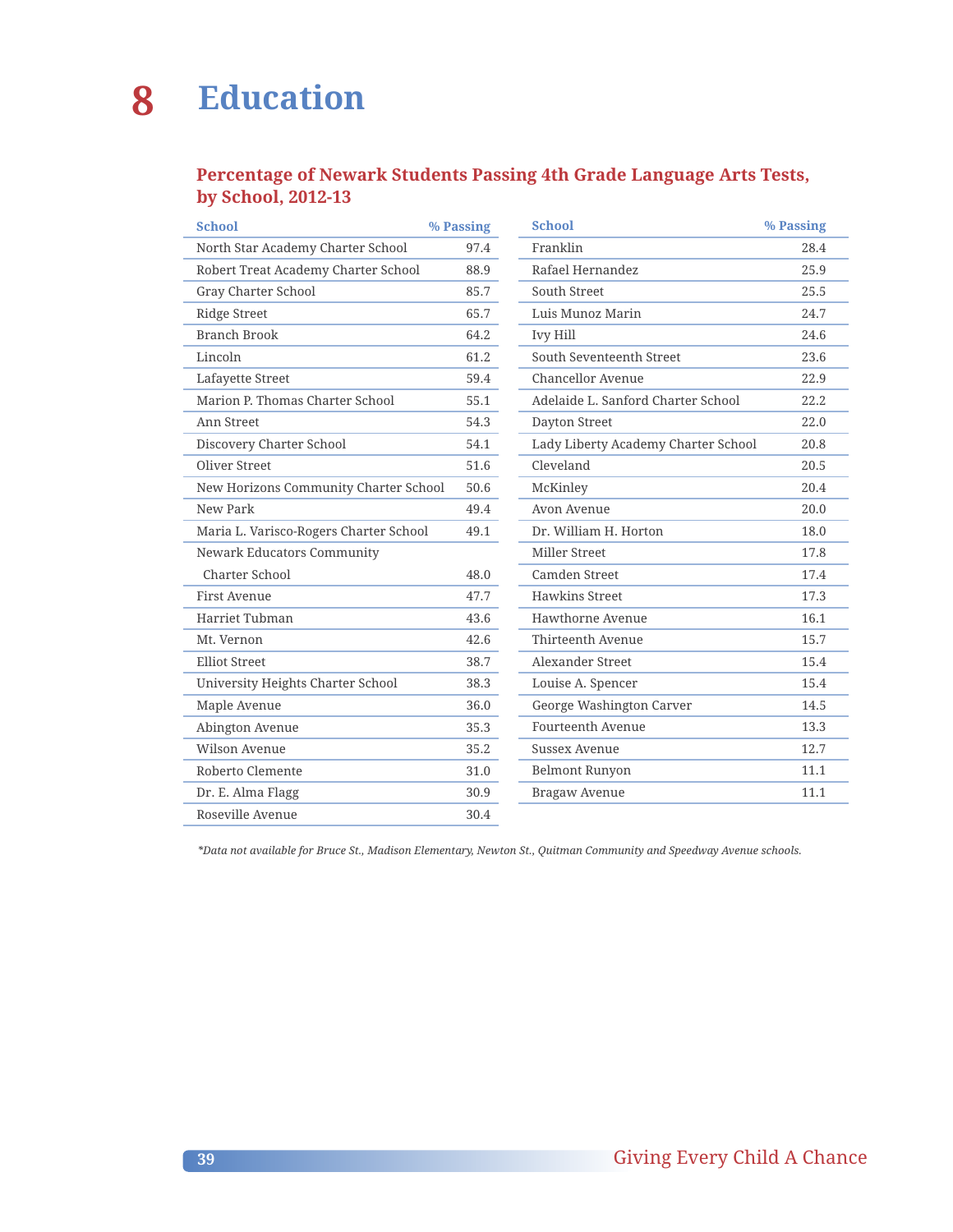#### **Percentage of Newark Students Passing 4th Grade Math Tests, by School, 2012-13**

| <b>School</b>                          | % Passing |
|----------------------------------------|-----------|
| Robert Treat Academy Charter School    | 100       |
| Gray Charter School                    | 100       |
| North Star Academy Charter School      | 96.1      |
| Maria L. Varisco-Rogers Charter School | 87.3      |
| <b>Ridge Street</b>                    | 87.0      |
| New Park                               | 86.9      |
| Marion P. Thomas Charter School        | 82.6      |
| Oliver Streer                          | 79.6      |
| New Horizons Community Charter School  | 77.8      |
| Ann Street                             | 77.7      |
| Branch Brook                           | 75.0      |
| University Heights Charter School      | 72.3      |
| <b>Newark Educators Community</b>      |           |
| Charter School                         | 72.0      |
| First Avenue                           | 70.6      |
| Wilson Avenue                          | 70.1      |
| Lafayette Street                       | 67.4      |
| Abington Avenue                        | 63.6      |
| Discovery Charter School               | 62.5      |
| Harriet Tubman                         | 61.5      |
| Avon Avenue                            | 58.0      |
| South Seventeenth Street               | 56.3      |
| Mt. Vernon                             | 53.4      |
| Maple Avenue                           | 52.0      |
| <b>Elliott Street</b>                  | 51.6      |
| Luis Munoz Marin                       | 51.4      |
| South Street                           | 50.0      |
| Chancellor Avenue                      | 50.0      |
| Sussex Avenue                          | 50.0      |

| Lincoln                             | 49.0 |
|-------------------------------------|------|
| Roseville Avenue                    | 47.8 |
| Dr. William H. Horton               | 47.0 |
| Franklin                            | 44.2 |
| Dr. E. Alma Flagg                   | 43.6 |
| Lady Liberty Academy Charter School | 41.7 |
| Fourteenth Avenue                   | 41.4 |
| Roberto Clemente                    | 40.8 |
| Cleveland                           | 38.6 |
| <b>Miller Street</b>                | 37.8 |
| Rafael Hernandez                    | 37.0 |
| Ivy Hill                            | 36.2 |
| Alexander Street                    | 35.4 |
| Louise A. Spencer                   | 35.1 |
| <b>Belmont Runyon</b>               | 33.4 |
| Bragaw Avenue                       | 33.4 |
| Hawthorne Avenue                    | 32.2 |
| McKinley                            | 31.4 |
| Adelaide L. Sanford Charter School  | 31.1 |
| <b>Hawkins Street</b>               | 30.0 |
| George Washington Carver            | 28.9 |
| Dayton Street                       | 26.7 |
| <b>Newton Street</b>                | 25.0 |
| Camden Street                       | 19.2 |
| Speedway Avenue                     | 19.1 |
| Quitman Community                   | 18.6 |
| Madison                             | 17.7 |
| Thirteenth Avenue                   | 14.4 |

*\*Data not available for Bruce St. school.*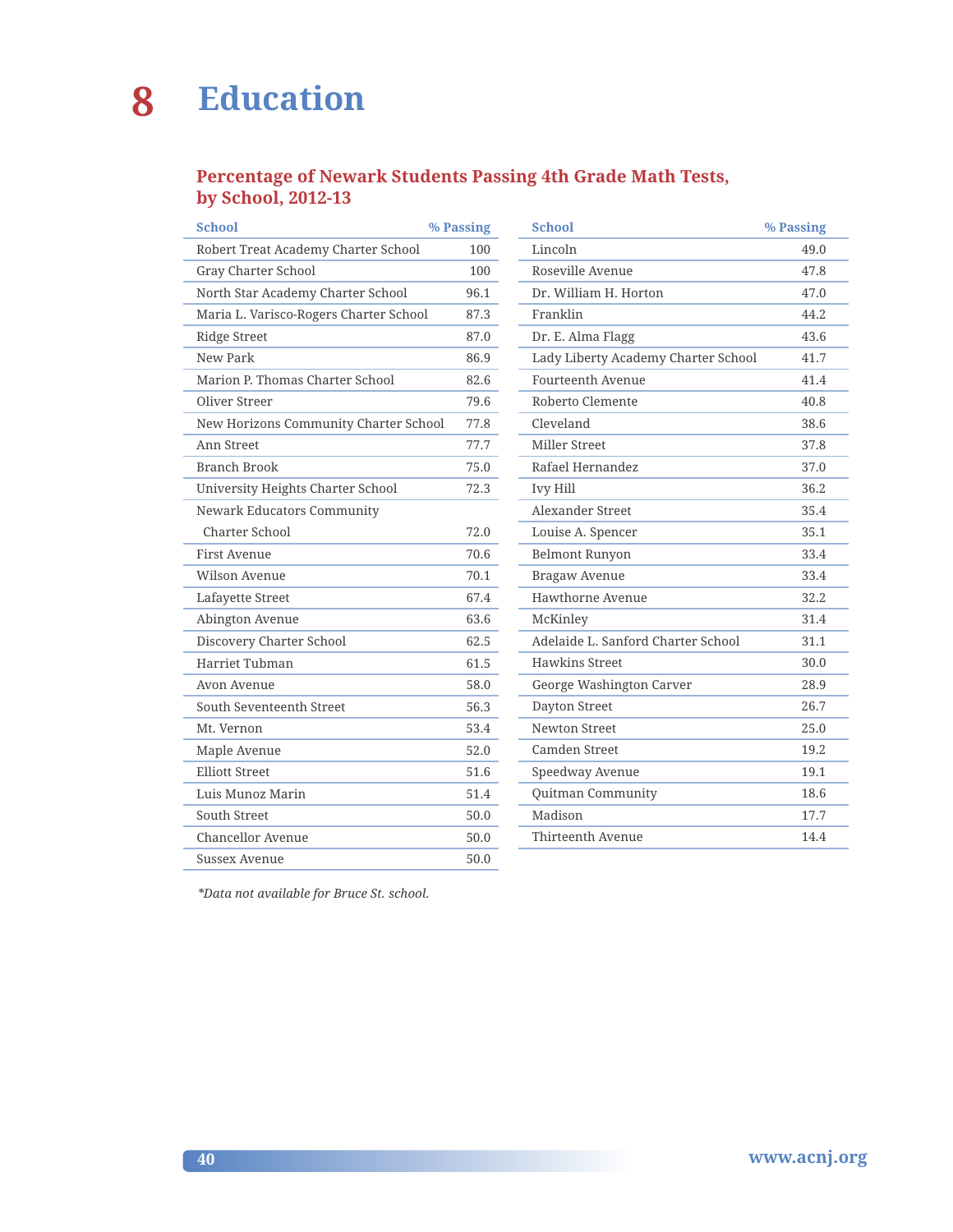#### **Percentage of Newark Students Passing 8th Grade Language Arts Tests, by School, 2012-13**

| <b>School</b>                          | % Passing |
|----------------------------------------|-----------|
| Discovery Charter School               | 100       |
| Robert Treat Academy Charter School    | 97.9      |
| Science High                           | 97.6      |
| North Star Academy Charter School      | 91.7      |
| Technology High                        | 91.7      |
| Gray Charter School                    | 90.0      |
| Ann Street                             | 86.5      |
| Maria L. Varisco-Rogers Charter School | 86.1      |
| Marion P. Thomas Charter School        | 85.0      |
| Newark Early College                   | 80.6      |
| Lafayette Street                       | 79.1      |
| University High                        | 77.5      |
| <b>First Avenue</b>                    | 77.0      |
| Wilson Avenue                          | 76.0      |
| Mt. Vernon                             | 75.8      |
| Oliver Street                          | 75.7      |
| TEAM Academy Charter School            | 74.4      |
| New Park                               | 74.2      |
| <b>Ridge Street</b>                    | 70.1      |
| Lady Liberty Academy Charter School    | 66.1      |
| <b>Great Oaks Charter School</b>       | 64.6      |
| <b>Ivy Hill</b>                        | 60.9      |
| Luis Munoz Marin                       | 60.8      |
| Abington Avenue                        | 59.7      |
| 100 Legacy Charter School              | 56.9      |
| Arts High                              | 56.0      |

| <b>School</b>            | % Passing |
|--------------------------|-----------|
| South Seventeenth Street | 55.7      |
| Alexander Street         | 54.8      |
| Lincoln                  | 54.6      |
| Bragaw Avenue            | 51.2      |
| Dr. William H. Horton    | 50.5      |
| Maple Avenue             | 48.9      |
| Speedway Avenue          | 48.0      |
| Hawthorne Avenue         | 47.4      |
| <b>Miller Street</b>     | 47.4      |
| Camden Street            | 43.9      |
| Dayton Street            | 43.4      |
| Louise A. Spencer        | 43.2      |
| Dr. E. Alma Flagg        | 42.9      |
| Rafael Hernandez         | 42.9      |
| Sussex Avenue            | 42.6      |
| Belmont Runyon           | 40.9      |
| Hawkins Street           | 40.0      |
| McKinley                 | 39.6      |
| Quitman Community        | 39.1      |
| George Washington Carver | 34.2      |
| Thirteenth Avenue        | 30.9      |
| Newton Street            | 25.0      |
| Avon Avenue              | 23.8      |
| Cleveland                | 22.2      |
| Chancellor Avenue        | 17.5      |
|                          |           |

*\*Data not available for Fast Track Success Academy.*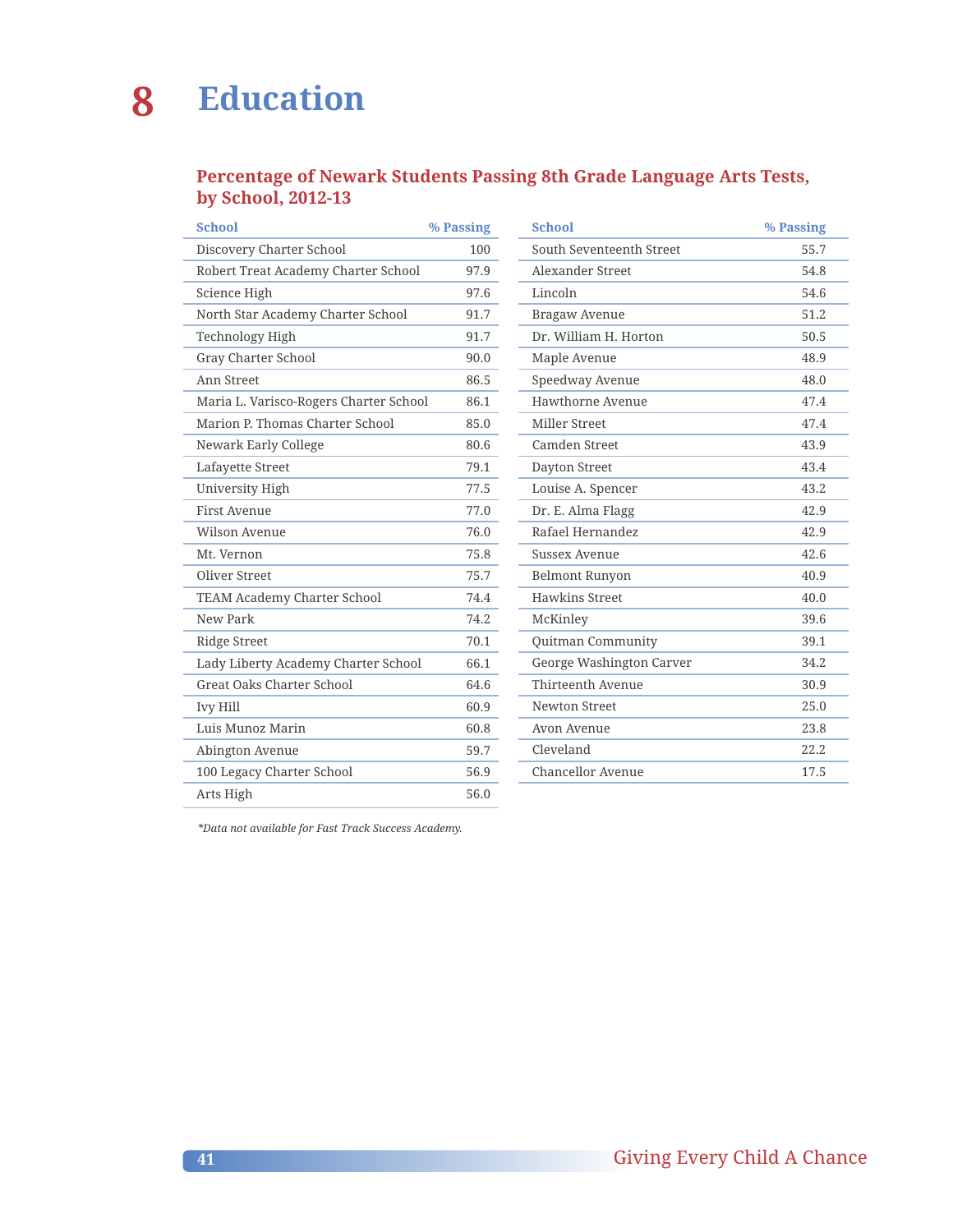#### **Percentage of Newark Students Passing 8th Grade Math Tests, by School, 2012-13**

| <b>School</b>                          | % Passing | <b>School</b>                       | % Passing |
|----------------------------------------|-----------|-------------------------------------|-----------|
| Discovery Charter School               | 100       | Bragaw Avenue                       | 44.2      |
| Robert Treat Academy Charter School    | 100       | Lady Liberty Academy Charter School | 42.4      |
| Science High                           | 97.6      | Miller Street                       | 42.1      |
| North Star Academy Charter School      | 89.5      | Camden Street                       | 41.9      |
| Lafayette Street                       | 81.4      | Luis Munoz Marin                    | 41.0      |
| Maria L. Varisco-Rogers Charter School | 80.6      | Marion P. Thomas Charter School     | 40.0      |
| Ann Street                             | 73.0      | Rafael Hernandez                    | 39.0      |
| Great Oaks Charter School              | 70.8      | Dr. William H. Horton               | 37.8      |
| Newark Early College                   | 68.7      | Maple Avenue                        | 34.0      |
| Wilson Avenue                          | 67.9      | 100 Legacy Charter School           | 33.4      |
| Mt. Vernon                             | 67.6      | Arts High                           | 30.0      |
| New Park School                        | 67.4      | <b>Belmont Runyon</b>               | 27.3      |
| First Avenue                           | 65.1      | Dayton Street                       | 24.6      |
| University High                        | 61.0      | Alexander Street                    | 24.4      |
| Technology High School                 | 60.4      | Speedway Avenue                     | 24.0      |
| Oliver Street                          | 59.4      | McKinely                            | 23.8      |
| Hawthorne Avenue                       | 57.9      | Louise A. Spencer                   | 21.6      |
| <b>TEAM Academy Charter School</b>     | 57.3      | Chancellor Avenue                   | 21.1      |
| <b>Ivy Hill</b>                        | 55.4      | Newton Street                       | 20.0      |
| Gray Charter School                    | 55.0      | George Washington Carver            | 16.5      |
| Abington Avenue                        | 46.2      | Lincoln                             | 15.9      |
| Dr. E. Alma Flagg                      | 45.3      | Sussex Avenue                       | 14.9      |
| Ridge Street                           | 44.7      | Avon Avenue                         | 11.9      |
| South Seventeenth Street               | 44.2      | Cleveland                           | 10.9      |

*\*Data not available for Fast Track Success Academy, Hawkins St., Quitman Community and Thirteenth Ave Schools*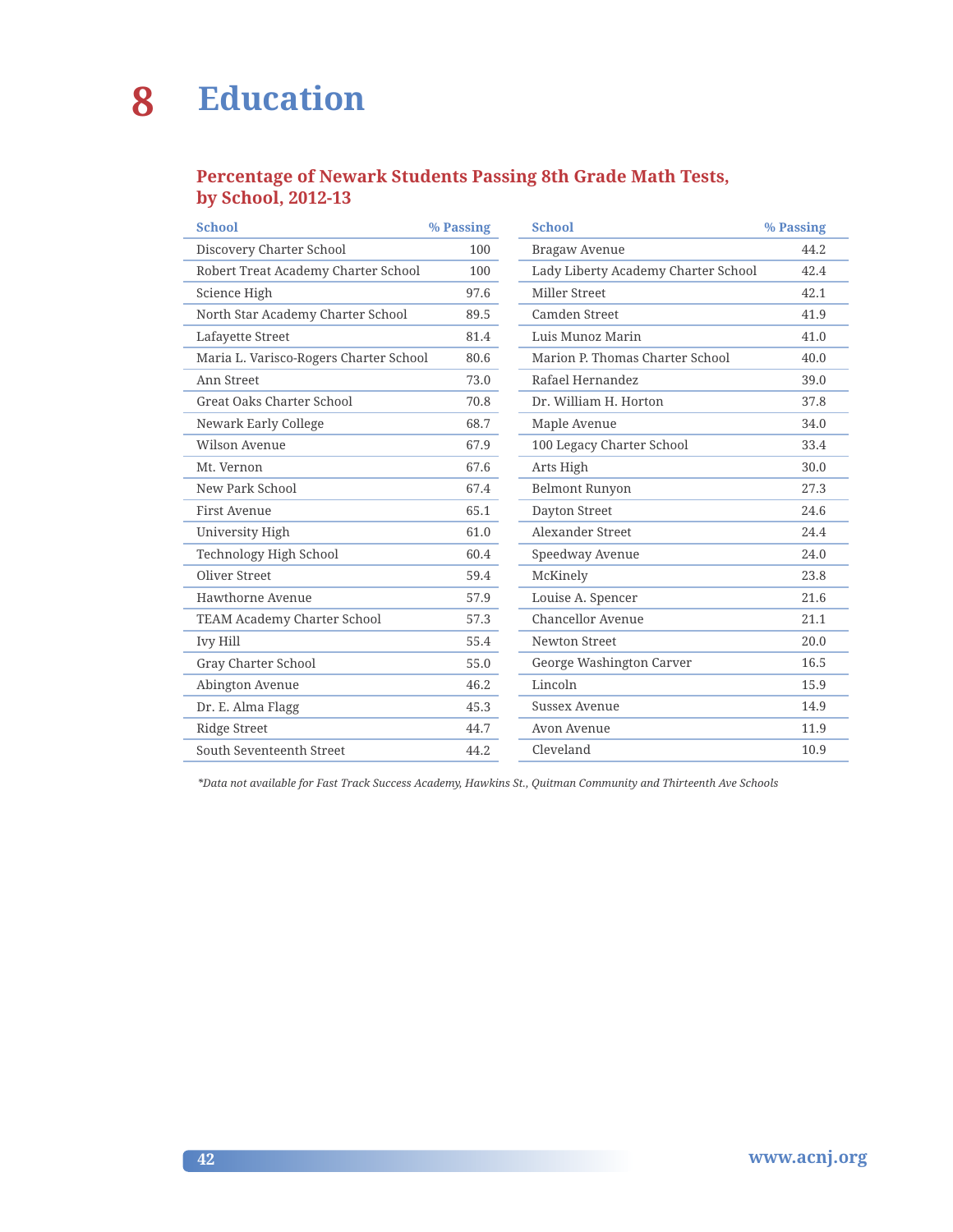#### **Percentage of Newark Students Passing 11th Grade Language Arts Tests, by School, 2012-13**

| <b>School</b>                      | % Passing |
|------------------------------------|-----------|
| Bard Early College                 | 100       |
| Science High                       | 99.4      |
| American History High              | 98.6      |
| Technology High                    | 98.1      |
| North Star Academy Charter School  | 97.3      |
| University High                    | 96.4      |
| Arts High                          | 95.6      |
| <b>TEAM Academy Charter school</b> | 94.2      |
| Newark Vocational                  | 84.9      |
| Visions Academy Charter School     | 80 6      |

| <b>School</b>             | % Passing |
|---------------------------|-----------|
| East Side                 | 73.8      |
| Weequahic                 | 73.3      |
| Central High              | 73.0      |
| Newark Innovation Academy | 69.0      |
| Newark Bridges High       | 66.0      |
| Barringer                 | 59.1      |
| West Side                 | 52.8      |
| Newark Leadership Academy | 52.4      |
| Malcolm X. Shabazz        | 48.1      |

*\*Data not available for Fast Track Success Academy.* 

#### **Percentage of Newark Students Passing 11th Grade Math Tests, by School, 2012-13**

| <b>School</b>                     | % Passing |
|-----------------------------------|-----------|
| Science High                      | 99.3      |
| North Star Academy Charter School | 95.9      |
| Technology High                   | 95.1      |
| Bard Early College                | 86.7      |
| TEAM Academy Charter School       | 81.7      |
| American History High             | 81.6      |
| University High                   | 81.3      |
| Arts High                         | 78.0      |
| East Side High                    | 67.6      |
| Central High                      | 48.5      |

| <b>School</b>                  | % Passing |
|--------------------------------|-----------|
| Visions Academy Charter School | 46.8      |
| Newark Innovation Academy      | 46.7      |
| Weequahic.                     | 38.2      |
| Malcom X. Shabazz              | 37.0      |
| Newark Vocational              | 35.8      |
| Barringer                      | 33.5      |
| West Side                      | 30.8      |
| Newark Bridges High            | 20.0      |
| Newark Leadership Academy      | 15.8      |
|                                |           |

*\*Data not available for Fast Track Success Academy.* 

#### **Graduation/Post Graduation**

In the 2010-11 school year, the state Department of Education adopted a new common national standard in the way that it calculates graduation rates. Since the adoption of the new change, Newark achieved a 12 percent gain in its graduation rate from 2010-11 to 2012-13. In 2012-13, 68 percent of Newark students graduated on time, compared to 88 percent statewide.

The New Jersey Department of Education has made other recent changes, as well. For the first time data were made available, by school, on the percentage of students who graduated high school and who were enrolled in a post-secondary institution the following October. As with test score passing rates, there is significant variation among schools and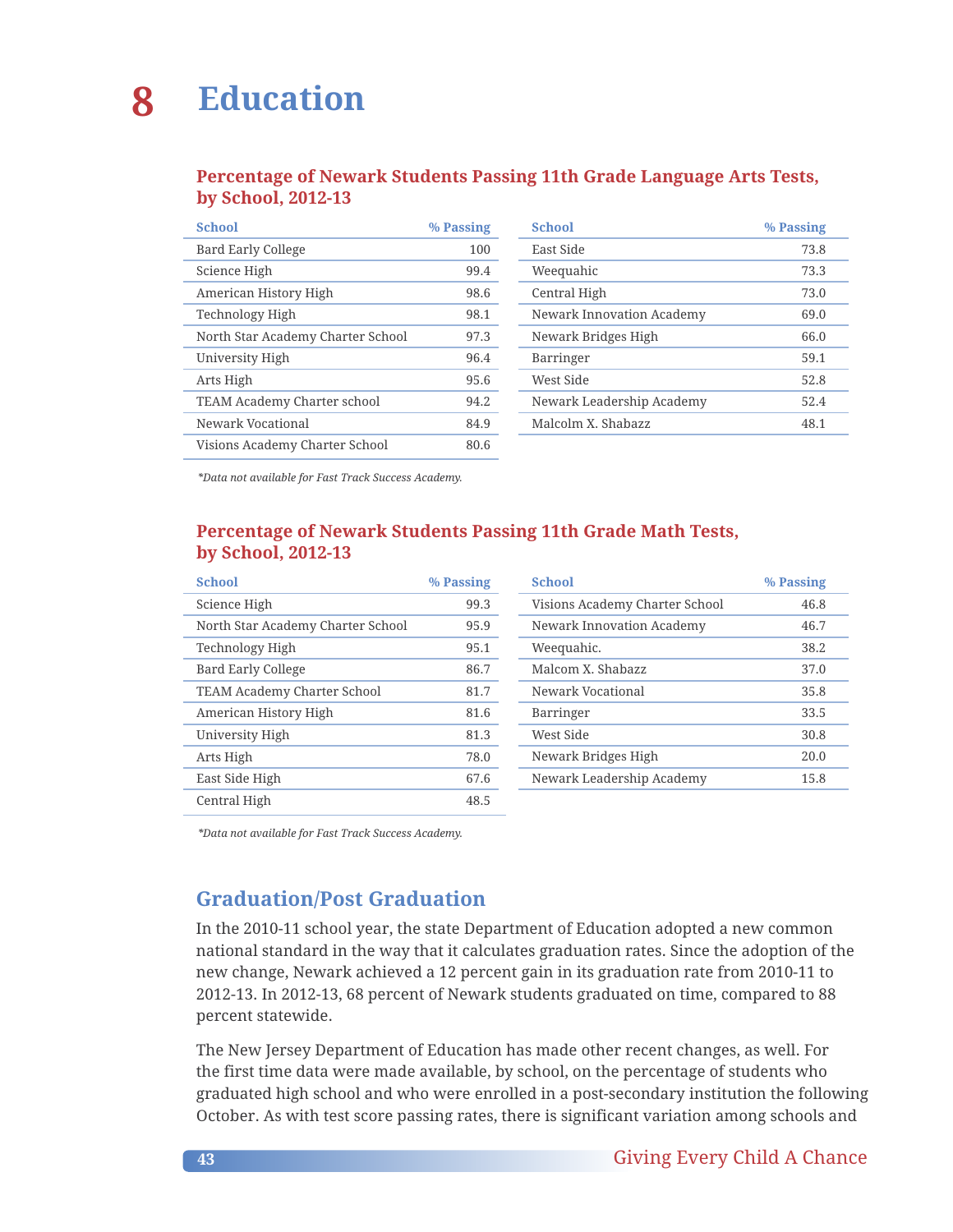among low-income students and students with disabilities. The percentage of students, school-wide, that graduated and were enrolled in a post-secondary institution in 2011-12 ranged from a low of just 27 percent to a high of 82 percent. The percentage of low-income students who were enrolled in a post-secondary institution and who graduated from a high school in Newark varied from a low of 40 percent to a high of 89 percent, while the percentage of students with disabilities ranged from a high of 67 percent to a low of just 20 percent in certain schools.

Further, more Newark students between the ages of 18 and 24 were enrolled in college in 2012, compared to 2008, increasing 23 percent during this time, compared to county and statewide increases of 13 and 8 percent.

#### **High School Graduation Rates**

|                 | 2010-11 | 2011-12 | 2012-13 | % Change 11-13 |
|-----------------|---------|---------|---------|----------------|
| Newark District |         | 69      | 68      |                |
| New Jersey      | 83      | 86      | 88      |                |

*\*Data are not available prior to the 2010-11 school year. In 2011, the Department of Education changed the way that graduation rates are calculated to the 4-year adjusted cohort graduation rate.*

|                                    | 2007-08 |     |                      | 2011-12 |     |                      | % Change 08-12 |                |               |
|------------------------------------|---------|-----|----------------------|---------|-----|----------------------|----------------|----------------|---------------|
|                                    |         |     | Percent              |         |     | Percent              |                |                | Percent       |
|                                    | Math    |     | Verbal Participation | Math    |     | Verbal Participation | Math           | Verbal         | Participation |
| Arts High School                   | 425     | 428 | 78                   | 411     | 400 | 93                   | $-3$           | $-7$           | 19            |
| Barringer High School              | 355     | 345 | 40                   | 352     | 338 | 43                   | $-1$           | $-2$           | 7             |
| Central High School                | 339     | 337 | 59                   | 358     | 344 | 52                   | 6              | 2              | $-13$         |
| East Side High School              | 412     | 370 | 42                   | 412     | 379 | 54                   | 0              | $\overline{2}$ | 29            |
| Newark Vocational High School      | 318     | 342 | 63                   | 343     | 333 | 75                   | 8              | $-3$           | 19            |
| Malcolm X Shabazz High School      | 345     | 341 | 63                   | 343     | 336 | 62                   | $-1$           | $-1$           | $-2$          |
| Science High School                | 514     | 469 | 100                  | 534     | 492 | 98                   | $\overline{4}$ | 5              | $-2$          |
| Technology High School             | 415     | 396 | 68                   | 435     | 415 | 86                   | 5              | 5              | 27            |
| University High School             | 472     | 437 | 96                   | 476     | 437 | 97                   | $\mathbf{1}$   | $\mathbf{0}$   | $\mathbf{1}$  |
| Weequahic High School              | 341     | 349 | 62                   | 359     | 349 | 51                   | 5              | $\Omega$       | $-18$         |
| West Side High School              | 347     | 348 | 47                   | 349     | 342 | 52                   | $\mathbf{1}$   | $-2$           | 10            |
| American History High School       | N/A     | N/A | N/A                  | 415     | 403 | 93                   | N/A            | N/A            | N/A           |
| North Star Academy Charter School  | 460     | 431 | 105                  | 508     | 464 | 100                  | 10             | 8              | $-5$          |
| <b>TEAM Academy Charter School</b> | N/A     | N/A | N/A                  | 426     | 403 | 89                   | N/A            | N/A            | N/A           |
| NJ Average                         | 514     | 492 | 74                   | 517     | 492 | 74.4                 | $\mathbf{1}$   | $\mathbf{0}$   | $\mathbf{1}$  |

#### **Average SAT Score, by High School**

*\*105% participation at North Star Academy in 2007-08 can be attributed to mid-year transfers, according to the Department of Education. 2011-12 data not available for FAST Track Success Academy and Newark Innovation Academy.*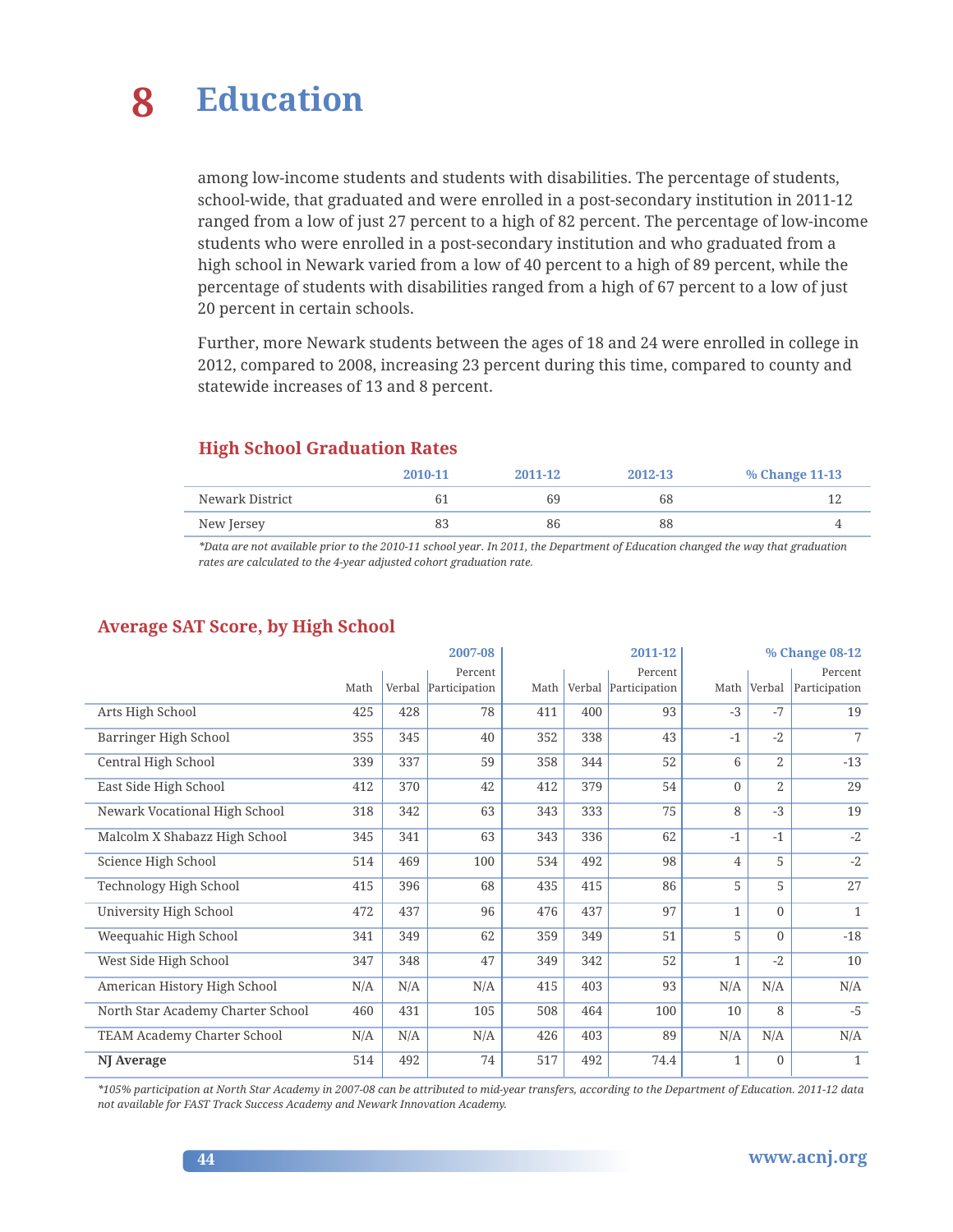#### **Percentage of Students Enrolled in a Post-Secondary Institution, 2011-12**

| <b>School</b>                      | % School-wide | % Low-Income | % Students with Disabilities |
|------------------------------------|---------------|--------------|------------------------------|
| <b>FAST Track Success Academy</b>  | 27            | N/A          | N/A                          |
| Newark Innovation Academy          | 29            | N/A          | 20                           |
| Arts High School                   | 65            | 40           | 36                           |
| Barringer High School              | 45            | 53           | 20                           |
| Central High School                | 50            | 42           | 21                           |
| East Side High School              | 42            | 50           | 26                           |
| Newark Vocational High School      | 43            | 50           | 43                           |
| Malcom X Shabazz High School       | 42            | 57           | 30                           |
| Science High School                | 82            | 84           | 50                           |
| Technology High School             | 61            | 60           | 25                           |
| University High School             | 80            | 75           | 38                           |
| Weequahic High School              | 36            | 46           | 20                           |
| West Side High School              | 43            | 50           | 26                           |
| American History High School       | 60            | 75           | 67                           |
| North Star Academy Charter School  | 82            | 89           | 33                           |
| <b>TEAM Academy Charter School</b> | 80            | 71           | 67                           |

#### **College Enrollment, Ages 18-24**

|                     | 2008    | 2009    | 2010    | 2011    | 2012    | % Change 08-12 |
|---------------------|---------|---------|---------|---------|---------|----------------|
| Newark              | 9.778   | 9.714   | 10.285  | 12,081  | 12,023  | 23             |
| Essex               | 28,984  | 26,273  | 30,485  | 33,913  | 32,768  | 13             |
| New Jersey          | 343,577 | 333.932 | 359,255 | 367,873 | 369,498 | 8              |
| Newark's % of Essex | 34      | 37      | 34      | 36      | 37      |                |
| Newark's % of NJ    | 3       | 3       | 3       |         |         |                |

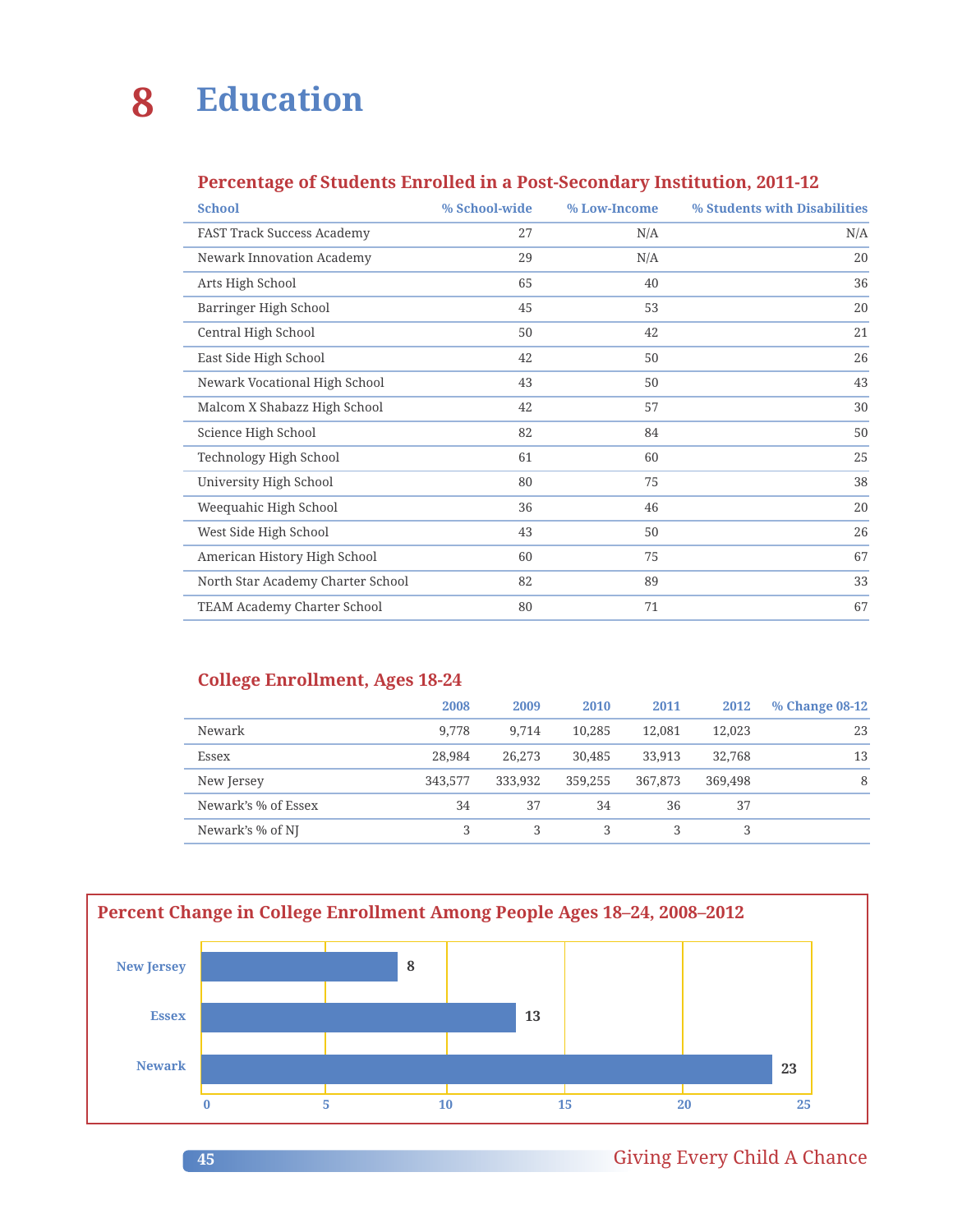

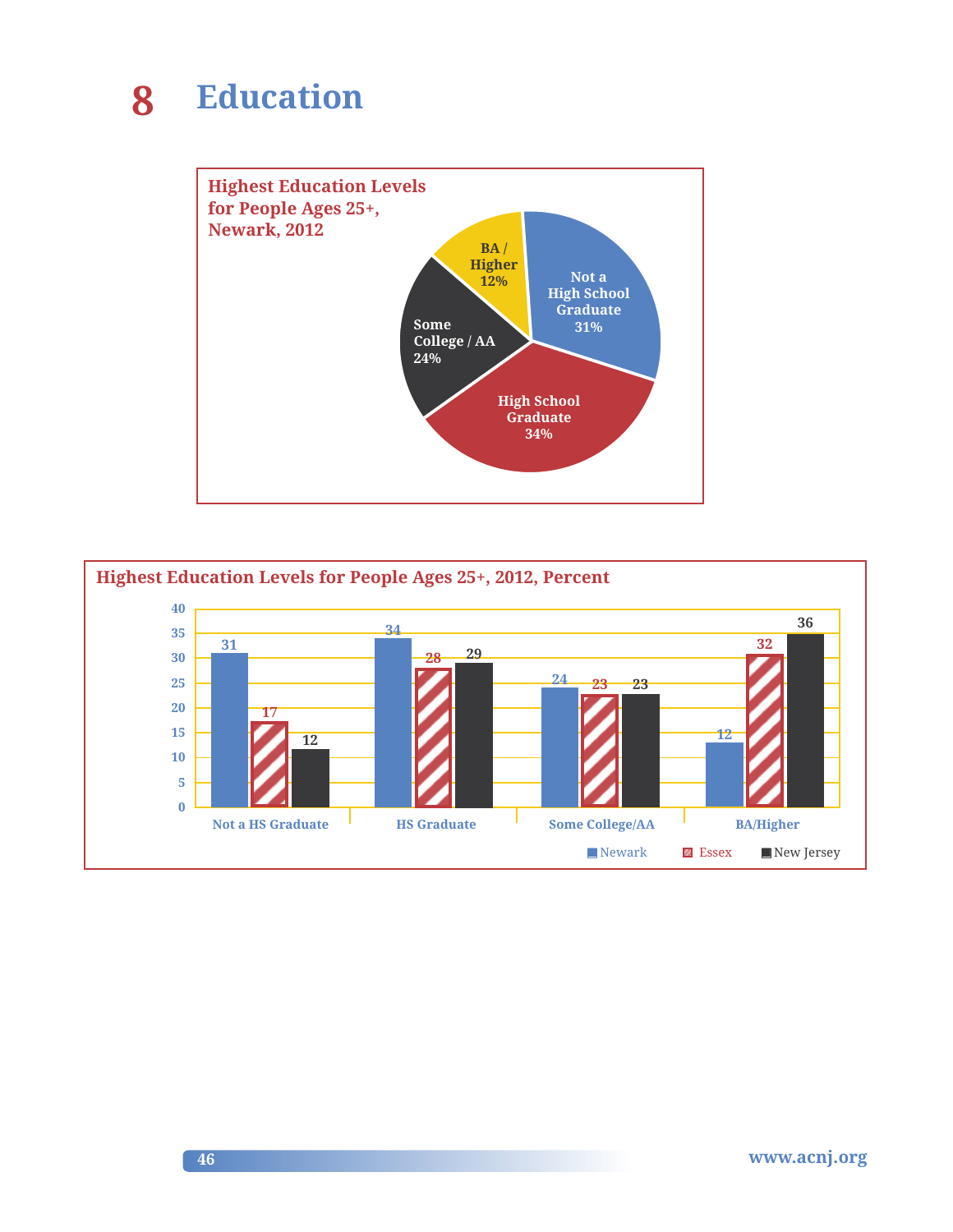### **9 Teens**



I ndicators on the well-being of Newark's teens, on average, have showed positive progress in recent years. The number of Newark teenagers between the ages of 15 and 19 giving birth decreased 27 percent. In 2006, 666 babies, or 14 percent of all births, were to teenage girls. This number decreased to 488, or 12 percent of all births in 2010.

The number of teen deaths also decreased, consistent with county and statewide trends. In 2010, there were 18 teen deaths, compared to 26 deaths in 2006.

While fewer female youth, ages 16 to 20, were diagnosed with a sexually-transmitted infection in 2012 compared to 2008, the number of males diagnosed increased 28 percent during this same time, consistent with trends in Essex County and the state.

The area of juvenile justice continues to be one of the greatest areas of improvement in Newark, the county and statewide, due to the combined efforts on the state and local levels to address this issue. From 2008 to 2012, juvenile arrests dropped 32 percent in Newark. The number of youth admitted to detention facilities also decreased substantially — by 38 percent in Newark and 41 percent in Essex County. Despite this, the majority of youth admitted to detention remains African American males.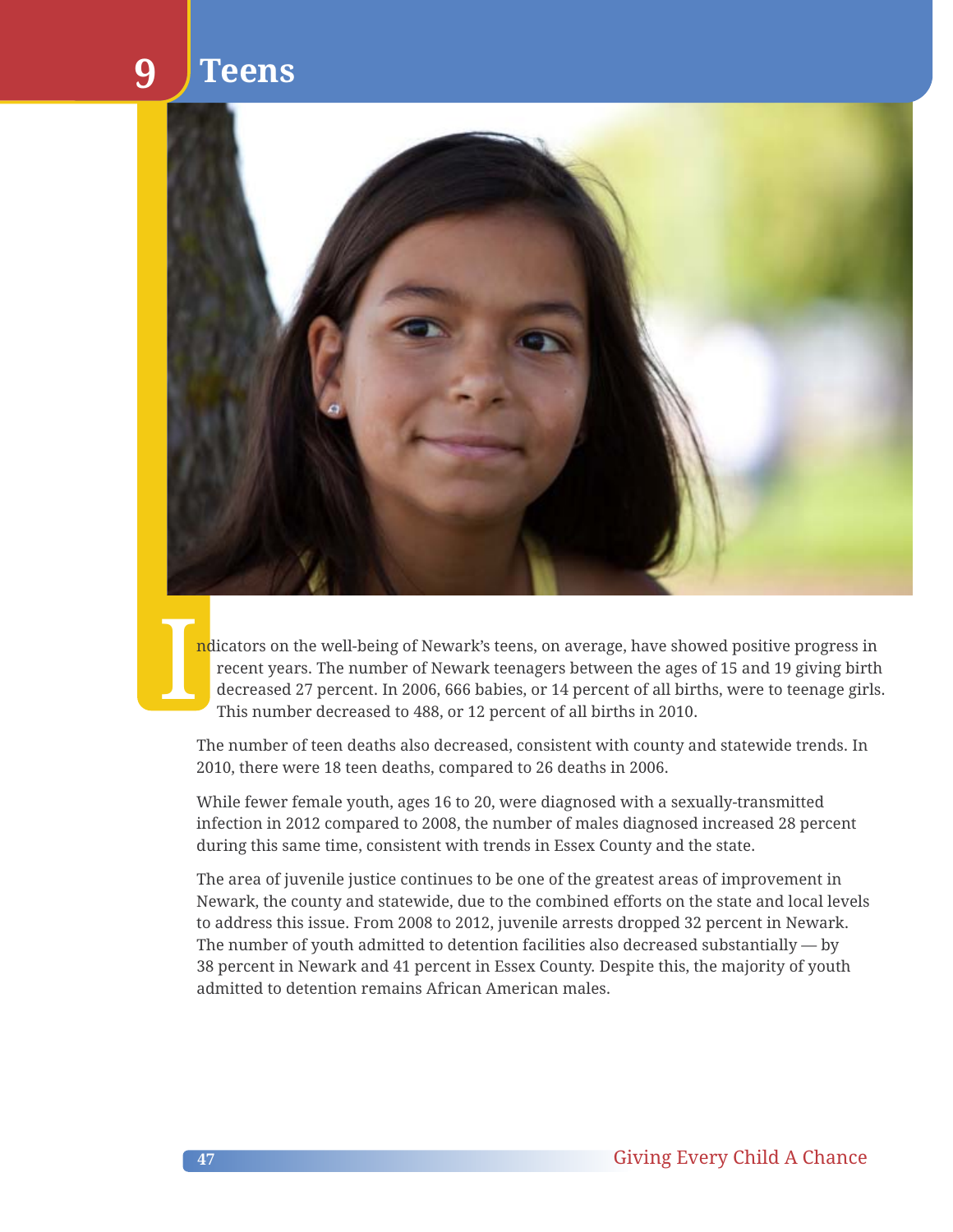

#### **Births to Teens, Ages 15-19**

|                          | 2006  | 2007  | 2008  | 2009  | $2010*$ | % Change 06-10 |
|--------------------------|-------|-------|-------|-------|---------|----------------|
| Newark                   | 666   | 696   | 633   | 619   | 488     | $-27$          |
| Essex                    | 1.058 | 1.064 | 1.064 | 995   | 788     | $-26$          |
| New Jersey               | 7.088 | 7.207 | 6.937 | 6.328 | 5,790   | $-18$          |
| Newark's % of Essex      | 63    | 65    | 59    | 62    | 62      |                |
| Newark's % of New Jersey | 9     | 10    | 9     | 10    | 8       |                |

*\*Data for 2010 are preliminary.*



#### **Teen Deaths, Ages 15-19**

|                          | 2006 | 2007 | 2008 | 2009 | $2010*$ | % Change 06-10 |
|--------------------------|------|------|------|------|---------|----------------|
| Newark                   | 26   | 28   | 19   | 15   | 18      | $-31$          |
| Essex                    | 46   | 40   | 32   | 31   | 34      | $-26$          |
| New Jersey               | 287  | 259  | 236  | 208  | 211     | $-26$          |
| Newark's % of Essex      | 57   | 70   | 59   | 48   | 53      |                |
| Newark's % of New Jersey | 9    | 11   | 8    |      | 9       |                |

*\*Data for 2010 are preliminary numbers.*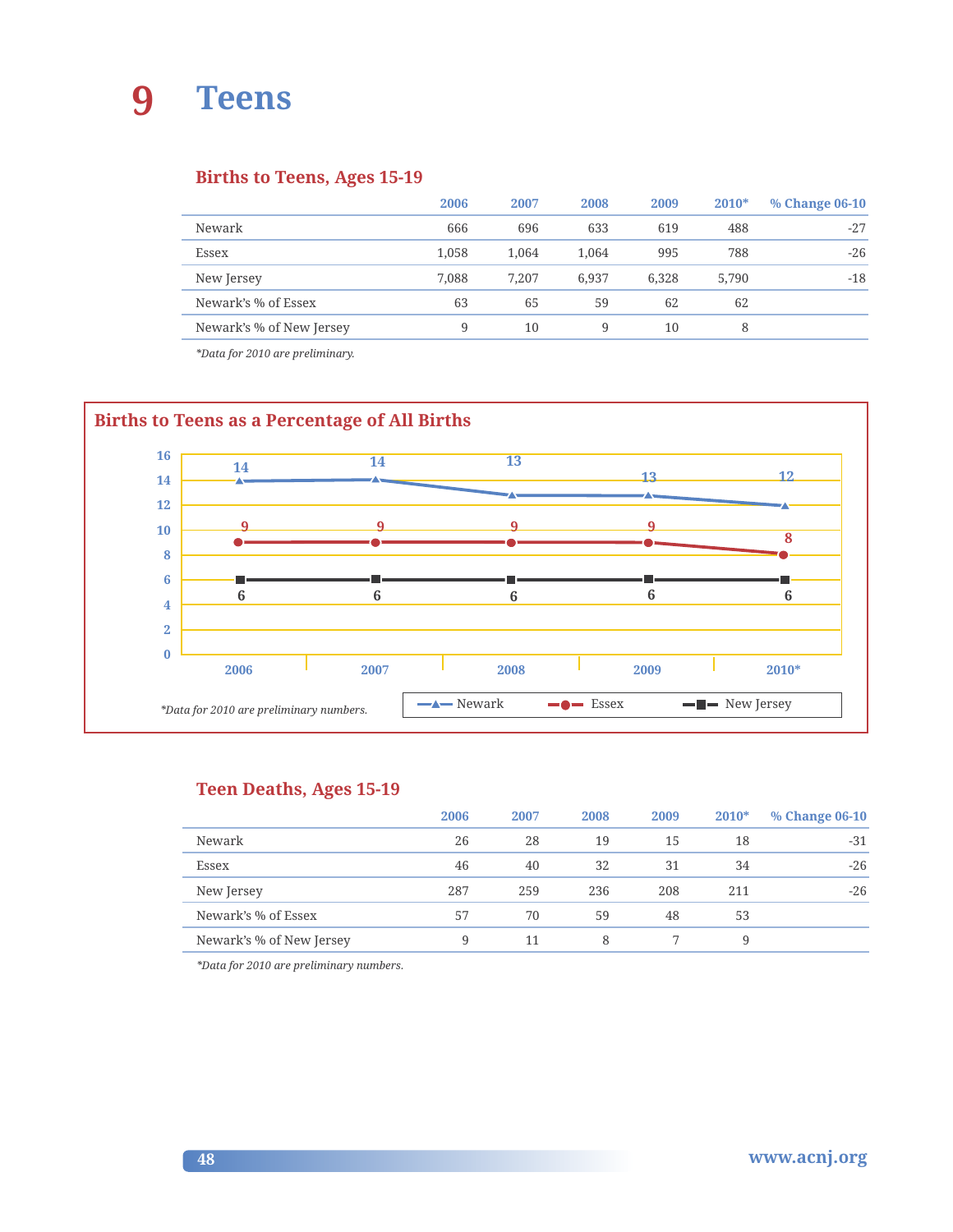### **9 Teens**

|                     |       | 2008   |       | 2009   |       | 2010   |       | 2011          |       | 2012        |    | % Change 08-12 |
|---------------------|-------|--------|-------|--------|-------|--------|-------|---------------|-------|-------------|----|----------------|
|                     | Male  | Female | Male  | Female | Male  | Female |       | Male   Female |       | Male Female |    | Male Female    |
| Newark              | 443   | 1,320  | 437   | 1.273  | 582   | 1.326  | 608   | 1.348         | 566   | 1,239       | 28 | $-6$           |
| Essex               | 730   | 2.158  | 749   | 2,160  | 917   | 2.207  | 932   | 2,213         | 856   | 2,078       | 17 | $-4$           |
| New Jersey          | 2,325 | 9.246  | 2.427 | 9.501  | 2.793 | 10,267 | 3.290 | 10.532        | 3.004 | 9,773       | 29 | 6              |
| Newark's % of Essex | 61    | 61     | 58    | 59     | 63    | 60     | 65    | 61            | 66    | 60          |    |                |
| Newark's % of NJ    | 19    | 14     | 18    | 13     | 21    | 13     | 18    | 13            | 19    | 13          |    |                |

#### **Youth Ages 16-20 Diagnosed with a Sexually-Transmitted Infection, By Gender**



#### **Juvenile Arrests**

|                     | 2008   | 2009   | 2010   | 2011   | 2012    | % Change 08-12 |
|---------------------|--------|--------|--------|--------|---------|----------------|
| Newark              | 1,048  | 1.138  | 773    | 533    | 714     | $-32$          |
| Essex               | 4.048  | 3.977  | 3.377  | 2.679  | $N/A^*$ | N/A            |
| New Jersey          | 52.684 | 48,923 | 40,702 | 33,893 | $N/A^*$ | N/A            |
| Newark's % of Essex | 26     | 29     | 23     | 20     |         |                |
| Newark's % of NJ    | 2      |        |        |        |         |                |

*\* 2012 data on juvenile arrests for Essex and New Jersey were not available.*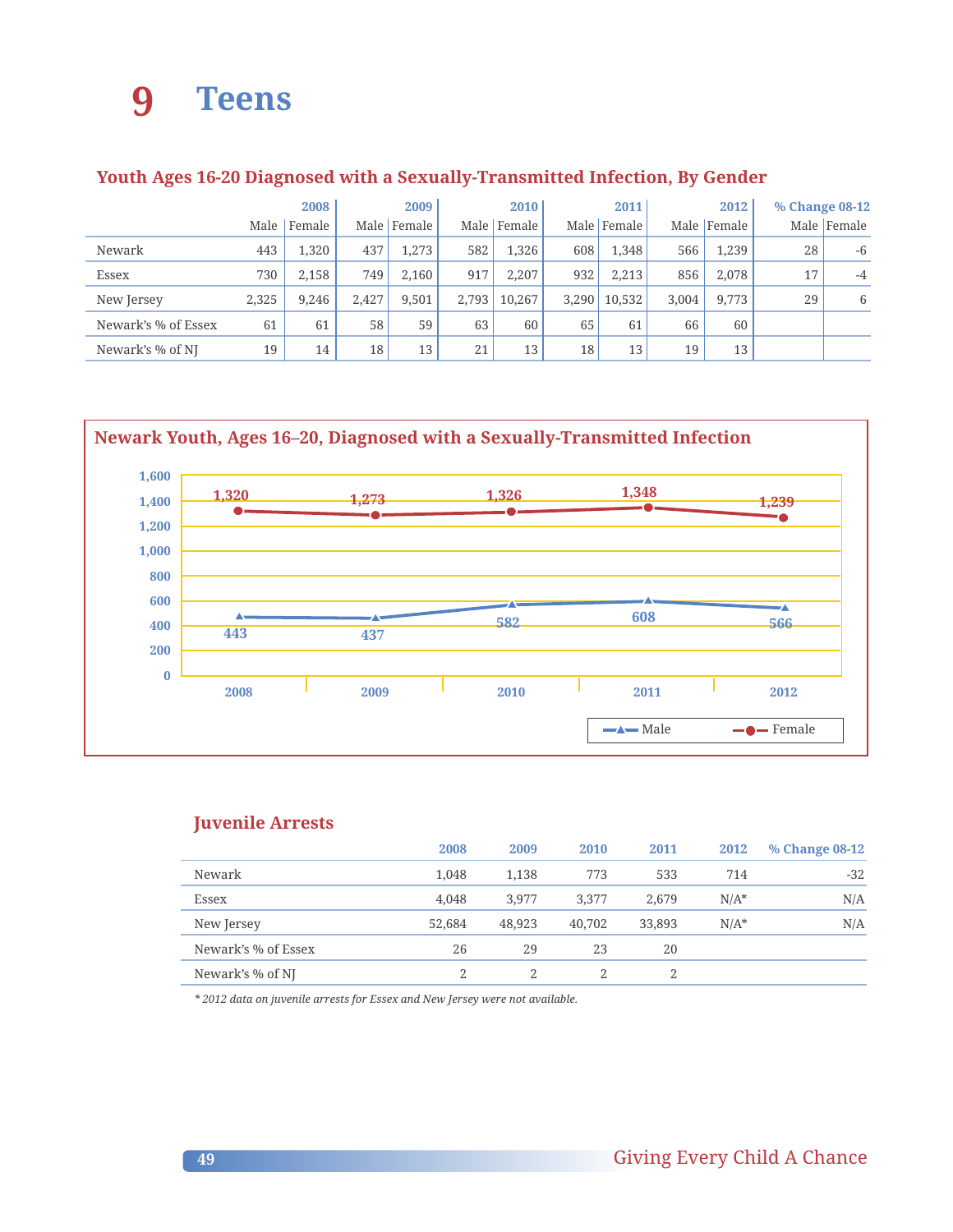



#### **Newark Annual Admissions to Detention**

|                          | 2008           | 2009         | 2010         | 2011 | 2012     | % Change 08-12 |
|--------------------------|----------------|--------------|--------------|------|----------|----------------|
| <b>Total Admissions:</b> | 875            | 773          | 707          | 574  | 540      | $-38$          |
| <b>By Gender:</b>        |                |              |              |      |          |                |
| <b>Boys</b>              | 801            | 713          | 653          | 537  | 485      | $-39$          |
| Girls                    | 74             | 60           | 54           | 37   | 55       | $-26$          |
| By Race:                 |                |              |              |      |          |                |
| African American         | 774            | 704          | 654          | 515  | 481      | $-38$          |
| Caucasian                | $\overline{4}$ | $\mathbf{0}$ | $\mathbf{1}$ | 3    | $\theta$ | $-100$         |
| Hispanic                 | 97             | 69           | 52           | 56   | 59       | $-39$          |
| Newark's Percentage of   |                |              |              |      |          |                |
| <b>Essex Admissions</b>  | 59             | 60           | 59           | 62   | 62       | 5              |

#### **Essex County Annual Admissions to Detention**

| 2008  | 2009  | 2010  | 2011 |     | 2012 % Change 08-12 |
|-------|-------|-------|------|-----|---------------------|
| 1.480 | 1,294 | 1.191 | 919  | 874 | -41                 |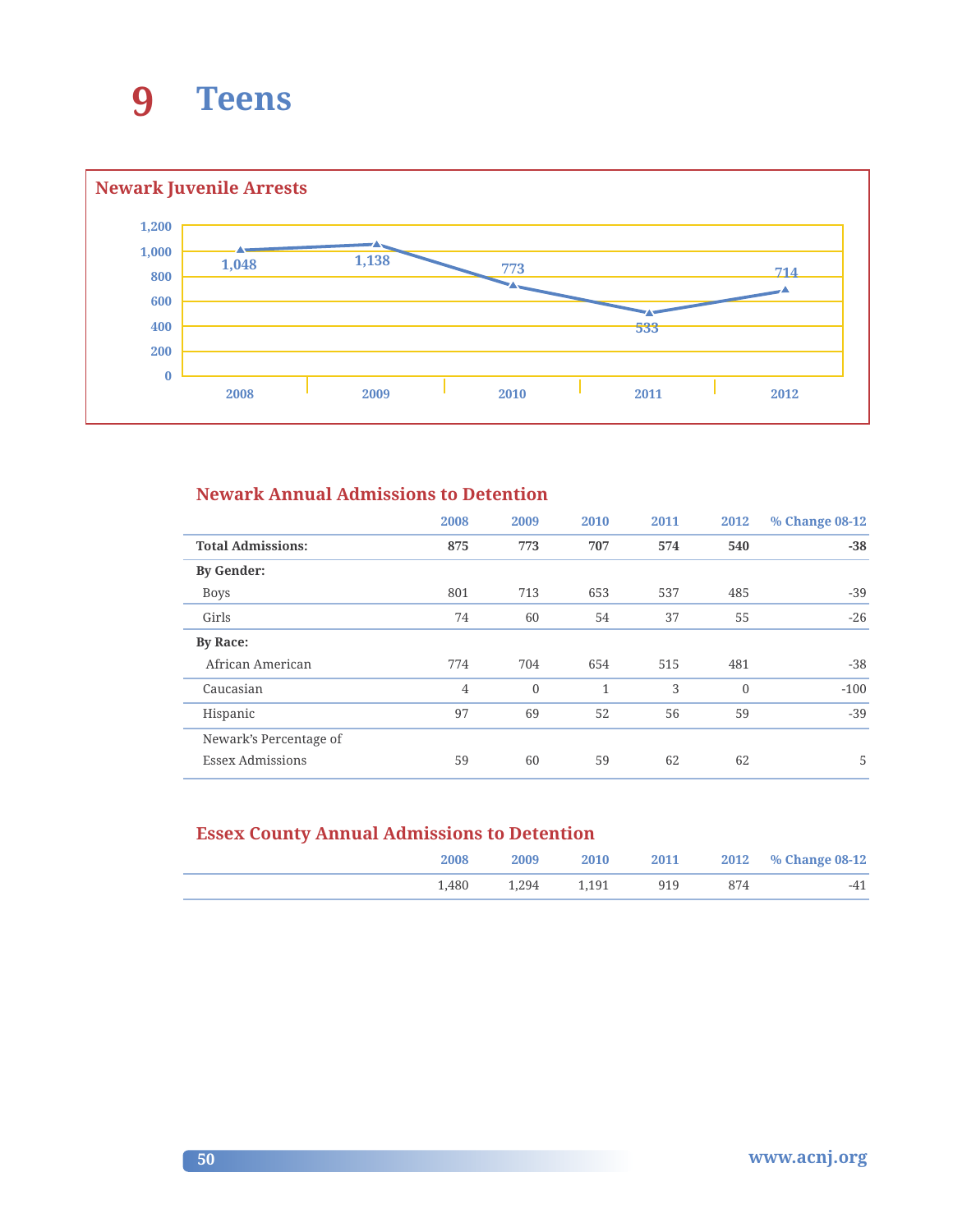#### **Section 1:**

#### **Population and Demographics**

**Total Population, 2008-2012.** As reported by the US Census Bureau, American Community Survey chart B01001.

**Child Population (Under Age 18), 2008-2012.** As reported by the US Census Bureau, American Community Survey chart B01001.

**Child Population as a Percentage of Total Population, 2008-2012.** As reported by the US Census Bureau, American Community Survey chart B01001.

**Newark's Child Population by Race, 2008-2012.** For children under age 18 as reported by the US Census Bureau, American Community Survey charts B01001B, B01001F, B01001H and B01001I.

**Foreign-Born Children in Newark, 2008-2012.** As reported by the US Census Bureau, American Community Survey chart B05003.

**Total Births, 2006-2010.** As reported by the NJ Department of Health and Senior Services, Center for Health Statistics, New Jersey State Health Assessment Data. 2010 data are preliminary and may change once finalized.

**Births to Unmarried Women, 2006-2010.** As reported by the NJ Department of Health and Senior Services, Center for Health Statistics, New Jersey State Health Assessment Data. 2010 data are preliminary and may change once finalized.

**Households Headed by One Parent, 2008-2012.** As reported by the US Census Bureau, American Community Survey chart B11005.

**Grandparents Being Cared for by Their Grandchildren, 2008-2012.** As reported by the US Census Bureau, American Community Survey chart B10050.

**Grandchildren Under 18 Living with a Grandparent Householder, 2008-2012.** As reported by the US Census Bureau, American Community Survey chart B10001.

#### **Section 2: Family Economic Security**

**Number of Children in Poverty, Under 18, 2008- 2012.** As reported by the US Census Bureau, American Community Survey chart B17024.

**Percentage of Children in Poverty, Under 18, 2008- 2012.** As reported by the US Census Bureau, American Community Survey chart B17024.

**Total Population Living Below the Poverty Level, 2008-2012.** As reported by the US Census Bureau, American Community Survey chart B17001.

**Households without Children Living Below the Poverty Level, 2008-2012.** As reported by the US Census Bureau, American Community Survey chart B17010.

**Families with Children Living Below the Poverty Level, 2008-2012.** As reported by the US Census Bureau, American Community Survey chart B17010.

**Median Income of Families with Children, 2008- 2012.** As reported by the US Census Bureau, American Community Survey chart B19125.

**Number Unemployed, 2009-2013.** US Department of Labor, Bureau of Labor Statistics, Local Area Unemployment Statistics. 2013 data are through October and are preliminary.

**Unemployment Rate, 2009-2013.** U.S. Department of Labor, Bureau of Labor Statistics, Local Area Unemployment Statistics. Rates are not seasonally adjusted and are annual averages for years 2009-2012. 2013 data are preliminary rates as of October. Please note that data reported in previous Newark Kids Count reports have been updated to reflect revised inputs, re-estimation and new statewide controls, per the Bureau of Labor Statistics.

**Federal Earned Income Tax Credit (EITC), 2007- 2011.** Number of New Jersey taxpayers claiming a federal EITC and average claim, as reported by the Internal Revenue Service.

**Number of Volunteer Income Tax Assistance Sites in Newark in 2013.** As reported by the Internal Revenue Service.

**NJ Earned Income Tax Credit (EITC), All Recipients, 2012.** Number of New Jersey taxpayers receiving a state EITC credit, total amount of EITC credits issued and average credit amount, as reported by the NJ Department of Treasury. Data prior to 2012 are not available.

**NJ Earned Income Tax Credit (EITC), Recipients With Dependents Under Age 19, 2012.** Number of New Jersey taxpayers with at least one dependent under age 19 receiving a state EITC credit, total amount of EITC credits issued and average credit amount, as reported by the NJ Department of Treasury. Data prior to 2012 are not available.

**Children in Families Receiving TANF (Welfare), 2009-2013.** As reported by the NJ Department of Human Services, Division of Family Development. Data are from June of each year.

#### **Section 3: Affordable Housing**

**Median Rent, 2008-2012.** As reported by the US Census Bureau, American Community Survey chart B25064.

**Percentage of Households Spending More than 30% of Income on Rent, 2008-2012.** As reported by the US Census Bureau, American Community Survey chart DP-4: Selected Housing Characteristics.

**Percentage of Occupied Housing Units That Are Owner-Occupied, 2008-2012.** As reported by the US Census Bureau, American Community Survey chart DP-4: Selected Housing Characteristics.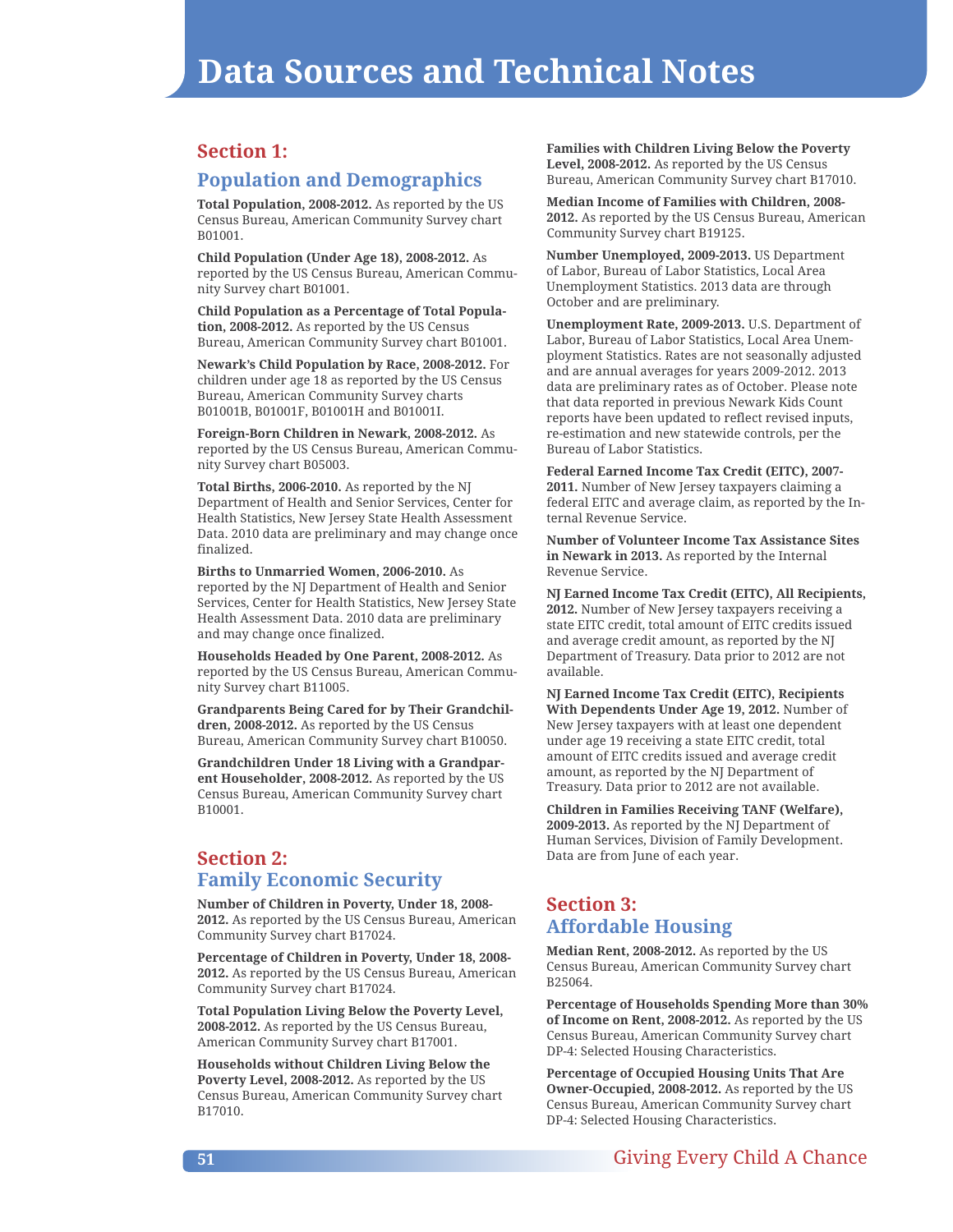**Percentage of Mortgage Owners Spending More than 30% of Income on Housing Costs, 2008-2012**. As reported by the US Census Bureau, American Community Survey chart DP-4: Selected Housing Characteristics.

**Percentage of Mortgage Owners Spending More than 30% of Income on Housing, by Income, 2012.** As reported by the US Census Bureau, American Community Survey. chart B25101.

#### **Section 4: Food Insecurity**

**Children Receiving NJ SNAP (formerly Food Stamps), 2009-2013.** As reported by the NJ Department of Human Services, Division of Family Development. Data are from June of each year.

**Women, Infants and Children (WIC) Receiving Nutritional Benefits, 2009-2013.** Number of women, infants and children receiving WIC benefits, which include healthcare referrals, immunizations screenings, nutrition counseling and a monthly food stipend. As reported by the NJ Department of Health and Senior Services for the quarter ending June 30<sup>th</sup> of each year.

**Number of Children Eligible for Free- or Reduced-Price School Meals, 2008-09 to 2012-13.** As reported by the NJ Department of Education, Enrollment Data. Data include traditional public schools and charter schools. Please note that for the 2009-10 school year, the number of students eligible for free- or reducedprice school lunch for Gray Charter School, Discovery Charter School and Newark Educators Charter school were left blank in the Department of Education enrollment data. Data are as of October for each school year.

**Children Receiving Free- or Reduced-Priced Breakfast, 2008-09 to 2012-13.** As reported by the NJ Department of Agriculture. Includes children attending traditional public schools and charter schools. Data are as of October for each school year.

**Percentage of Eligible Children Receiving Free- or Reduced-Price School Breakfast, 2008-09 to 2012-13.** Rates calculated using eligibility data from the NJ Department of Education, Enrollment Data, and participation data from the NJ Department of Agriculture. Includes children attending traditional public schools and charter schools. Data are as of October for each school year.

**Children Receiving Free- or Reduced-Priced Lunch, 2008-09 to 2012-13.** As reported by the NJ Department of Agriculture. Includes children attending traditional public schools and charter schools. Data are as of October for each school year.

**Percentage of Eligible Children Receiving Free- or Reduced-Price School Lunch, 2008-09 to 2012-13.** Rates calculated using eligibility data from the NJ Department of Education, Enrollment Data, and participation data from the NJ Department of Agriculture. Includes children attending traditional public schools and charter schools. Data are as of October for each school year.

#### **Section 5: Child Health**

**Women Receiving Late or No Prenatal Care, 2006- 2010.** Live births for which the mother received late prenatal care (onset in second or third trimester) and no prenatal care, as reported by the NJ Department of Health and Senior Services, Center for Health Statistics, New Jersey State Health Assessment Data. 2010 data are preliminary and may change once finalized.

**Percentage of Women Receiving Late or No Prenatal Care, 2006-2010.** Percentage of total births for which the mother received late prenatal care (onset in second or third trimester) and no prenatal care, as reported by the NJ Department of Health and Senior Services, Center for Health Statistics, New Jersey State Health Assessment Data. 2010 data are preliminary and may change once finalized.

**Babies Born with Low-Birth Weight, 2006-2010.** The number of babies born weighing less than 2,500 grams as reported by the NJ Department of Health and Senior Services, Center for Health Statistics, New Jersey State Health Assessment Data. 2010 data are preliminary and may change once finalized.

**Percentage of Babies Born with Low Birth Weight, 2006-2010.** The percent of babies born weighing less than 2,500 grams as reported by the NJ Department of Health and Senior Services, Center for Health Statistics, New Jersey State Health Assessment. Data. 2010 data are preliminary and may change once finalized.

**Infant Mortality, 2006-2010.** The number of infants under one year who died during that year. Rate is the number of infant deaths per 1,000 live births. As reported by the NJ Department of Health and Senior Services, Center for Health Statistics. 2010 data are preliminary and may change once finalized.

**Child Deaths (Ages 1-14), 2006-2010.** The number of children between ages one and 14 who died during that year, as

reported by the NJ Department of Health and Senior Services, Center for Health Statistics. 2010 data are preliminary and may change once finalized.

**Children Admitted to the Hospital for Asthma Admissions to the Hospital, 2008- 2012.** As reported by the NJ Department of Health and Senior Services, Hospital Discharge Data.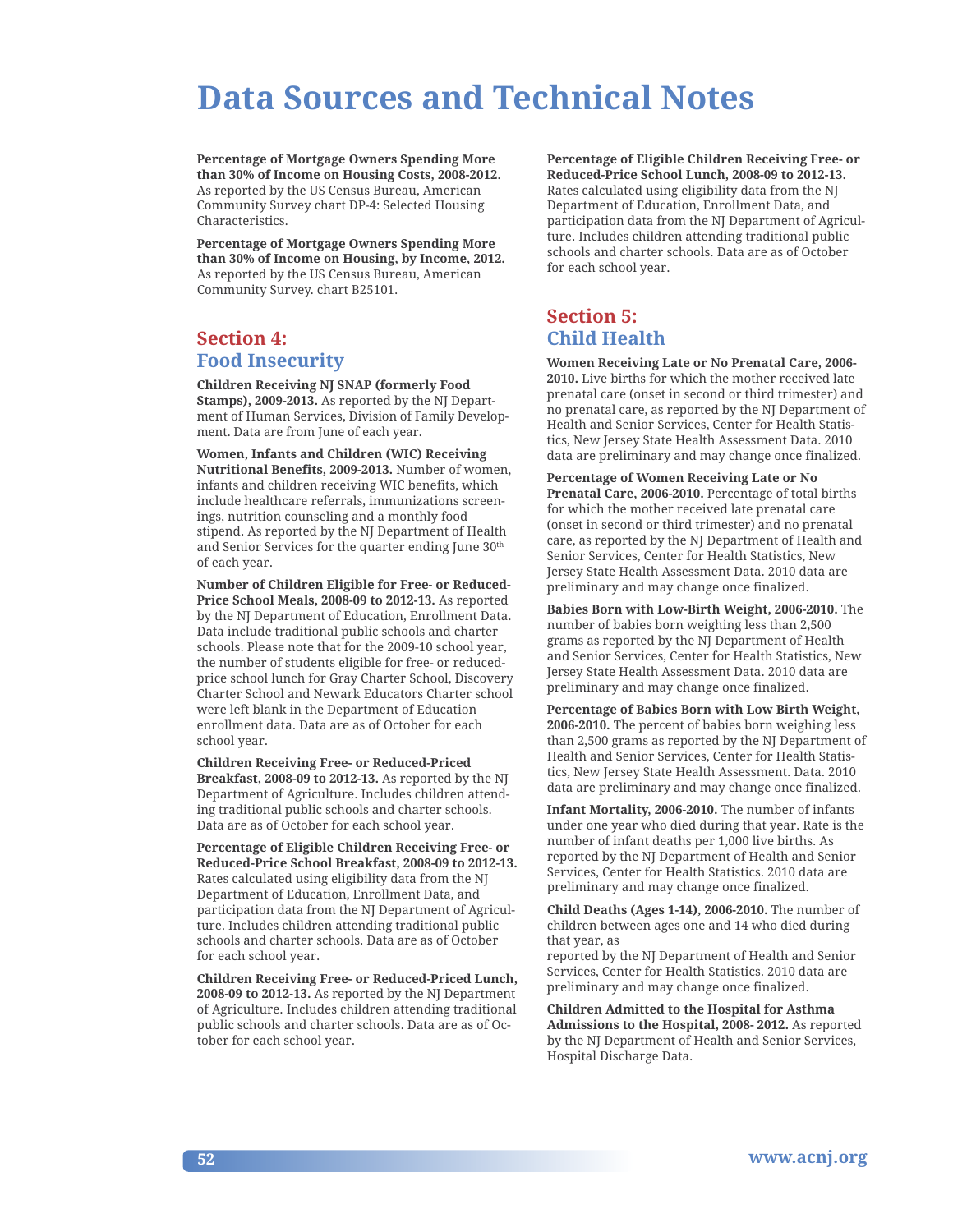**Children 6-29 Months Tested for Lead, 2008, 2012.** As reported by the NJ Department of Health and Senior Services, Division of Family Health Services, Maternal, Child and Community Health Services, Child and Adolescent Health Program, Annual Reports. Any child with a blood lead level equal or greater than 10 ug/dL (micrograms of lead per deciliter of whole blood) is suffering from childhood lead poisoning and in need of corrective follow-up treatment.

**Childhood Lead Poisoning Prevention Program, Newark Lead Abatements, 2009-2013.** As reported by the Newark Department of Child and Family Well-Being, Division of Health Planning.

**Children Receiving NJ FamilyCare/Medicaid, 2009- 2013.** As reported by the NJ Department of Human Services. Data are from March of each year. Includes children enrolled in Medicaid, which is available to children living in families earning below 133% of the federal poverty level and children enrolled in the SCHIP portion of NJ FamilyCare, which is available to children living in families earning between 134% and 350% of the federal poverty level.

**Children Under 18 Without Health Insurance, 2008-2012.** As reported by the US Census Bureau, American Community Survey chart B27001.

#### **Section 6: Child Welfare**

**Children Under Division of Child Protection and Permanency (DCP&P) Supervision, 2009-2013.** As reported by the NJ Department of Children and Families. Data are as of September 30 for 2009 and June 30 for 2010, 2011, 2012 and 2013.

**Children Receiving In-Home DCP&P Services, 2009- 2013.** As reported by the NJ Department of Children and Families. Data are as of September 30 for 2009 and June 30 for 2010, 2011, 2012 and 2013.

**Children in Out-of-Home DCP&P Placement, 2009- 2013.** As reported by the NJ Department of Children and Families. Data are as of September 30 for 2009 and June 30 for 2010, 2011, 2012 and 2013.

**Child Abuse/Neglect Investigations, Number of Children, 2008-2012.** Number of children who were alleged victims of child abuse/neglect. As reported by the NJ Department of Children and Families, Child Abuse and Neglect Substantiations report for each calendar year. 2012 data are as reported by the Department of Children and Families.

**Child Abuse/Neglect Substantiations, Number of Children, 2008-2012.** The number of children found to be victims of child abuse/neglect. As reported by the NJ Department of Children and Families, Child Abuse and Neglect Substantiations report for each calendar year. 2012 data are as reported by the Department of Children and Families.

**Child Abuse/Neglect Substantiation Rate, 2008- 2012.** Based on the number of children found to be victims of child abuse/ neglect. As reported by the NJ Department of Children and Families, Child Abuse and Neglect Substantiations report for each calendar year. 2012 data are as reported by the Department of Children and Families.

**Families Receiving State-Funded Home Visitation Services, 2012, 2013.** As reported by the Department of Children and Families. This includes only evidencebased programs funded through the NJ Department of Children and Families. Home visitation is defined as families receiving regularly scheduled visits by either a trained home visitor or a nurse with a bachelor's of science degree in nursing (BSN). Please note that 2012 data reported in the 2012-13 Newark Kids Count report on home visitation was reported erroneously to ACNJ. This report corrects the 2012 data.

#### **Section 7: Child Care**

**Licensed Child Care Centers, 2009-2013.** The number of state-licensed child care centers. As reported by the NJ Department of Children and Families. 2010, 2011, 2012 and 2013 data are as of June for each year.

**Child Care Center Capacity, 2009-2013.** The capacity of state-licensed child care centers. As reported by the NJ Department of Children and Families. 2010, 2011, 2012 and 2013 data are as of June for each year.

**Registered Family Care Child Providers, 2008-2012.** Newark and Essex data are reported by Programs for Parents, which is designated as the Child Care Resource and Referral Agency for Essex County by the NJ Department of Human Services, Division of Family Development. State data are from the NJ Department of Children and Families for June 2010, 2011 and 2012. Family child care providers comply with state requirements, but operate as independent small businesses.

**Child Care Vouchers, 2008-2012.** As reported by Programs for Parents, which is designated by the NJ Department of Human Services Division of Family Development as the Essex County Child Care Resource and Referral Agency. .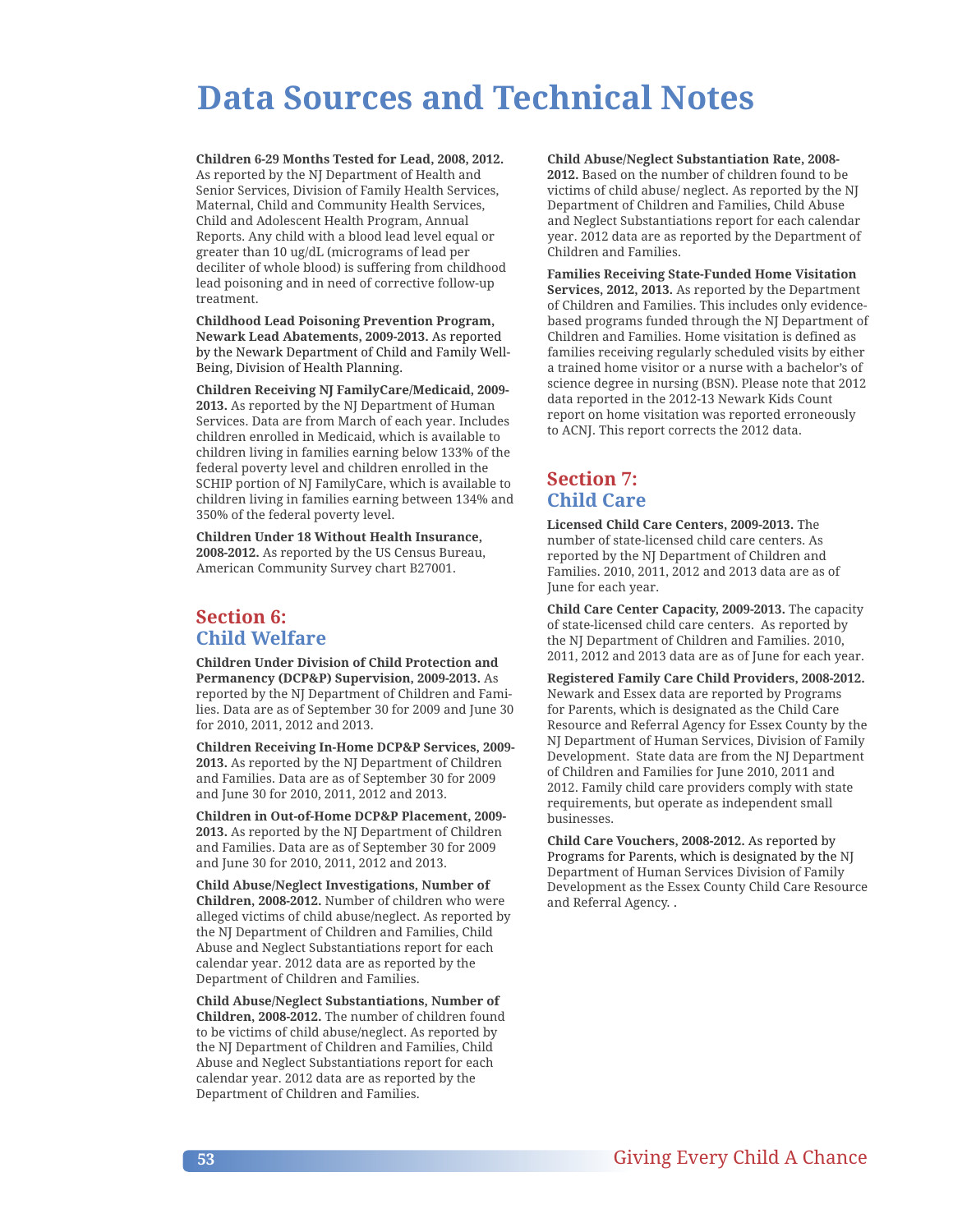#### **Section 8: Education**

**Public Preschool Enrollments, 2008-09 through 2012-13.** Number of students enrolled in halfand full-day New Jersey Department of Educationapproved preschools, operated both in-district and in community centers, as reported by the NJ Department of Education, Enrollment Data. Excludes children enrolled in Head Start or other federally-funded programs that do not receive any state aid.

**Children Enrolled in Public School Kindergarten (Full Day and Half Day), 2008-09 through 2012-13.** As reported by the NJ Department of Education, Enrollment Data. Includes both full and half day programs. Data include both traditional and charter schools.

**K-12 Total Enrollment, Newark, 2008-09 through 2012-13.** As reported by the NJ Department of Education, Enrollment Data. Data include both traditional and charter schools.

**Special Education Enrollment, 2008-09 through 2012-13**. As reported by the NJ Department of Education. Number of students who are classified, ages 3-21. Data include both traditional and charter schools.

**Special Education Enrollment, as a Percentage of Total Enrollment, 2008-09 through 2012-13.** As reported by the NJ Department of Education. Percentage of total enrollment of students who are classified, ages 3-21. Data include both traditional and charter schools.

**Number of Homeless Students, 2008-09 to 2011-12.** As reported by the NJ Department of Education, Homeless Survey data. Data include traditional district schools as well as charter schools.

**Newark Public Schools Truancy Cumulative Pickups, 2008-09 through 2012-13.** As reported by Newark Public Schools, Office of Attendance, Truancy Task Force Program.

**School Violence Incidents, 2008-09 and 2012-13.** As reported by the NJ Department of Education, Commissioner of Education's Report on Violence, Vandalism and Substance Abuse in NJ Public Schools.

**Percentage of Students Passing 3rd Grade State Tests, 2008-09 through 2012-13.** As reported by the NJ Department of Education, New Jersey Statewide Assessment Reports for each year. Includes general education students, special education students and foreign-language students. Data include both traditional district schools as well as charter schools.

**Percentage of Students Passing 4th Grade State Tests, 2008-09 through 2012-13.** As reported by the NJ Department of Education, New Jersey Statewide Assessment Reports for each year. Includes general education students, special education students and foreign-language students. Data include both traditional district schools as well as charter schools. **Percentage of Students Passing 8th Grade State Tests, 2008-09 through 2012-13.** As reported by the NJ Department of Education, New Jersey Statewide Assessment Reports for each year. Includes general education students, special education students and foreign-language students. Data include both traditional district schools as well as charter schools.

**Percentage of Students Passing 11th Grade State Tests, 2008-09 through 2012-13.** As reported by the NJ Department of Education, New Jersey Statewide Assessment Reports for each year. Includes general education students, special education students and foreign-language students. Data include both traditional district schools as well as charter schools.

**Percentage of Newark Students Passing 3rd Grade Language Arts Tests, by School, 2012-13.** As reported by the NJ Department of Education, New Jersey Statewide Assessment Reports.

**Percentage of Newark Students Passing 3rd Grade Math Tests, by School, 2012-13.** As reported by the NJ Department of Education, New Jersey Statewide Assessment Reports.

**Percentage of Newark Students Passing 4th Grade Language Arts Tests, by School, 2012-13.** As reported by the NJ Department of Education, New Jersey Statewide Assessment Reports.

**Percentage of Newark Students Passing 4th Grade Math Tests, by School, 2012-13.** As reported by the NJ Department of Education, New Jersey Statewide Assessment Reports.

**Percentage of Newark Students Passing 8th Grade Language Arts Tests, by School, 2012-13.** As reported by the NJ Department of Education, New Jersey Statewide Assessment Reports.

**Percentage of Newark Students Passing 8th Grade Math Tests, by School, 2012-13.** As reported by the NJ Department of Education, New Jersey Statewide Assessment Reports.

**Percentage of Newark Students Passing 11th Grade Language Arts Tests, by School, 2012-13.** As reported by the NJ Department of Education, New Jersey Statewide Assessment Reports.

Percentage of Newark Students Passing 11<sup>th</sup> Grade **Math Tests, by School, 2012-13.** As reported by the NJ Department of Education, New Jersey Statewide Assessment Reports.

**High School Graduation Rates, 2010-11 through 2012-13.** As reported by the NJ Department of Education, Adjusted Cohort Graduation Rate Data. Data are not available prior to the 2010-11 school year. In 2011 the Department of Education changed the way that graduation rates are calculated to the 4-year adjusted cohort graduation rate.

**Average SAT Score, by High School, 2007-08 and 2011-12.** As reported by the NJ Department of Education, New Jersey School Report Card data.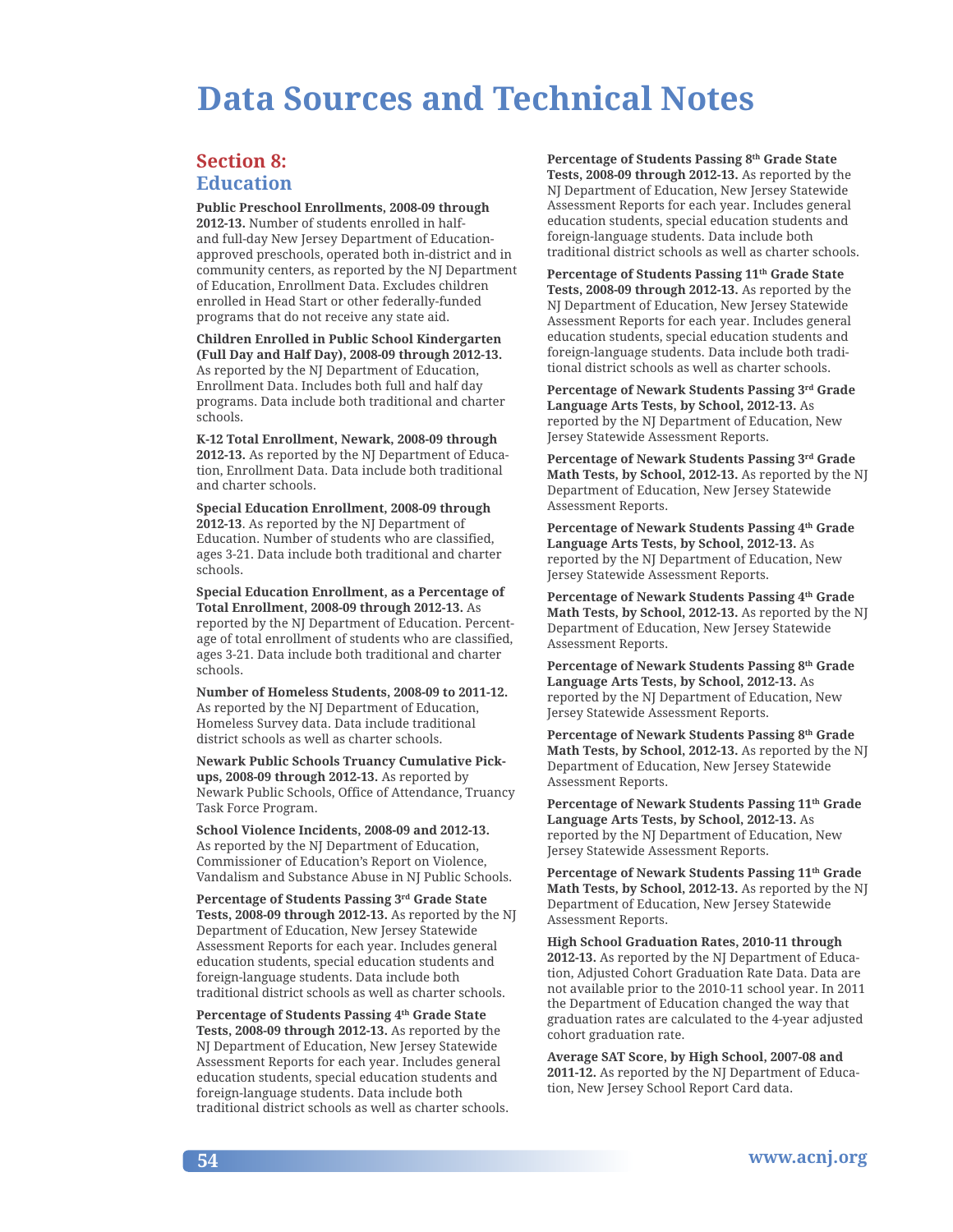**Percentage of Students Enrolled in Post-Secondary Education, 2011-12**. As reported by the NJ Department of Education, NJ School Performance Report Data. These data reflect the percentage of the 2011 high school graduation class that was enrolled in post-secondary institutions in October 2012. The data are pulled from the National Student Clearinghouse. Students who enroll in post-secondary institutions outside of the United States are not included.

**College Enrollment, Ages 18-24, 2008-2012.** As reported by the US Census Bureau, American Community Survey chart B14004.

**Percentage Change in College Enrollment Among People Ages 18-24, 2008-2012.** As reported by the US Census Bureau, American Community Survey chart B14004.

**Highest Education Level for People Ages 25+, Newark, 2012.** As reported by the US Census Bureau, American Community Survey chart B15002.

#### **Section 9: Teens**

**Births to Teens, Ages 15-19, 2006-2010.** The number of births to teenagers as reported by the NJ Department of Health and Senior Services, Center for Health Statistics, New Jersey State Health Assessment Data. 2010 data are preliminary and may change once finalized.

**Births to Teens as a Percentage of All Births, 2006- 2010.** As reported by the NJ Department of Health and Senior Services, Center for Health Statistics, New Jersey State Health Assessment Data. 2010 data are preliminary and may change once finalized.

**Teen Deaths, Ages 15-19, 2006-2010**. The number of teenagers who died in that year, as reported by the NJ Department of Health and Senior Services, Center for Health Statistics, New Jersey State Health Assessment Data. 2010 data are preliminary and may change once finalized.

**Youth Ages 16-20 Diagnosed with a Sexually-Transmitted Infection, by Gender, 2008-2012.** Youth under age 21 diagnosed with chlamydia, gonorrhea or syphilis as reported by the NJ Department of Health and Senior Services, Sexually-Transmitted Disease Control Program.

**Newark Youth, Ages 16-20, Diagnosed with a Sexually-Transmitted Infection, 2008-2012.** As reported by the NJ Department of Health and Senior Services, Sexually-Transmitted Disease Control Program.

**Juvenile Arrests, 2008-2012.** Newark data are reported by the Newark Police Department. Essex and New Jersey data as reported by state law enforcement agencies.

**Newark Annual Admissions to Detention, 2008- 2012.** As reported by the New Jersey Juvenile Justice Commission.

**Essex County Annual Admissions to Detention, 2008-2012.** As reported by the New Jersey Juvenile Justice Commission.